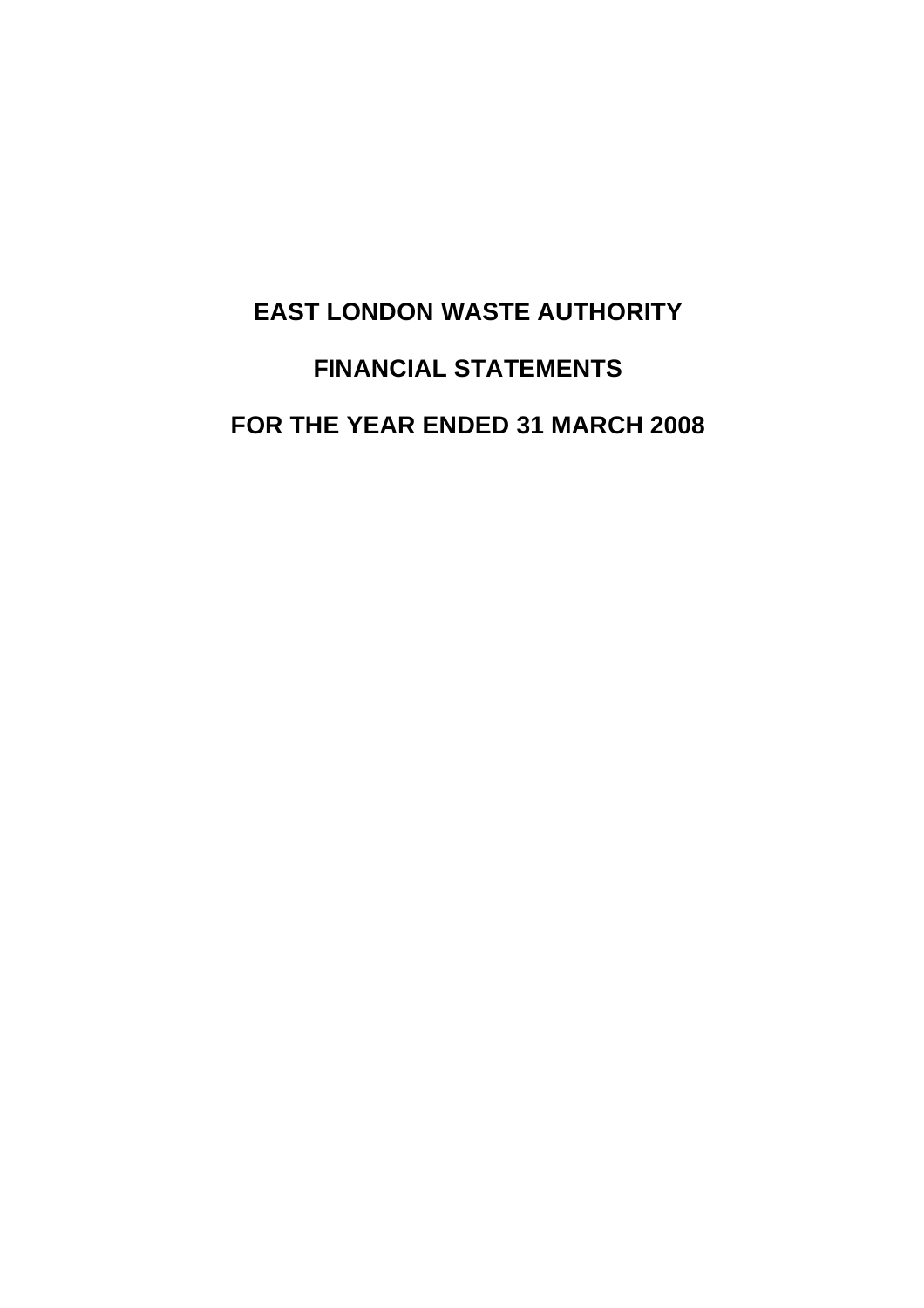# **Page Contents**

- 1 Preface and Explanatory Foreword
- 2-3 Finance Director's Statement
	- 4 Statement of Responsibilities
- 5-10 Statement of Accounting Policies
- 11-12 Auditors Report
	- 13 Income and Expenditure Account
	- 14 Statement of Movement on the General Fund Balance
	- 14 Statement of Total Recognised Gains and Losses
	- 15 Balance Sheet
	- 16 Cash Flow Statement
- 17-38 Notes to the Financial Statements
- 38-48 Annual Governance Statement

The Draft Audit Report is included in the Annual Governance Report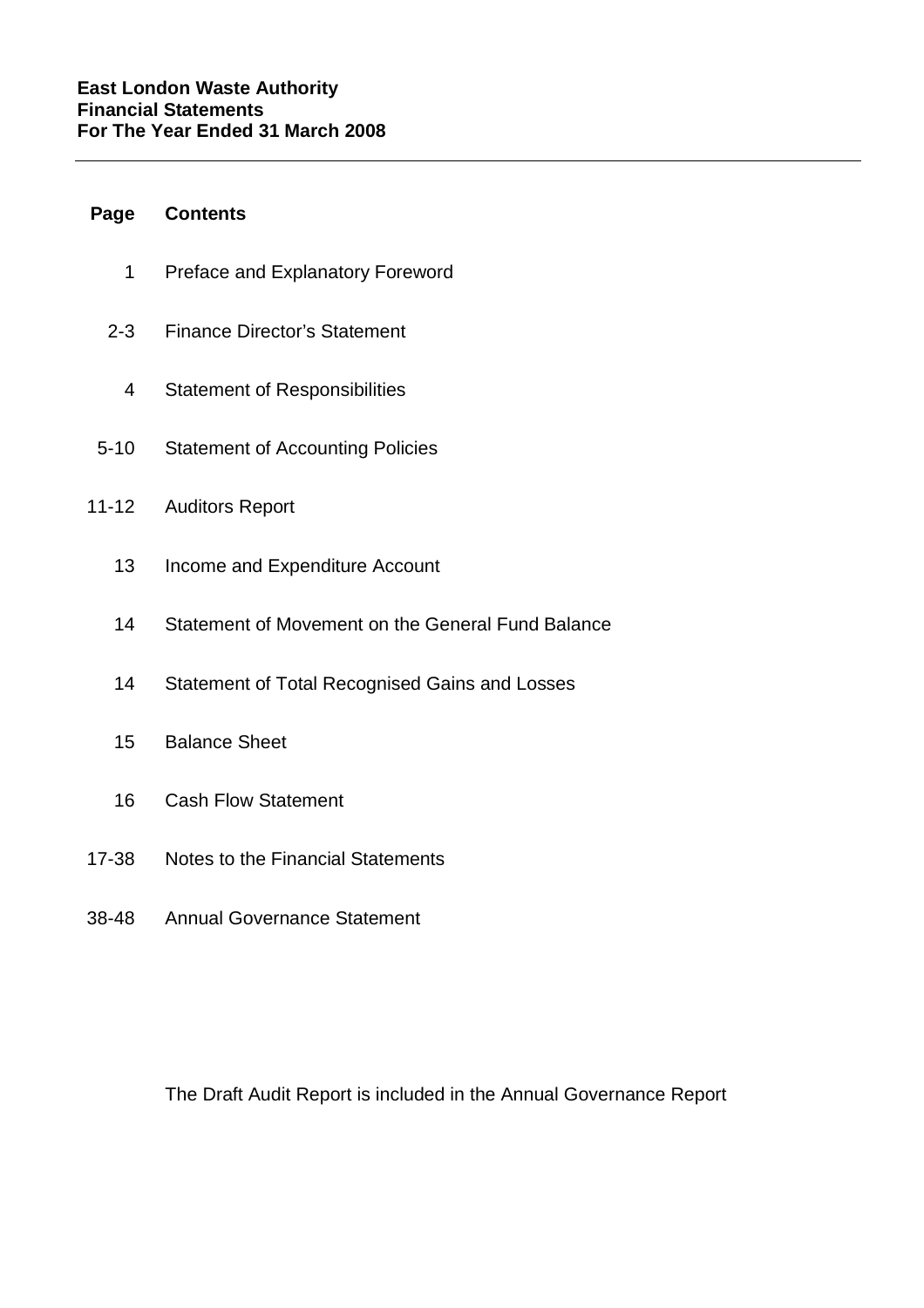## **PREFACE**

This publication presents the Authority's Accounts for the year ended 31st March 2008. Its purpose is to give clear and concise information about the financial affairs of the Authority to both Members of the Authority and the Public.

Any enquiries about the Accounts or the requests for further financial information should be addressed to the Finance Director, Lynton House, 255-259 High Road, Ilford, Essex, IG1 1NN.

## **EXPLANATORY FOREWORD**

The accounts for 2007/08 are set out on the following pages and consist of:

- The Income and Expenditure Account on page 15 summarises the costs of the services provided by the Authority. It also shows how these costs are met from Service Income, Government Grants and the Levy Income.
- The Statement of Movement on the General Fund Balance on page 16 brings together all the movements in 2007/08 on this Balance.
- The Statement of Total Recognised Gains and Losses on page 16 brings together all the gains and losses in 2007/08 separating the movements between revenue and capital reserves.
- The Balance Sheet on page 17 is a summary of the Authority's financial position at 31st March 2008.
- The Cash Flow Statement on page 18 shows the total cash received by the Authority and how it was used.

The Authority's Accounts are accompanied by explanatory notes.

The Chartered Institute of Public Finance and Accountancy's (CIPFA) Statement of Recommended Practice 2007 has introduced significant changes in 2007/08 in respect of the presentation of key information within the accounts. The aim is to improve the standards of financial accounting and reporting for the benefit of users especially in relation to Financial Instruments.

With effect from 1<sup>st</sup> April 2007 the Authority become an employer. On 1<sup>st</sup> June 2007 five staff were transferred from the Constituent Councils to the Authority. Three staff elected to join the statutory pension fund provider for the Authority, the London Pensions Fund Authority (LPFA) the current membership is four out of a total of six staff. Consequently, there are significant new pension accounting and disclosure requirements on this Authority in respect of the year ended 31<sup>st</sup> March 2008.

The Finance Director's Statement on pages 2 and 3 identifies the more significant matters included within the Authority's Accounts and provides a summary of the Authority's overall financial position.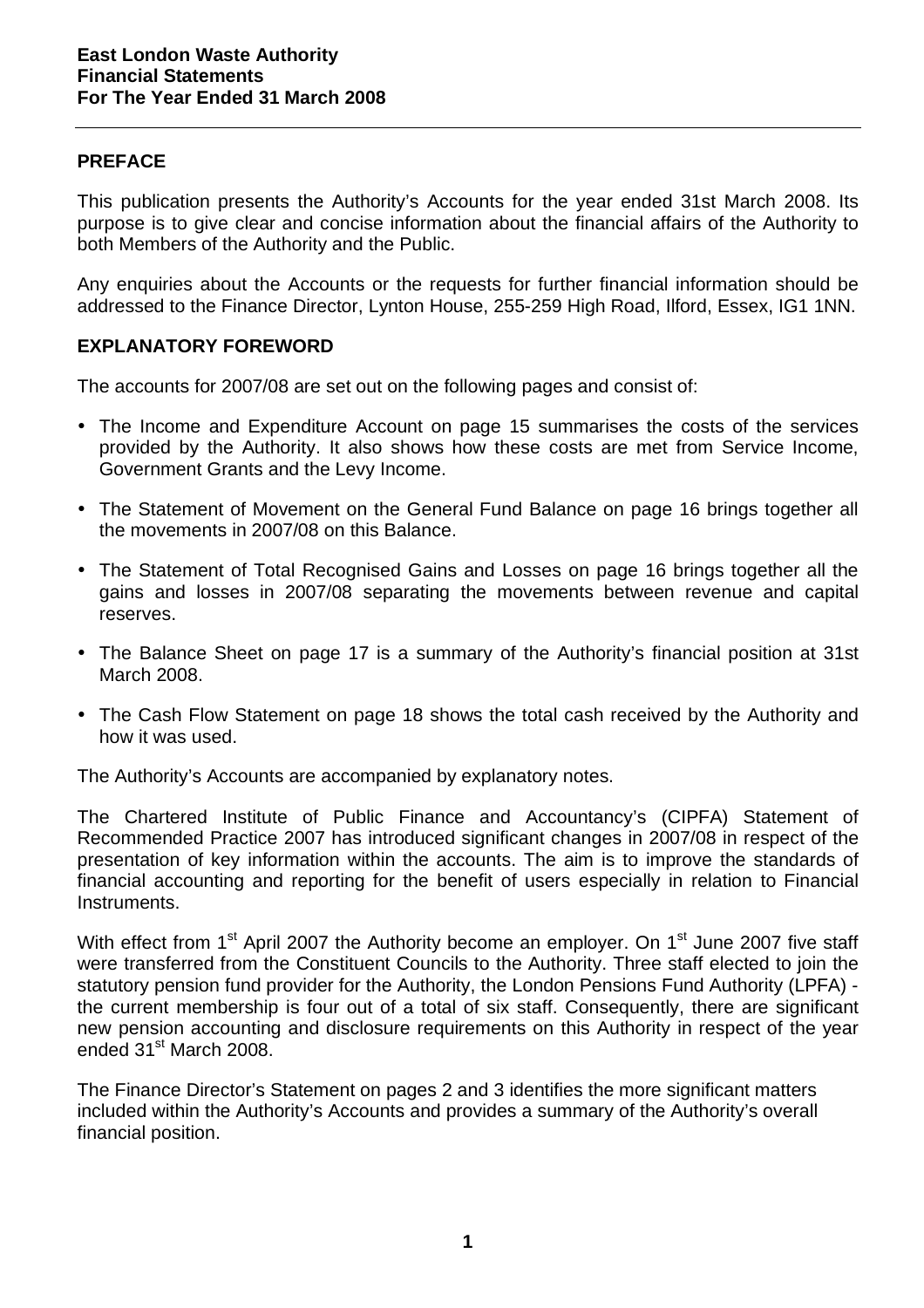#### **Introduction**

The East London Waste Authority (ELWA) was created by Regulations made under the Local Government Act 1985. From 1 April 1986, ELWA assumed responsibility for the disposal of waste arising in the area covered by the London Boroughs of Barking and Dagenham, Havering, Newham and Redbridge.

The financial statements on the following pages set out the Authority's financial position for the year to 31 March 2008. Further information on the nature and purposes of the Authority's expenditure is contained in the annual Revenue and Capital Budgets.

#### **Income and Expenditure Account**

The table below shows the Authority's budget for 2007/08 and how it compared with the outturn position:

|                                                 | Original<br><b>Budget</b><br>(E'000) | <b>Revise</b><br><b>Budget</b><br>(E'000) | <b>Actual</b><br>(E'000) |
|-------------------------------------------------|--------------------------------------|-------------------------------------------|--------------------------|
| Net Revenue Expenditure (inc. Contingency)      | 35,853                               | 34,428                                    | 33,790                   |
| Levy Raised                                     | 32,990                               | 32,990                                    | 32,990                   |
| (Deficit)/Surplus for the Year                  | (2,863)                              | (1,438)                                   | (800)                    |
| Net Transfer from PFI Contract Reserve          | 963                                  | 963                                       | 963                      |
| <b>Transfer to LATS Reserve</b>                 |                                      |                                           | (355)                    |
| <b>Transfer from Capital Adjustment Account</b> |                                      |                                           | 253                      |
| <b>Transfer from Pensions Reserve</b>           |                                      |                                           | 29                       |
| Net Effect on Revenue Reserves                  | (1,900)                              | (475)                                     | 90                       |
| Revenue Reserves Brought Forward                | 9,847                                | 9,847                                     | 9,847                    |
| <b>Revenue Reserves Carried Forward</b>         | 7,947                                | 9,372                                     | 9,937                    |

The Original Budget was set in February 2007 and revised in February 2008.

The variances from the Original Budget were primarily due to lower IWMS Contract payments to Shanks, lower tonne mileage and disposal credit claims by Boroughs, additional bank interest income, additional grant income from the Hazardous Waste Electrical and Electronic Equipment (WEE) Grant, partly offset by lower commercial waste income. In addition, in accordance with current accounting practice to account for surplus landfill allowances under the Landfill Allowances Trading Scheme (LATS), an amount of £355,000 has been credited to the Income and Expenditure Account and then subsequently transferred to the LATS Reserve.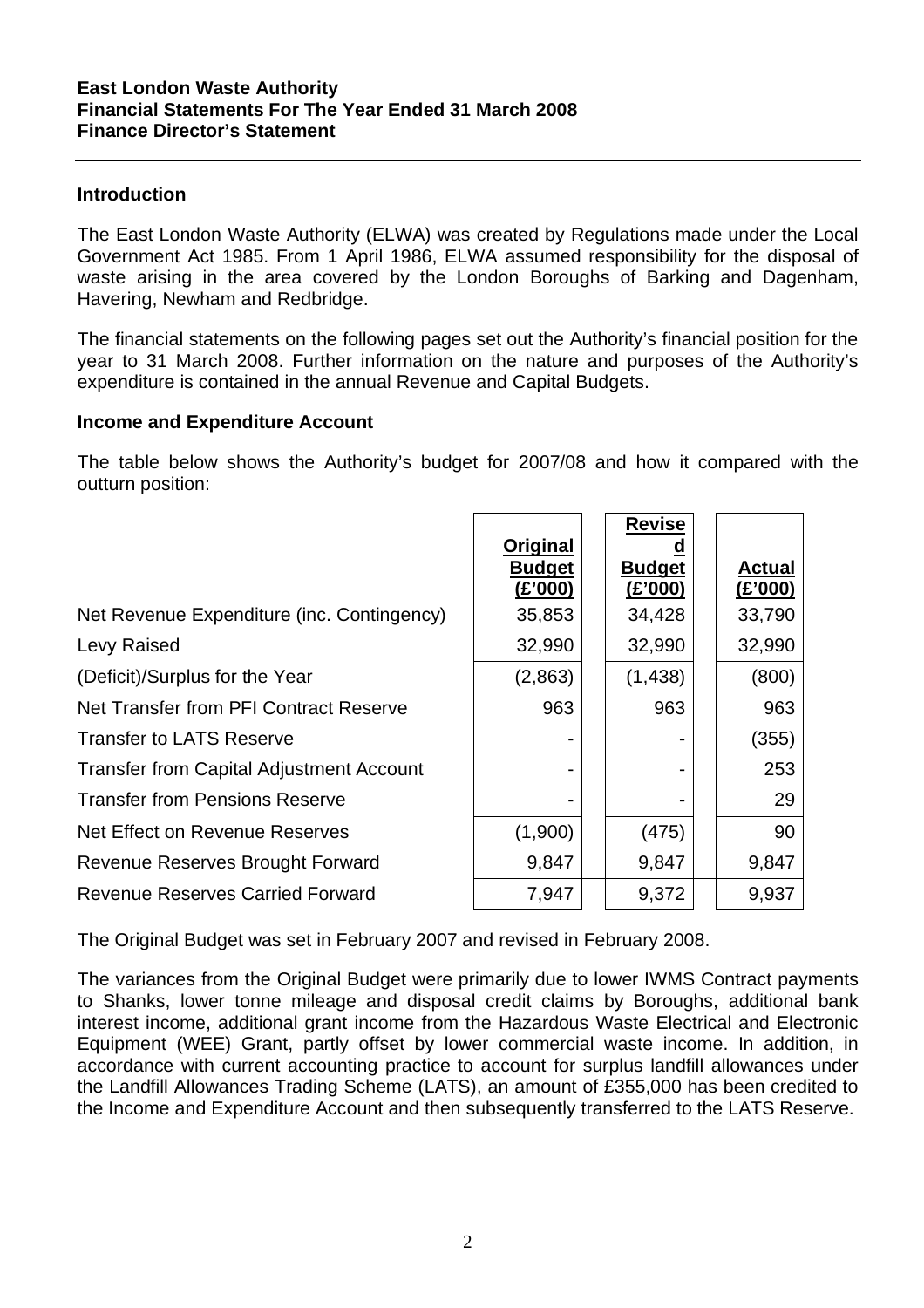The levels of the year end Cash balances are relatively high due principally to the previous building-up of the earmarked PFI Contract Reserve for utilisation over the remaining 19 years of the IWMS Contract.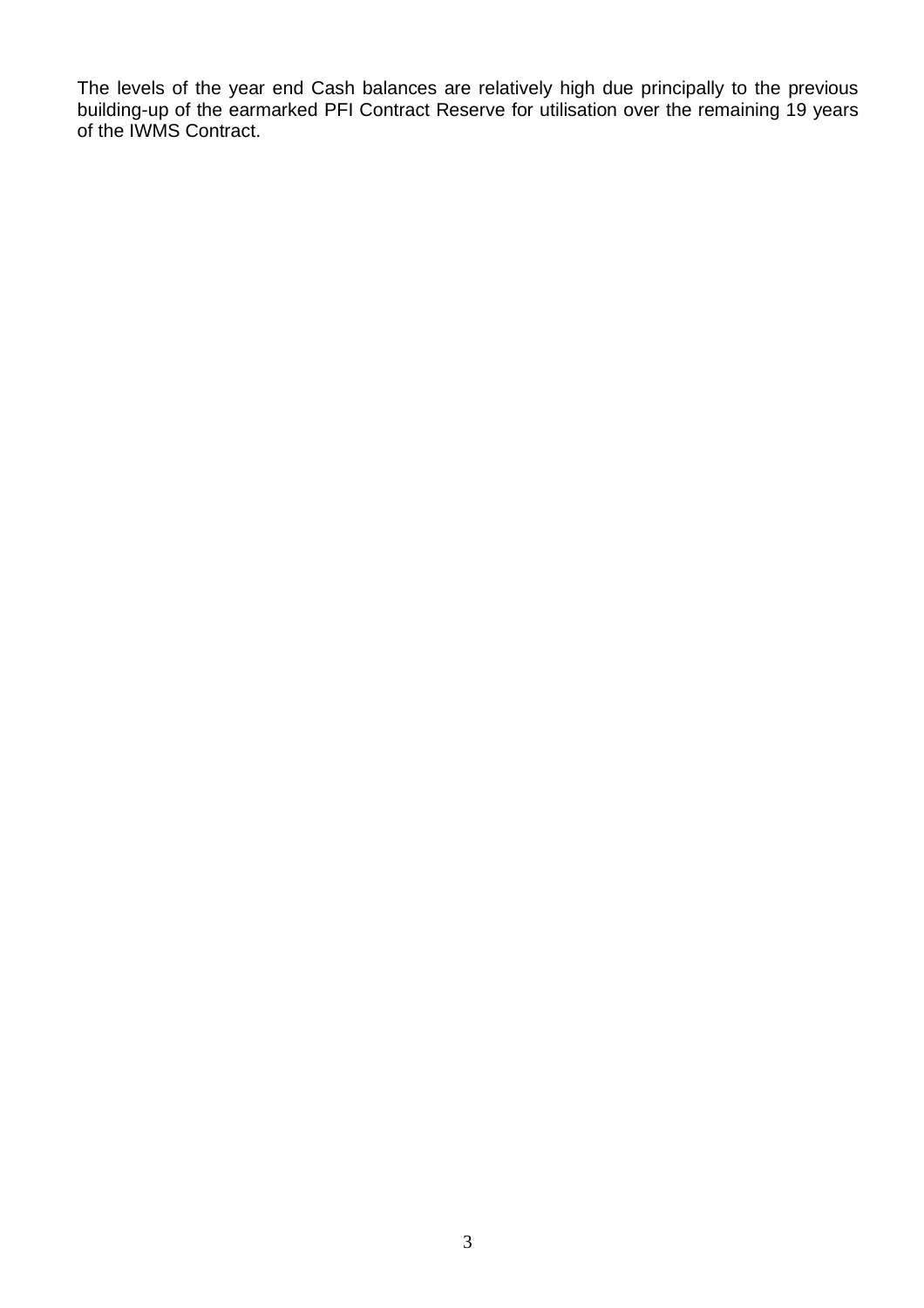# **Capital Programme/Borrowing Facilities**

Since the introduction of the Prudential Code in 2004, the Authority can set its capital spending limit as long as it is affordable, sustainable and prudent. The Local Government and Housing Act 1989 specifies that all new capital receipts generated from the sale of non-housing land, buildings and other assets are available to finance capital expenditure.

ELWA can borrow for any purpose for which it is legally entitled to incur expenditure. Loans can be raised for new capital requirements, to replace maturing debt and also to meet shortterm revenue cash flow deficits.

No capital expenditure and financing was incurred during 2007/08.

## **ELWA Operations**

ELWA transferred its principal operations and contracts to Shanks Waste Services Limited as part of the 25-year IWMS Contract partly backed by PFI funding in December 2002. Since then ELWA's limited direct operational responsibilities have been in relation to its four closed landfill sites.

## **Pension Scheme**

The Authority is legally obliged to offer guaranteed pension benefits to its employees. The statutory pension fund provider for the Authority is the London Pensions Fund Authority (LPFA). The LPFA Fund is maintained at a level to eventually meet the Authority's long-term liabilities for pension benefits, with the Authority's contributions fixed accordingly.

The results of the 2007 triennial actuarial valuation for the LPFA Fund showed that the LPFA Fund had assets sufficient to meet 82% of its accrued liabilities, an increase of 8% from its actuarial valuation undertaken in 2004. The next valuation is due as at 31 March 2010.

The accounts fully comply with Financial Reporting Standard (FRS) 17, and include a Pension Reserve and Liability on the Balance Sheet. As at 31 March 2008, the Authority's estimated liability for retirement benefits exceeded the value of assets by £331,000 when valued in accordance with the accounting standards.

## **Conclusion**

I would like to thank all the ELWA staff and the staff and colleagues in the four Constituent Councils for their continued support in the production of these financial statements.

Signed G Pearce, BA, CPFA Finance Director

Dated 29 September 2008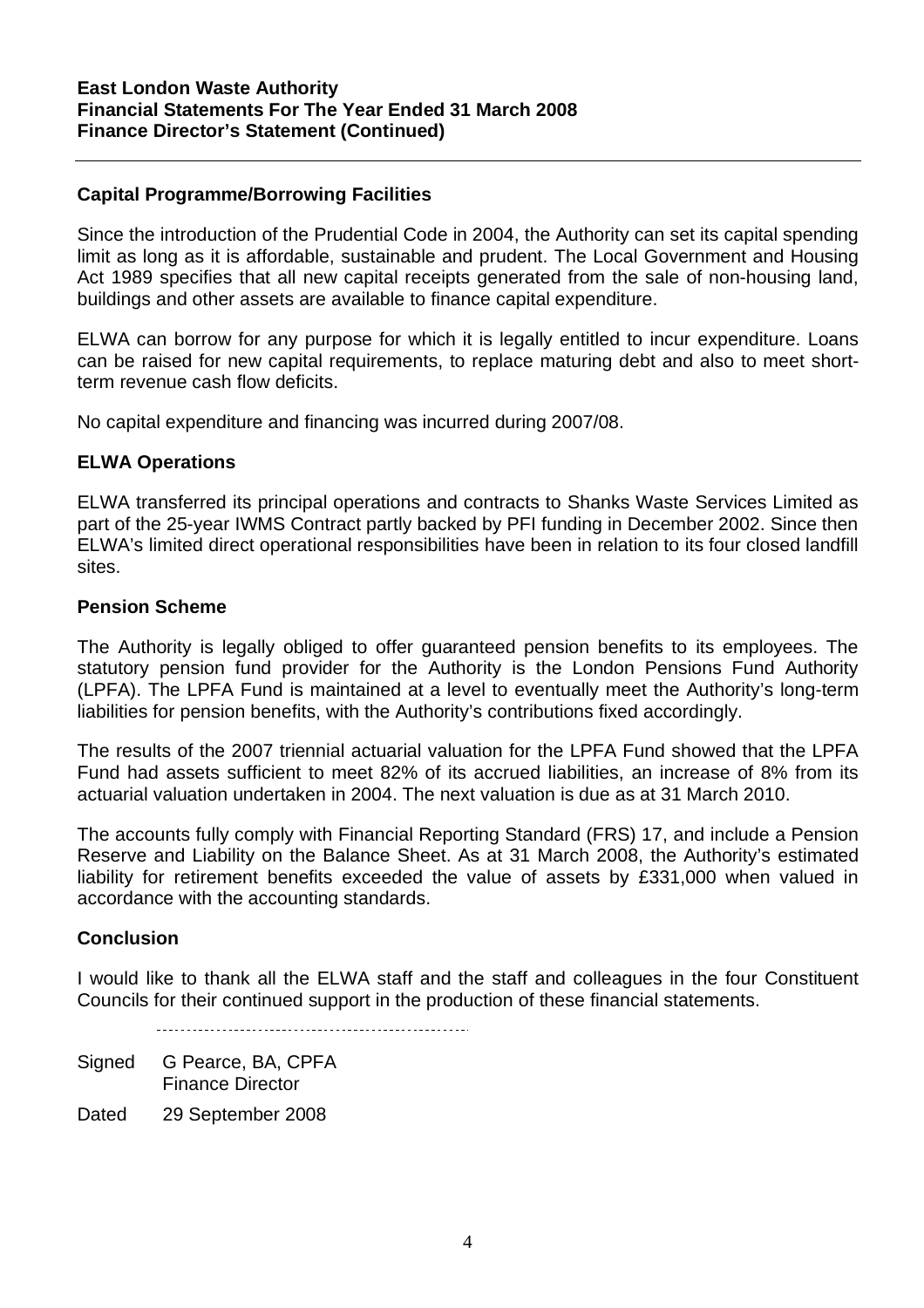## **The Authority's Responsibilities**

The Authority is required:

- to make arrangements for the proper administration of its financial affairs and to ensure that one of its officers has the responsibility for the administration of those affairs. In this Authority, that officer is the Finance Director;
- to manage its affairs to secure economic, efficient and effective use of resources and safeguard its assets:
- to approve the Statement of Accounts.

## **The Finance Director's Responsibilities**

The Finance Director is responsible for the preparation of the Authority's Statement of Accounts which, in terms of the Chartered Institute of Public Finance and Accountancy/Local Authority (Scotland) Accounts Advisory Committee (CIPFA/LASAAC) Code of Practice on Local Authority Accounting in the United Kingdom ('the SORP'), is required to present fairly the financial position of the Authority at the accounting date and its income and expenditure for the year ended 31 March 2008.

In preparing this Statement of Accounts, the Finance Director confirms that he has: -

- selected suitable accounting policies and then applied them consistently,
- made judgements and estimates that were reasonable and prudent,
- complied with the Code,
- kept proper accounting records which were up to date,
- taken reasonable steps for the prevention and detection of fraud and other irregularities.

**I certify that the Statement of Accounts, the Income and Expenditure Account and the Balance Sheet present fairly the Authority's income and expenditure for the year ended 31 March 2008 and the Authority's financial position as at 31 March 2008.** 

|       | Signed G Pearce<br><b>Finance Director</b> |       | Signed Councillor Milton McKenzie<br>Chairman |
|-------|--------------------------------------------|-------|-----------------------------------------------|
| Dated | 29 September 2008                          | Dated | 29 September 2008                             |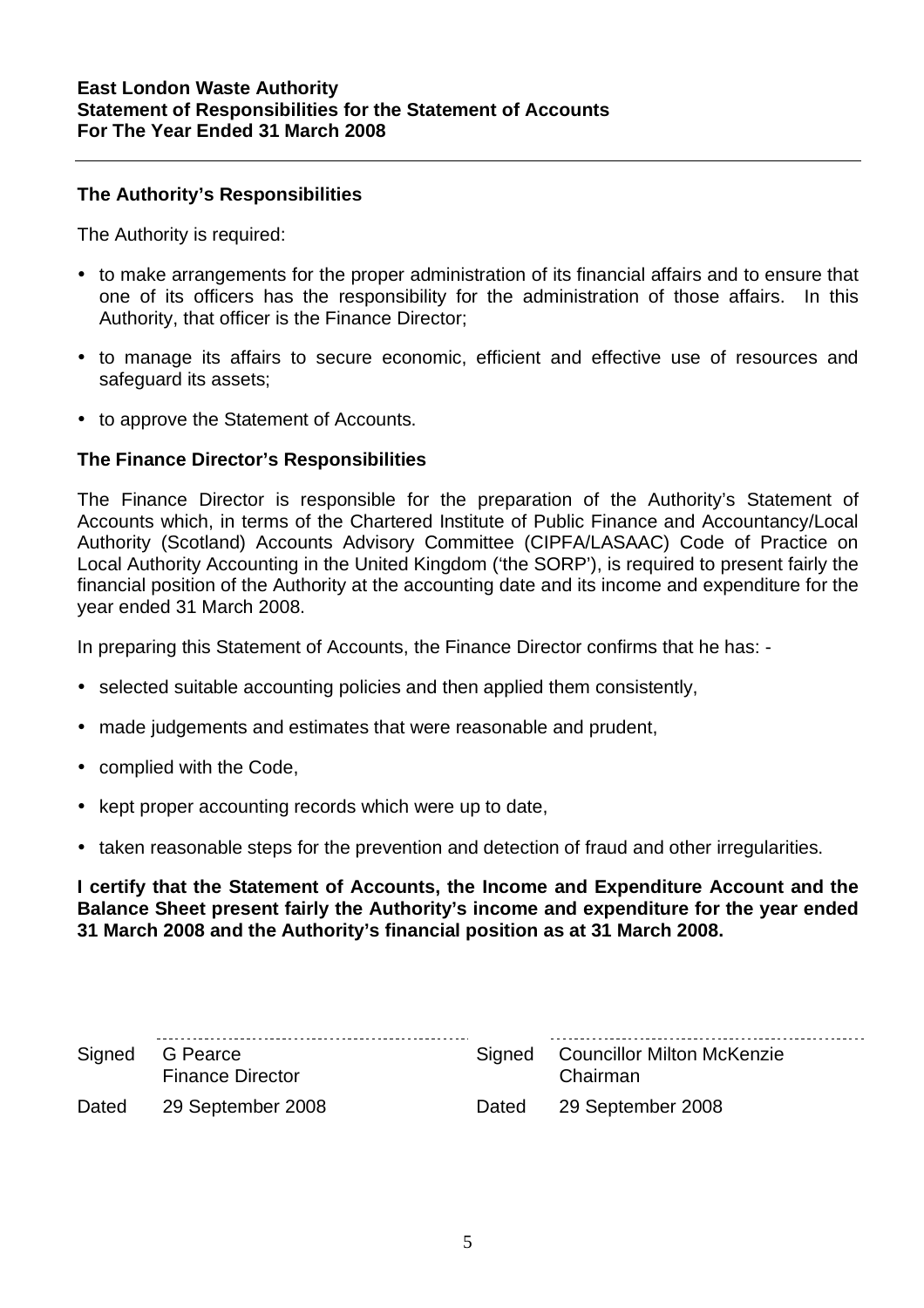#### **1 General Principles**

 The general principles adopted in compiling the accounts are consistent with the Code of Practice on Local Authority Accounting in the United Kingdom 2007 – A Statement of Recommended Practice 2007 (2007 SORP) issued by the Chartered Institute of Public Finance and Accountancy (CIPFA). All relevant Statements of Standard Accounting Practice (SSAPs) and Financial Reporting Standards (FRSs), so far as they apply to Local Authorities, have been observed.

 The accounting convention adopted is historical cost, modified by the revaluation of certain categories of assets and liabilities in accordance with the 2007 SORP.

# **2 Accruals Basis Of Accounting**

The Accounts have been prepared on the normal accruals basis whereby activity is accounted for in the year that it takes places not when cash payments are made or received. Debtors and creditors are included in the balance sheet in respect goods supplied and services rendered but not paid for at 31 March 2008.

#### *.*  **3 Fixed Assets**

 All expenditure on the acquisition, creation or enhancement of fixed assets is capitalised on an accruals basis in the accounts. Expenditure on fixed assets is capitalised provided that the fixed asset yields benefits to the Authority and the service it provides, for a period of more than one year. This excludes expenditure on routine repairs and maintenance of fixed assets which is charged direct to the Income and Expenditure Account.

 Fixed assets are valued on the basis recommended by CIPFA and in accordance with the Statements of Asset Valuation Principles and Guidance Notes issued by the Royal Institution of Chartered Surveyors (RICS). Fixed assets are classified into the groupings required by the 2006 Code of Practice on Local Authority Accounting. Land, operational properties and other operational assets are included in the balance sheet at the lower of net current replacement cost and net realisable value.

 Re-valuations of fixed assets are planned at five yearly intervals, although material changes to assets valuations will be adjusted in the interim period, as they occur.

 Two of the Authority's four closed landfill sites have been allocated for new uses (i.e. green belt to employment) by Thurrock TGDC in their non-statutory Master Plan for the area. At the present time, these sites have not been granted planning permission for anything other than their current agricultural use. Consequently, in the opinion of Directors these do not need to be revalued and continue to be shown at £nil.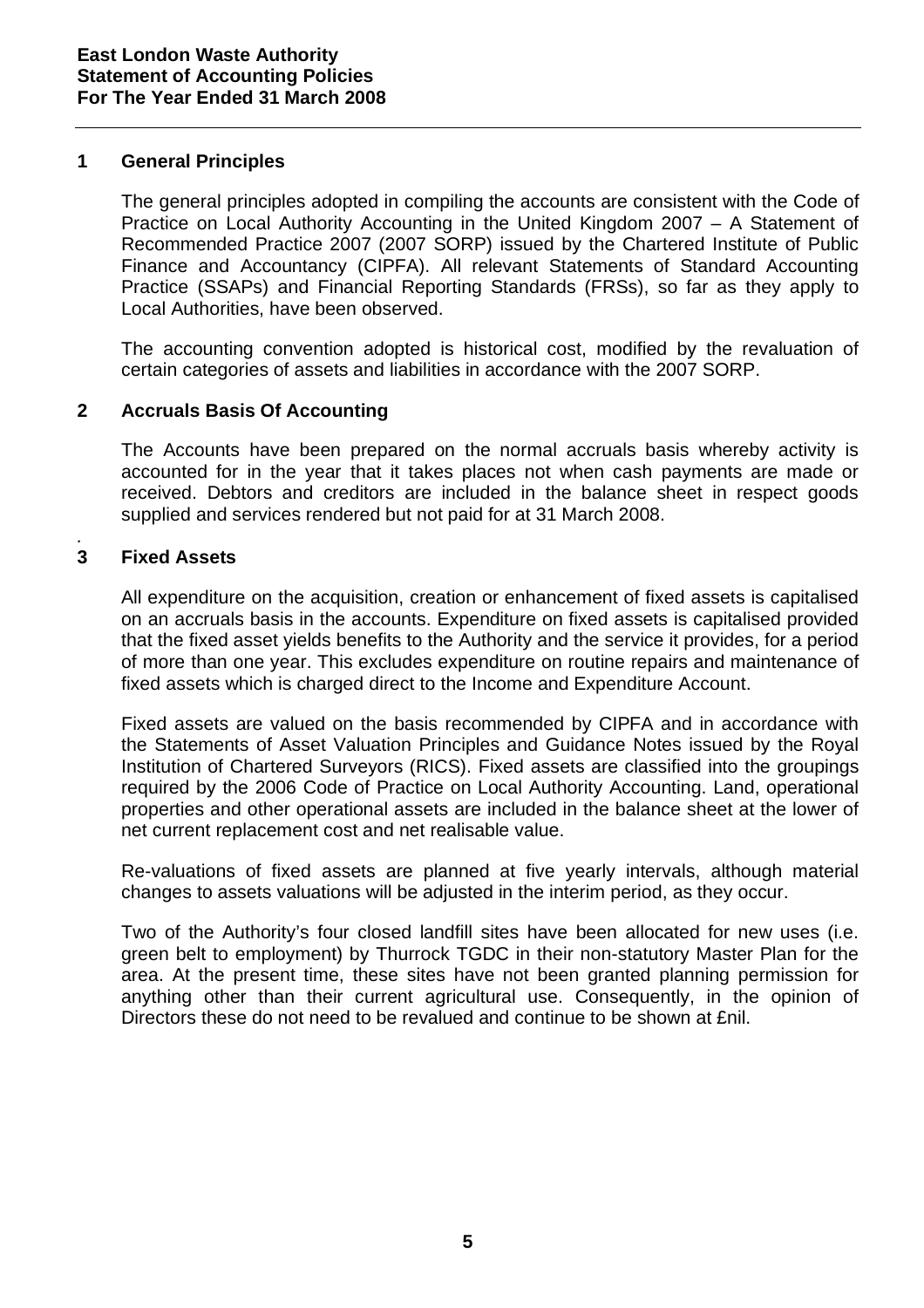# **3 Fixed Assets (continued)**

 In 2002/03, under the terms of the IWMS/PFI Contract, ELWA transferred its operational land, buildings and fixed plant (via a 25 year lease) and its mobile plant for nil consideration to ELWA Limited. The leased assets will revert to the Authority at nil cost at the end of the Contract. On the grounds of prudence, Directors assumed no residual value for these assets at the end of the 25-year Contract term. Consequently, the full net book value of these fixed assets was written-off against Capital Reserves. As a result, the fixed assets are shown at £nil as at  $31<sup>st</sup>$  March 2007 and 2008.

# **4 Charges to Revenue**

 External interest payable (charged on an accruals basis) is charged to the Income and Expenditure Account.

Amounts set aside from revenue for the repayment of external loans to finance capital expenditure or as transfers to other reserves are excluded from the Income and Expenditure Account and disclosed separately on the Movement on the General Fund Balance.

## **5 Value Added Tax**

 All expenditure and income figures in the Accounts are stated exclusive of Value Added Tax.

## **6 Reserves**

- a) A Capital Reserve exists primarily to enable expenditure to be financed without the need to borrow or use capital receipts.
- b) The Pension Reserve has been set up as part of the requirement to comply with FRS 17 accounting for pension costs. It represents the actuarially calculated deficit between the value of all pension liabilities and the assets held by the LGPS as at the 31 March 2008. The deficit also includes the difference between the cost of statutorily required payments to the LGPS and the FRS 17 accounting cost charged to the Net Cost of Services in the Income and Expenditure Account. Further information relating to the Net Pension Liability is shown in the Notes to the Accounts.
- c) The PFI Contract Reserve has been set-up in pursuance of the Authority's agreed policy to match income and expenditure in respect of the IWMS/PFI Contract over its 25 year duration from December 2002. The reserve will ensure a smoother levy profile by avoiding exceptional levy increases especially in years when, under the terms of the IWMS/PFI Contract, the cost is expected to be subject to significant stepped increases to meet higher recycling and recovery targets.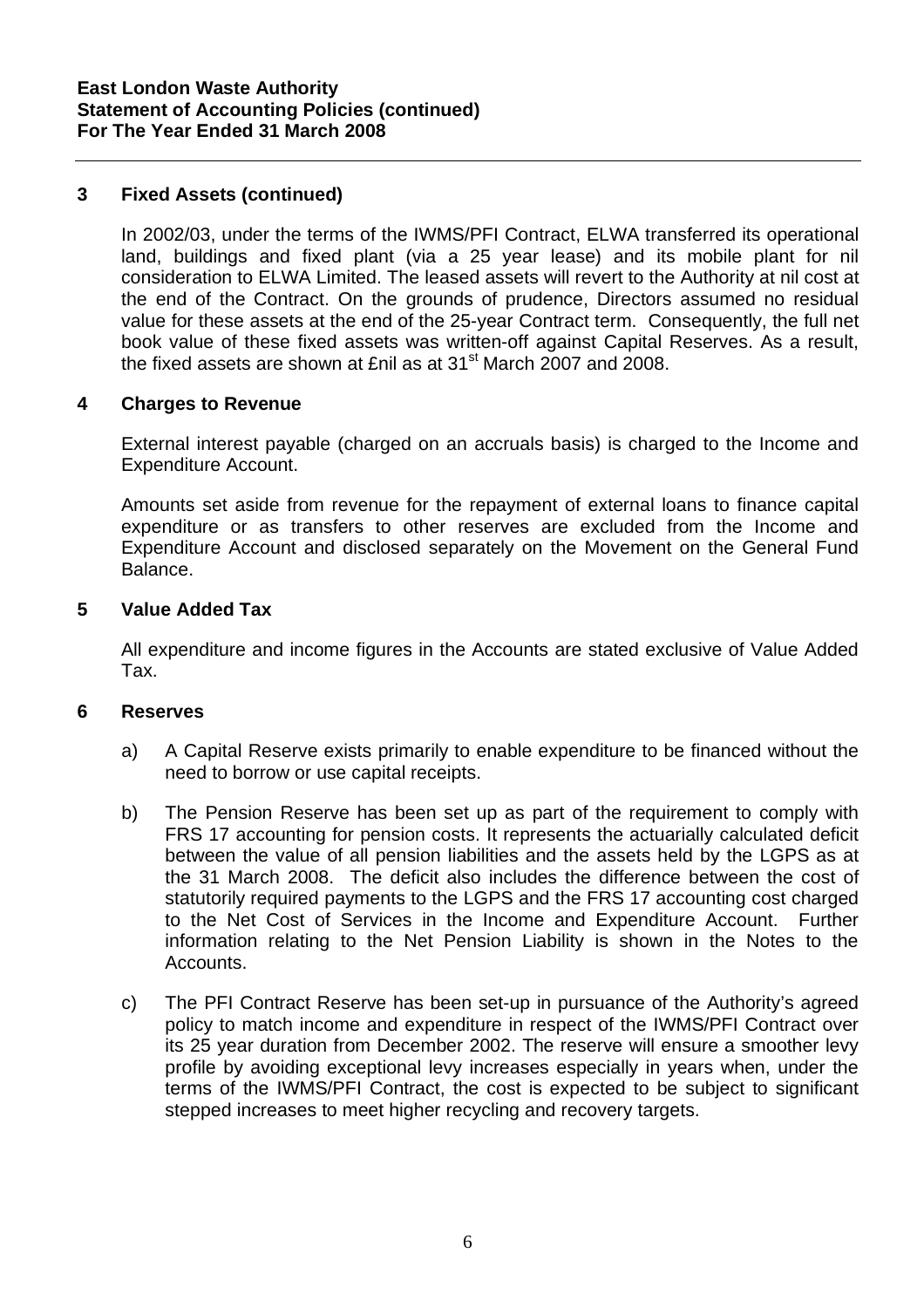#### **6 Reserves (continued)**

- d) The LATS Reserve is a non-cash backed reserve which represents any surpluses or deficits arising from the Landfill Allowances Trading Scheme.
- d) The Capital Adjustment Account is a non-cash backed reserve, which represents amounts set aside from revenue resources and capital receipts to finance expenditure on fixed assets and also for the repayment of external loans and certain other capital financing transactions.
- e) Other Reserves have been established to finance future expenditure.

#### **7 Disposal of Assets**

 Income from the disposal of fixed assets is credited to the Usable Capital Receipts Reserves and can be wholly used to finance capital expenditure. The balance on this Reserve was £Nil as at 31<sup>st</sup> March 2007 and 2008.

#### **8 Stocks**

 The Authority holds no stocks or work in progress. The cost of all materials is charged to the Income and Expenditure Account when they are purchased.

#### **9 Redemption Of Debt**

 ELWA's Treasury Management function is administered by the London Borough of Redbridge on behalf of ELWA. The Local Government and Housing Act 1989 requires that a Minimum Revenue Provision be charged to the General Fund and set aside for the repayment of debt.

## **10 Financial Relationship Between The Authority And Constituent Councils**

 Many of the Authority's day to day administrative and support functions during the year were run on an agency basis utilising resources from the London Boroughs of Barking & Dagenham, Havering, Newham and Redbridge.

#### **11 Deferred Consideration**

This represents the notional deferred consideration originally valued at £8.4 million from the transfer of fixed assets to ELWA Limited as part of the IWMS/PFI Contract. This will be written-off to the Capital Adjustment Account via the Income and Expenditure Account over the 25 year Contract period on a straight-line basis.

## **12 Government Grants and Contributions**

Government Grants and other contributions are accounted for on an accruals basis and recognised in the accounting statements when the conditions for their receipt have been complied with and there is reasonable assurance that the grant or contribution will be received.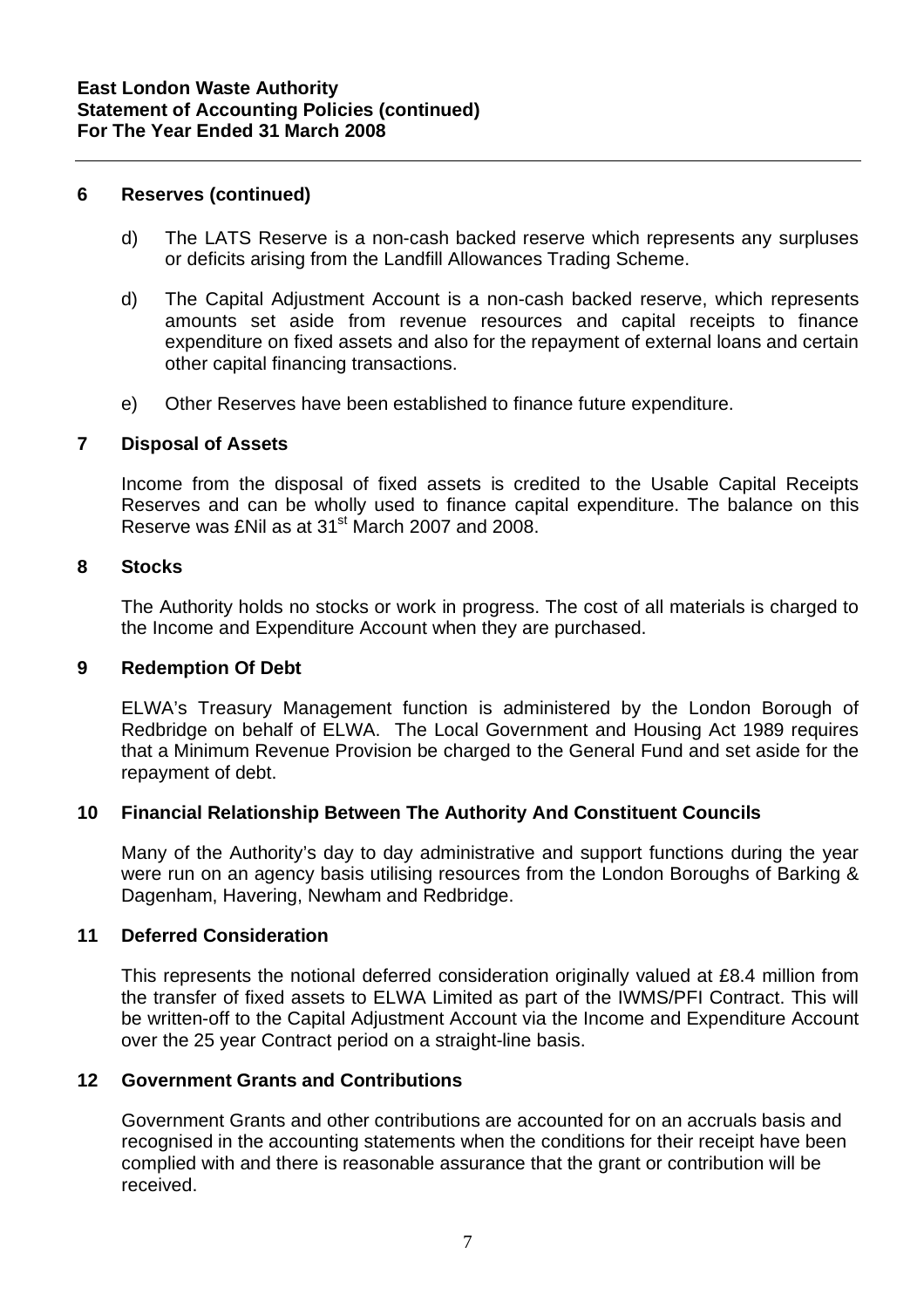#### **13 Landfill Allowances**

In accordance with CIPFA's Code of Practice on Local Authority Accounting Bulletin 64, there is a requirement with effect from 1<sup>st</sup> April 2005, to account for Landfill Allowances at the lower of cost and net realisable value. Any surpluses or deficits arising from the Landfill Allowances Trading Scheme (LATS) are taken to the specific, earmarked LATS Reserve.

Under the scheme the Authority receives annual allowances from DEFRA for landfilling Biodegradable Municipal Waste (BMW). Each allowance received represents grant income, while each tonne of BMW landfillled incurs a liability to DEFRA. Any unused allowances are carried forward as an Authority asset. These transactions are reflected in the Income and Expenditure Account and Balance Sheet at the rate of £5.00 per tonne as at 31st March 2008 (2007: £17.98).

## **14 Long Term Contracts/Private Finance Initiative**

For long-term contracts such as those under the Private Finance Initiative (PFI) the Authority follows advice and guidance issued by the appropriate Government department and CIPFA. In accordance with such guidance, expenditure incurred by contractors relating to such contracts is accounted for as revenue expenditure.

PFI contracts are agreements to receive services where the responsibility for making available the fixed assets needed to provide the services passes to the PFI contractor. Payments made by the Authority under the contracts are generally charged to revenue to reflect the value of services in each financial year.

#### **15 Financial Instruments**

Financial Instruments represent transactions, with a contract, which result in a financial asset for one entity and a financial liability for another. Financial Instruments cover both financial assets and liabilities.

#### a) Financial Assets

Financial assets are classified into two types:

 (i) Loans and receivables - assets that have a fixed or determinable payment, but are not quoted in an active market.

(ii) Available for Sale Assets – assets that have a quoted market price and/or do not have fixed or determinable payments.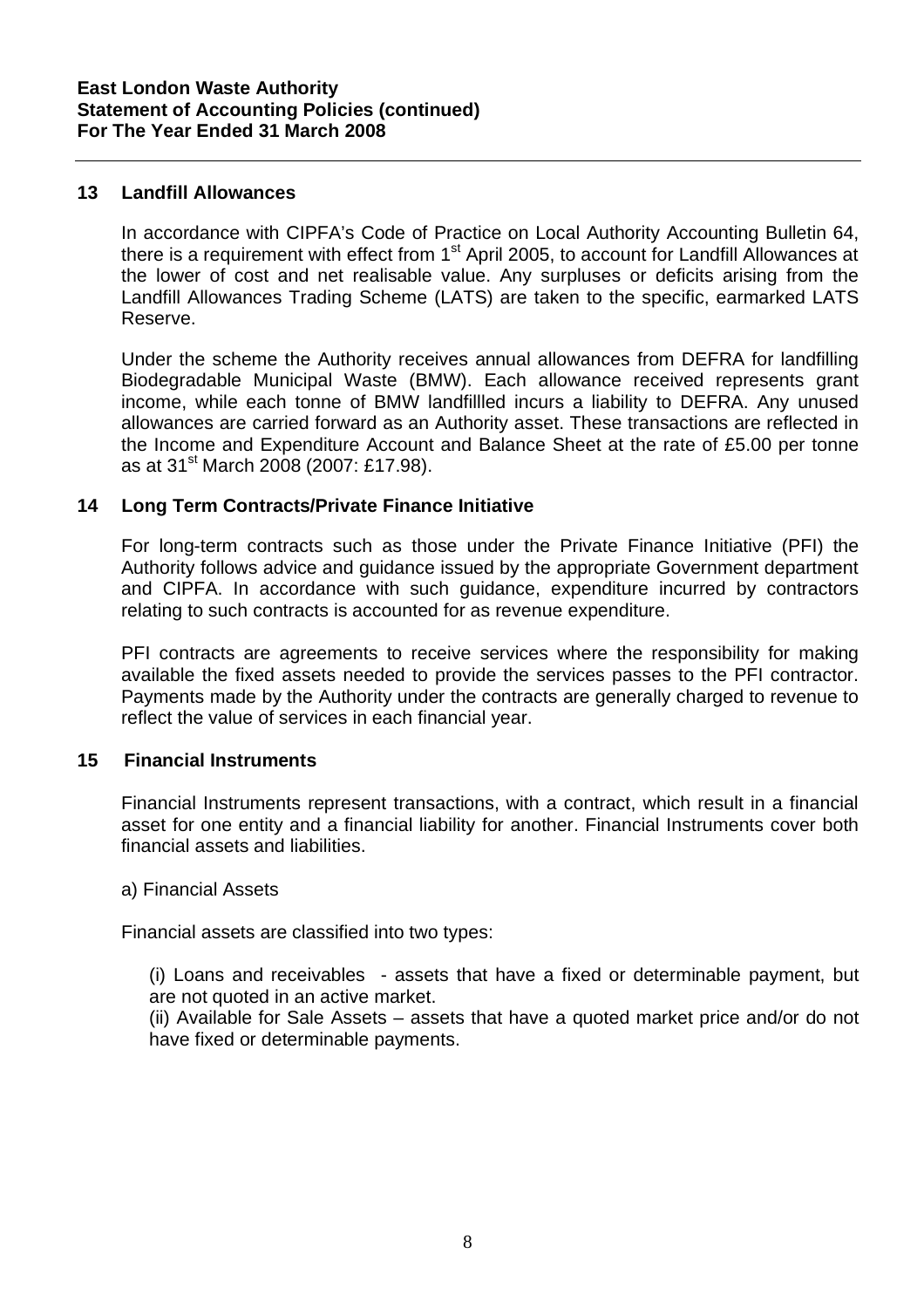#### **15 Financial Instruments (continued)**

Loans and receivables are initially measured at fair value and carried in the Balance Sheet at amortised cost. Annual credits to the Income and Expenditure Account for interest receivable are based on the carrying amount of the asset multiplied by the effective interest rate for the instrument. For loans that the Authority has made, the amount in the Balance Sheet is the outstanding principal receivable and the interest credited to the Income and Expenditure Account is the amount receivable for the year in the loan agreement.

Where financial assets are identified as impaired because of a likelihood arising from a past event that payments due under the contract will not be made, the asset is written down and a charge made to the Income and Expenditure Account.

Any gains and losses that arise on the derecognition of the asset are credited/debited to the Income and Expenditure Account.

The Authority has made no concessionary loans in the years ended 31<sup>st</sup> March 2007 and 2008.

(b) Financial Liabilities

Financial liabilities are initially measured at fair value and carried at their amortised cost. Annual charges to the Income and Expenditure Account for interest payable are based on the carrying amount of the liability, multiplied by the effective interest rate of interest for the instrument.

For most of the borrowings that the Authority has, this means that the amount presented in the Balance Sheet is the outstanding principal repayable and the interest charged to the Income and Expenditure Account is the amount payable for the year in the loan agreement. Costs associated with the arrangement of borrowing have been identified and assessed as immaterial.

For the years ending  $31<sup>st</sup>$  March 2007 and 2008, the Authority has undertaken no repurchase or early settlement of borrowing, incurred no premiums and discounts, entered into no financial guarantees, not defaulted on any loans and not held or pledged any collateral in respect of the repayment of any loans.

No prior year adjustments are necessary in respect of Financial Instruments.

Borrowings and investments are undertaken and accounted for in accordance with the Authority's Treasury Management Policy and Treasury Management Strategy.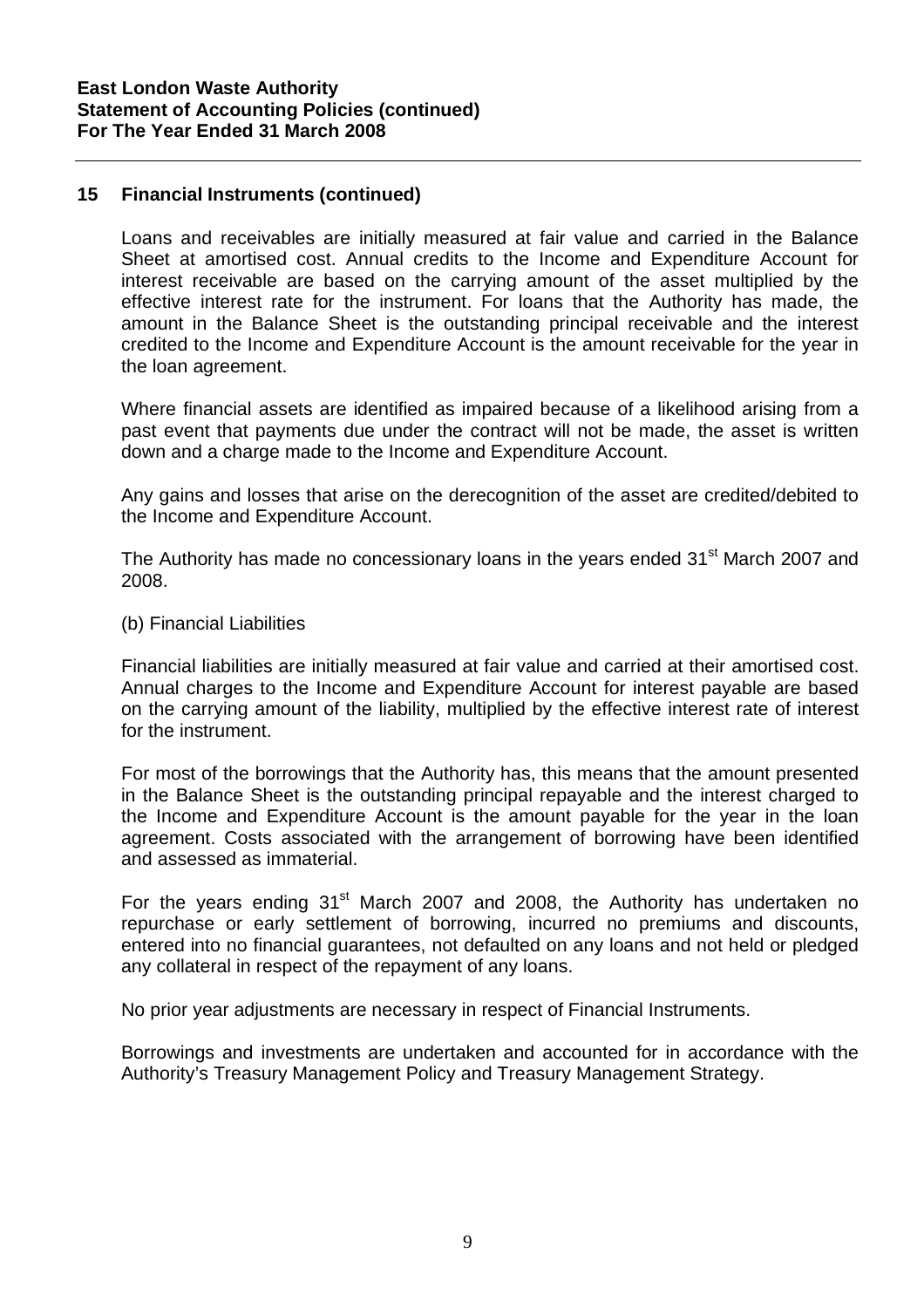#### **16 Pension Provision**

The Authority participates in the Local Government Pension Scheme (LGPS) administered by the London Pension Funds Authority (LPFA). This is a funded defined benefit scheme.

Employees' and employers' contributions are paid into the LGPS. Employers' contribution rates are advised by the LPFA Fund's Actuary, Hymans Robertson LLP.

At the last triennial actuarial valuation undertaken for the LPFA Fund as at 31<sup>st</sup> March 2007 the assets of the LPFA Fund were assessed to be sufficient to meet 82% of accrued liabilities (74% for the triennial actuarial valuation undertaken as at  $31<sup>st</sup>$  March 2004).

The Authority is required to account for pension costs in accordance with FRS 17 and to recognise in the accounts accrued benefits payments at the time that the employees earn their future benefit entitlements.

This has the following effect on the results of the current year:

• the overall amount to be met from the levy has remained unchanged, but the costs disclosed for services are £29,000 higher after the replacement of actual employer's contributions by current service costs, and net operating expenditure is 0.1% higher than it would otherwise have been;

• the requirement to recognise the net pension liability in the balance sheet has reduced the reported net worth of the Authority by £331,000 (1.0%).

#### **17 Interest on Balances**

Cash balances, not required for immediate use, are invested in accordance with the Authority's Annual Investment Strategy. Interest earned on the Authority's balances is credited to the Income and Expenditure Account.

## **18****Financial Relationships with Companies and other Organisations**

The 2007 SORP requires local authorities to prepare a full set of group financial statements where they have material interests in subsidiaries, associates and joint ventures. This also includes consideration of interests in other statutory bodies. The Authority has undertaken a review of its interests in other bodies in accordance with the accounting tests contained in the SORP and has concluded that it has no group relationships. However, the Authority does have a financial relationship with some bodies and this is explained in Notes to the Accounts.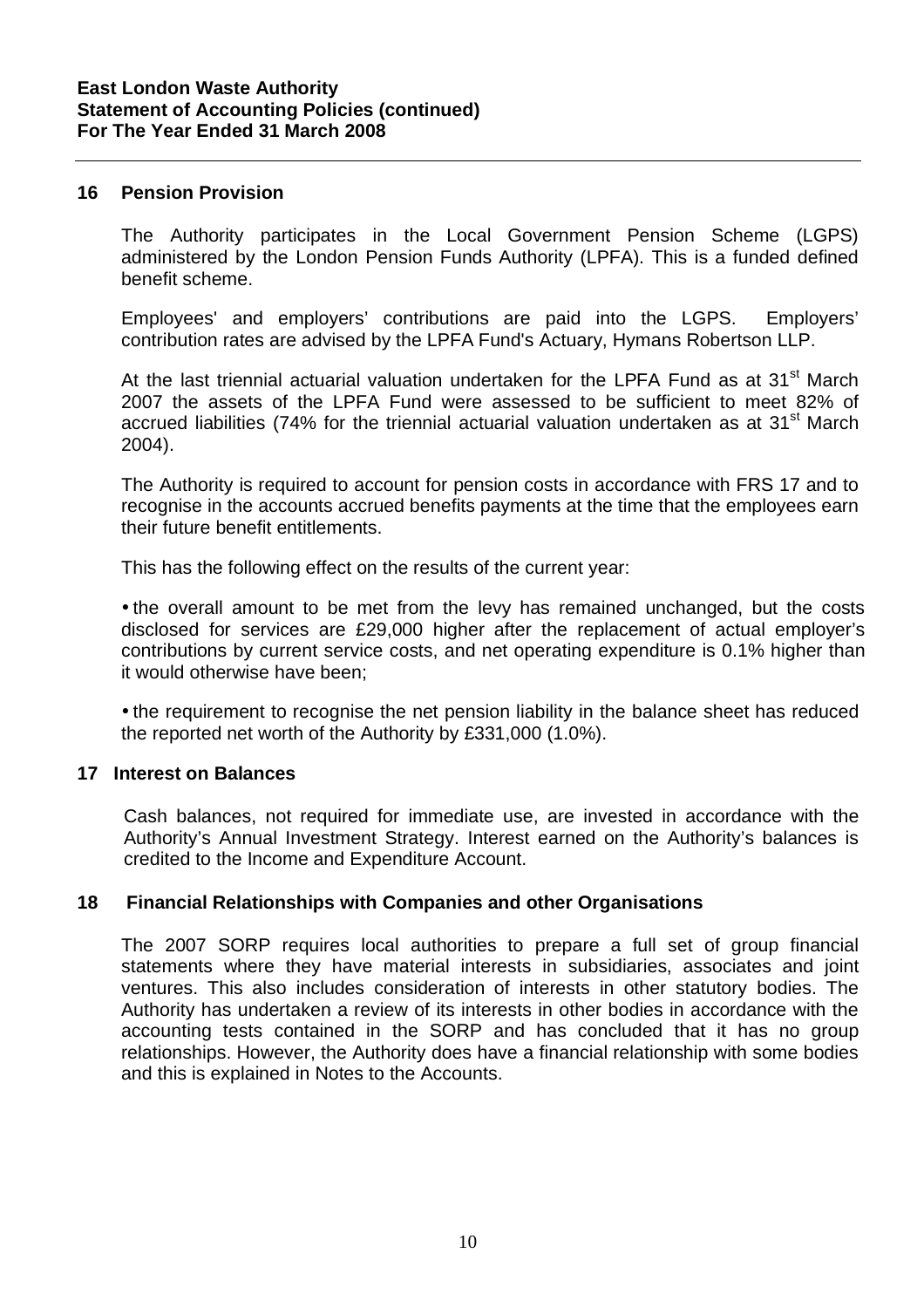#### **Independent auditor's report to the Members of East London Waste Authority**

#### **Opinion on the financial statements**

I have audited the Authority accounting statements and related notes of East London Waste Authority for the year ended 31 March 2008 under the Audit Commission Act 1998. The Authority accounting statements comprise the Authority Income and Expenditure Account, the Authority Statement of the Movement on the General Fund Balance, the Authority Balance Sheet, the Authority Statement of Total Recognised Gains and Losses, the Authority Cash Flow Statement, and the related notes. These accounting statements have been prepared under the accounting policies set out in the Statement of Accounting Policies.

This report is made solely to the members of East London Waste Authority in accordance with Part II of the Audit Commission Act 1998 and for no other purpose, as set out in paragraph 36 of the Statement of Responsibilities of Auditors and of Audited Bodies prepared by the Audit Commission.

#### *Respective responsibilities of the Finance Director and auditor*

The Finance Director's responsibilities for preparing the financial statements in accordance with relevant legal and regulatory requirements and the Statement of Recommended Practice on Local Authority Accounting in the United Kingdom 2007 are set out in the Statement of Responsibilities for the Statement of Accounts.

My responsibility is to audit the financial statements in accordance with relevant legal and regulatory requirements and International Standards on Auditing (UK and Ireland).

I report to you my opinion as to whether the Authority accounting statements present fairly, in accordance with relevant legal and regulatory requirements and the Statement of Recommended Practice on Local Authority Accounting in the United Kingdom 2007 the financial position of the Authority and its income and expenditure for the year.

I review whether the governance statement reflects compliance with 'Delivering Good Governance in Local Government: A Framework' published by CIPFA/SOLACE in June 2007. I report if it does not comply with proper practices specified by CIPFA/SOLACE or if the statement is misleading or inconsistent with other information I am aware of from my audit of the financial statements. I am not required to consider, nor have I considered, whether the governance statement covers all risks and controls. Neither am I required to form an opinion on the effectiveness of the Authority's corporate governance procedures or its risk and control procedures.

I read other information published with the Authority accounting statements, and consider whether it is consistent with the audited Authority accounting statements. This other information comprises the Explanatory Foreword. I consider the implications for my report if I become aware of any apparent misstatements or material inconsistencies with the Authority accounting statements. My responsibilities do not extend to any other information.

#### *Basis of audit opinion*

I conducted my audit in accordance with the Audit Commission Act 1998, the Code of Audit Practice issued by the Audit Commission and International Standards on Auditing (UK and Ireland) issued by the Auditing Practices Board. An audit includes examination, on a test basis, of evidence relevant to the amounts and disclosures in the Authority accounting statements and related notes. It also includes an assessment of the significant estimates and judgments made by the Authority in the preparation of the Authority accounting statements and related notes, and of whether the accounting policies are appropriate to the Authority's circumstances, consistently applied and adequately disclosed.

I planned and performed my audit so as to obtain all the information and explanations which I considered necessary in order to provide me with sufficient evidence to give reasonable assurance that the Authority accounting statements and related notes are free from material misstatement, whether caused by fraud or other irregularity or error. In forming my opinion I also evaluated the overall adequacy of the presentation of information in the Authority accounting statements and related notes.

#### *Opinion*

In my opinion, the Authority financial statements present fairly, in accordance with relevant legal and regulatory requirements and the Statement of Recommended Practice on Local Authority Accounting in the United Kingdom 2007, the financial position of the Authority as at 31March 2008 and its income and expenditure for the year then ended.

#### **Conclusion on arrangements for securing economy, efficiency and effectiveness in the use of resources**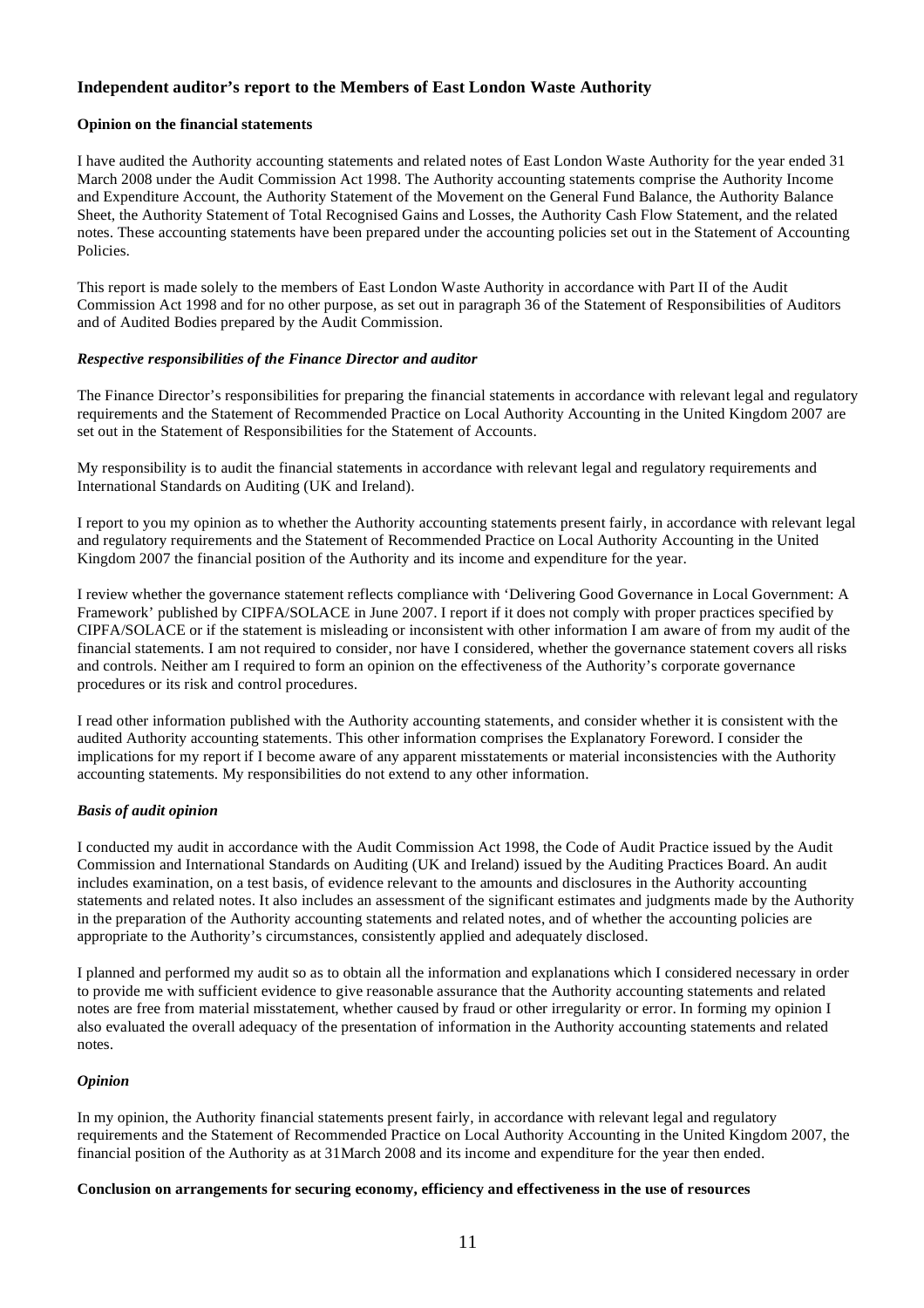#### *Authority's responsibilities*

The Authority is responsible for putting in place proper arrangements to secure economy, efficiency and effectiveness in its use of resources, to ensure proper stewardship and governance and regularly to review the adequacy and effectiveness of these arrangements.

#### *Auditor's responsibilities*

I am required by the Audit Commission Act 1998 to be satisfied that proper arrangements have been made by the Authority for securing economy, efficiency and effectiveness in its use of resources. The Code of Audit Practice issued by the Audit Commission requires me to report to you my conclusion in relation to proper arrangements, having regard to relevant criteria specified by the Audit Commission for principal local authorities. I report if significant matters have come to my attention which prevent me from concluding that the Authority has made such proper arrangements. I am not required to consider, nor have I considered, whether all aspects of the Authority's arrangements for securing economy, efficiency and effectiveness in its use of resources are operating effectively.

#### *Conclusion*

I have undertaken my audit in accordance with the Code of Audit Practice and having regard to the criteria for principal local authorities specified by the Audit Commission and published in December 2006, I am satisfied that, in all significant respects, East London Waste Authority made proper arrangements to secure economy, efficiency and effectiveness in its use of resources for the year ended 31 March 2008.

#### *Best Value Performance Plan*

I have issued our statutory report on the audit of the authority's best value performance plan for the financial year 2007/08 on 3 December 2007. I did not identify any matters to be reported to the authority and did not make any recommendations on procedures in relation to the plan.

#### **Certificate**

I certify that I have completed the audit of the accounts in accordance with the requirements of the Audit Commission Act 1998 and the Code of Audit Practice issued by the Audit Commission.

**Jon Hayes District Auditor**  Audit Commission 1st Floor Millbank Tower Millbank London, SW1P 4HQ

30 September 2008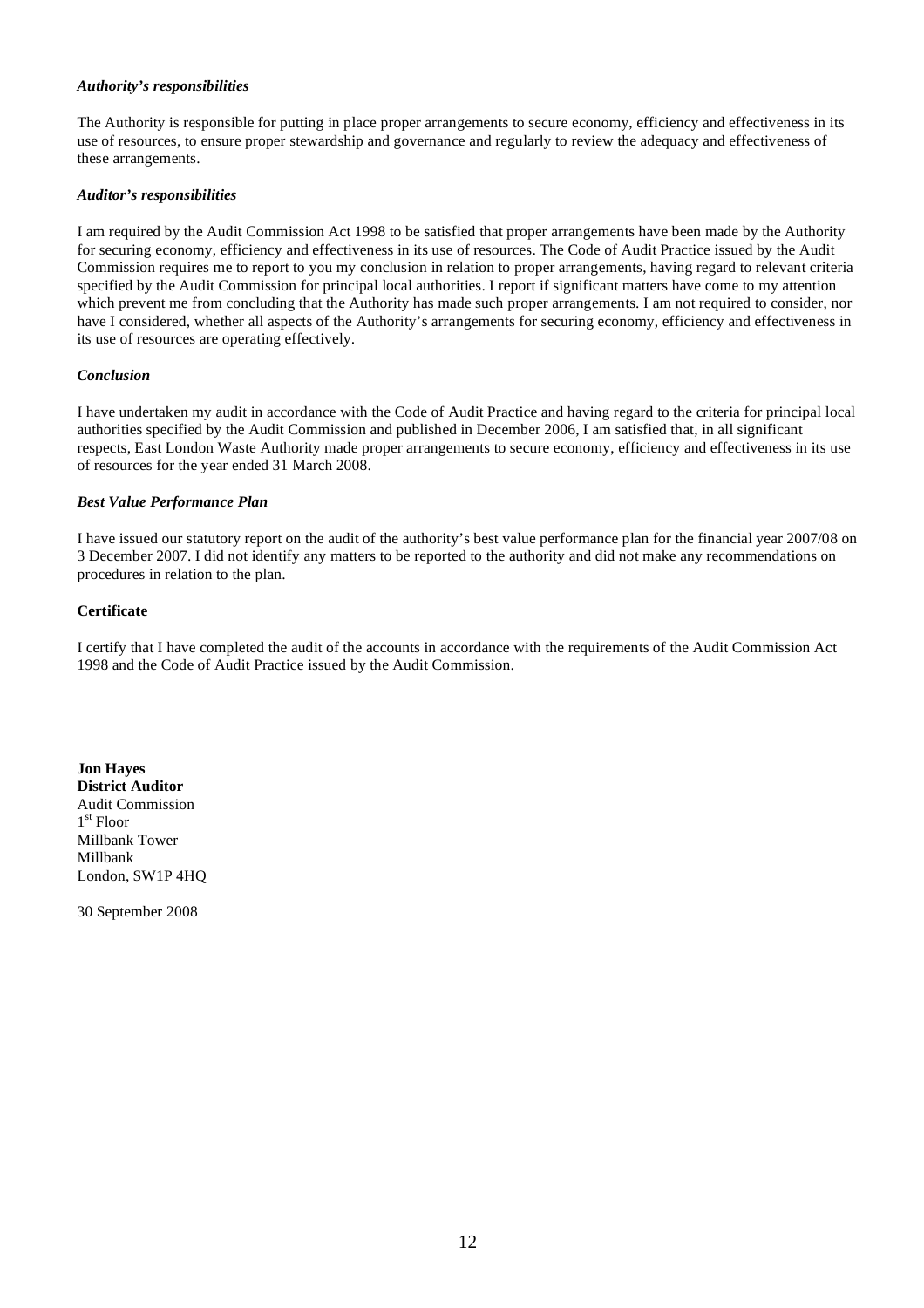The Income and Expenditure Account summarises the resources that have been generated and consumed in providing services and managing the Authority during the year. It includes all day-to-day expenses and related income on an accruals basis.

|                                              |             | 2007/08  | 2006/07 |
|----------------------------------------------|-------------|----------|---------|
|                                              | <b>Note</b> | £'000    | £'000   |
| <b>Expenditure</b>                           |             |          |         |
|                                              |             |          |         |
| <b>Employee and Support Services</b>         | 5           | 797      | 698     |
| <b>Premises Related Expenditure</b>          |             | 83       | 89      |
| <b>Transport Related Expenditure</b>         |             | 2        | 9       |
| <b>Supplies and Services</b>                 | 1           | 42,027   | 33,034  |
| <b>Third Party Payments</b>                  |             | 979      | 1,026   |
| Landfill Allowances - Expenditure            |             | 971      | 3,567   |
|                                              |             | 44,859   | 38,423  |
| <b>Less: Income</b>                          |             |          |         |
| <b>Commercial Waste Charges</b>              |             | 3,430    | 3,252   |
| <b>PFI Grant</b>                             | 6           | 4,537    | 4,726   |
| Other Income                                 |             | 134      | 364     |
| Landfill Allowances - Income                 |             | 1,326    | 4,452   |
|                                              |             | 9,427    | 12,794  |
|                                              |             |          |         |
| <b>Net Cost of Services</b>                  |             | 35,432   | 25,629  |
| <b>Interest Payable and Similar Charges</b>  |             | 199      | 212     |
| Interest and Investment Income               |             | (1, 853) | (1,284) |
| Pension Interest Cost and Expected Return on |             | 12       |         |
| <b>Pension Assets</b>                        |             |          |         |
|                                              |             |          |         |
| <b>Net Operating Expenditure</b>             |             | 33,790   | 24,557  |
| Income from the Levy                         |             | 32,990   | 30,460  |
|                                              |             |          |         |
| (Deficit)/Surplus for the year               |             | (800)    | 5,903   |

**East London Waste Authority**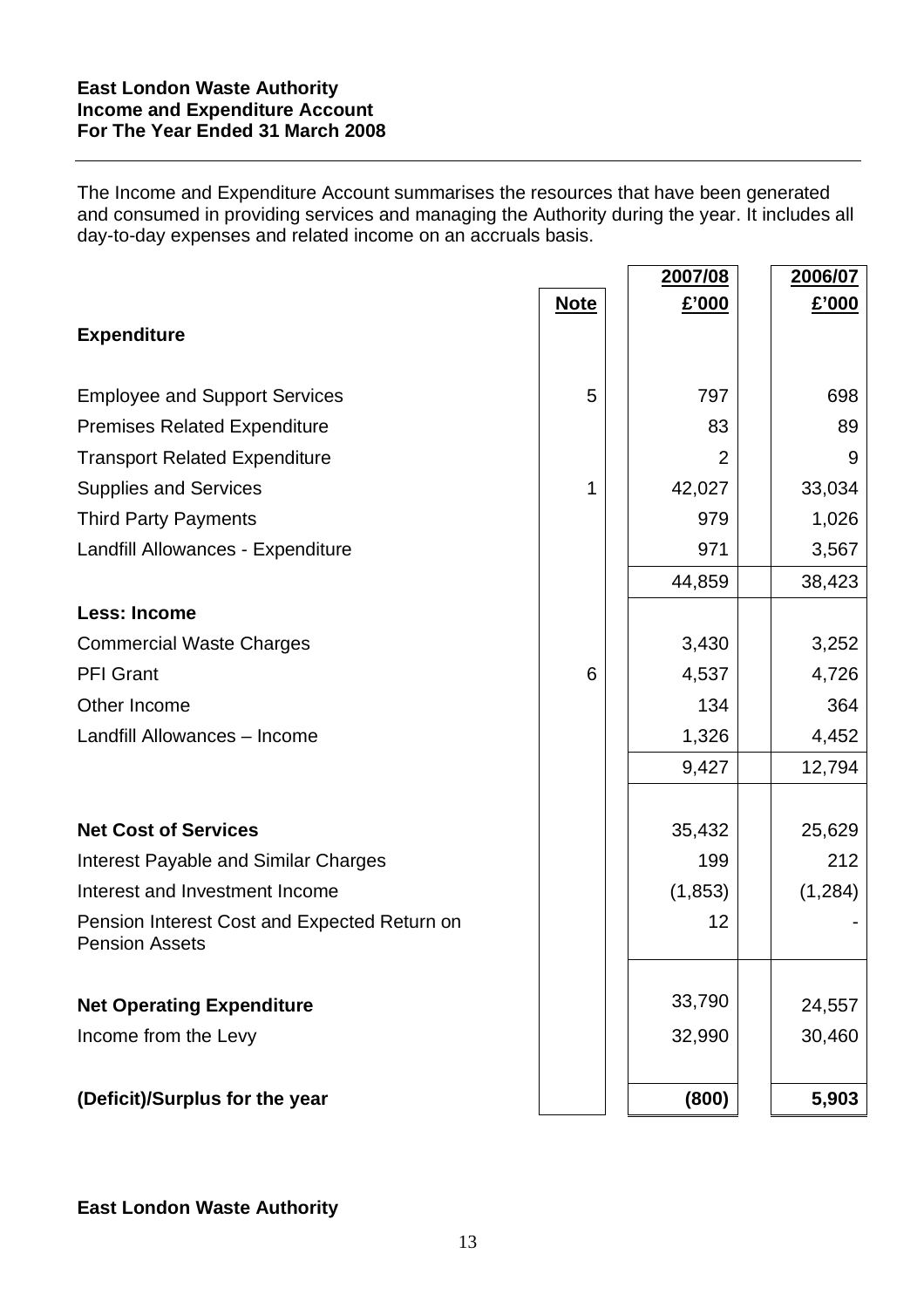#### **Statements of Movement in General Fund Balance and Total Recognised Gains and Losses For The Year Ended 31 March 2008**

## **Statement of Movement in General Fund Balance**

The Income and Expenditure Account shows the Authority's actual financial performance for the year. The General Fund Balance compares the Authority's spending against the levy income that is raised for the year, taking into account the use of reserves built up in the past and contributions to reserves earmarked for future expenditure. This reconciliation statement summarises the differences between the outturn on the Income and Expenditure Account and the General Fund Balance.

|                                                                                                                                                       | <b>Note</b> | 2007/08 | 2006/07 |
|-------------------------------------------------------------------------------------------------------------------------------------------------------|-------------|---------|---------|
|                                                                                                                                                       |             | £'000   | £'000   |
| (Deficit)/Surplus for the year on the Income and<br><b>Expenditure Account</b>                                                                        |             | (800)   | 5,903   |
| Net additional amount required by statute and non-<br>statutory proper practices to be credited/(debited) to<br>the General Fund Balance for the year | 16          | 890     | (5,910) |
| Increase/(Decrease) in General Fund Balance for<br>the year                                                                                           |             | 90      | (7)     |
| <b>General Fund Balance brought forward</b>                                                                                                           |             | 9,847   | 9,854   |
| <b>General Fund Balance carried forward</b>                                                                                                           |             | 9,937   | 9,847   |

## **Statement of Total Recognised Gains and Losses**

This Statement brings together all the recognised gains and losses of the Authority for the financial year and shows the aggregate increase in net worth. In addition to the surplus generated on the Income and Expenditure Account it includes other gains and losses.

|                                                                                | <b>Note</b> | 2007/08 | 2006/07 |
|--------------------------------------------------------------------------------|-------------|---------|---------|
|                                                                                |             | £'000   | £'000   |
| (Deficit)/Surplus for the year on the Income and<br><b>Expenditure Account</b> |             | (800)   | 5,903   |
| Revaluation of LATS allowances as at 1.4.2007                                  |             | (1,035) |         |
| Balance on Pension Reserve as at 1.6.2007                                      |             | (378)   |         |
| Actuarial Gain on Pension Fund Assets and Liabilities                          | 24          | 76      |         |
| Total recognised (losses)/gains for the year                                   |             | (2,137) | 5,903   |

## **East London Waste Authority**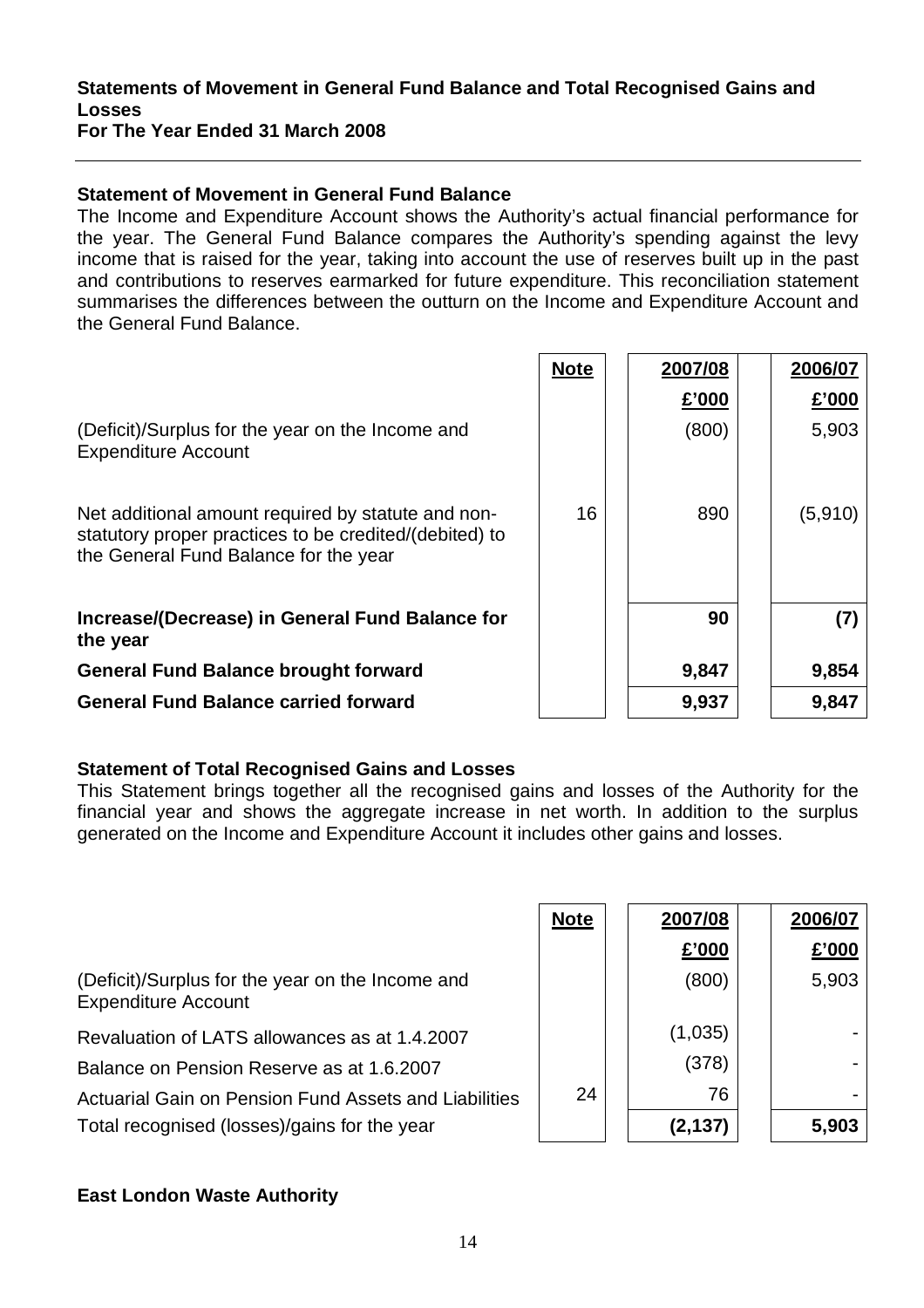The Balance Sheet reflects the Authority's position at the end of the year for all activities and services.

|                                                      |             | 31.3.2008 |         |           | 31.3.2007 |
|------------------------------------------------------|-------------|-----------|---------|-----------|-----------|
|                                                      | <b>Note</b> | £'000     | £'000   | £'000     | £'000     |
| <b>Fixed Assets</b>                                  |             |           |         |           |           |
| <b>Operational Assets</b>                            | 8,9         |           |         |           |           |
| <b>Deferred Consideration</b>                        | 11          |           | 6,655   |           | 6,992     |
| Long Term Investments                                | 10,15       |           | 1,022   |           | 2,018     |
| <b>Total Long Term Assets</b>                        |             |           | 7,677   |           | 9,010     |
| <b>Current Assets</b>                                |             |           |         |           |           |
| <b>Debtors</b>                                       | 12          | 8,515     |         | 13,849    |           |
| Investments                                          | 10,15       | 28,039    |         | 26,531    |           |
|                                                      |             | 36,554    |         | 40,380    |           |
| <b>Current Liabilities</b>                           |             |           |         |           |           |
| <b>Short Term Borrowing</b>                          |             | (432)     |         | (113)     |           |
| Cash Overdrawn                                       | 20          | (1,385)   |         | (2)       |           |
| <b>Creditors</b>                                     | 13          | (7, 914)  |         | (12, 537) |           |
|                                                      |             | (9,731)   |         | (12, 652) |           |
| <b>Net Current Assets</b>                            |             |           | 26,823  |           | 27,728    |
| <b>Total Assets less Current Liabilities</b>         |             |           | 34,500  |           | 36,738    |
| Long Term Borrowing                                  | 14,25       |           | (1,639) |           | (2,071)   |
| <b>Pension Liability</b>                             | 24          |           | (331)   |           |           |
| <b>Total Assets less Liabilities</b>                 |             |           | 32,530  |           | 34,667    |
|                                                      |             |           |         |           |           |
| Capital Adjustment Account                           | 17          |           | 5,190   |           | 5,443     |
| <b>Capital Reserve</b><br><b>Revaluation Reserve</b> | 17          |           | 400     |           | 400       |
| <b>Pension Reserve</b>                               | 17          |           | (331)   |           |           |
| <b>PFI Contract Reserve</b>                          | 17          |           | 16,580  |           | 17,543    |
| Available-for-Sale Financial Instruments             | 17          |           | 754     |           | 1,434     |
| <b>LATS Reserve</b>                                  |             |           |         |           |           |
| <b>General Fund</b>                                  | 17          |           | 9,937   |           | 9,847     |
| <b>Total Equity</b>                                  |             |           | 32,530  |           | 34,667    |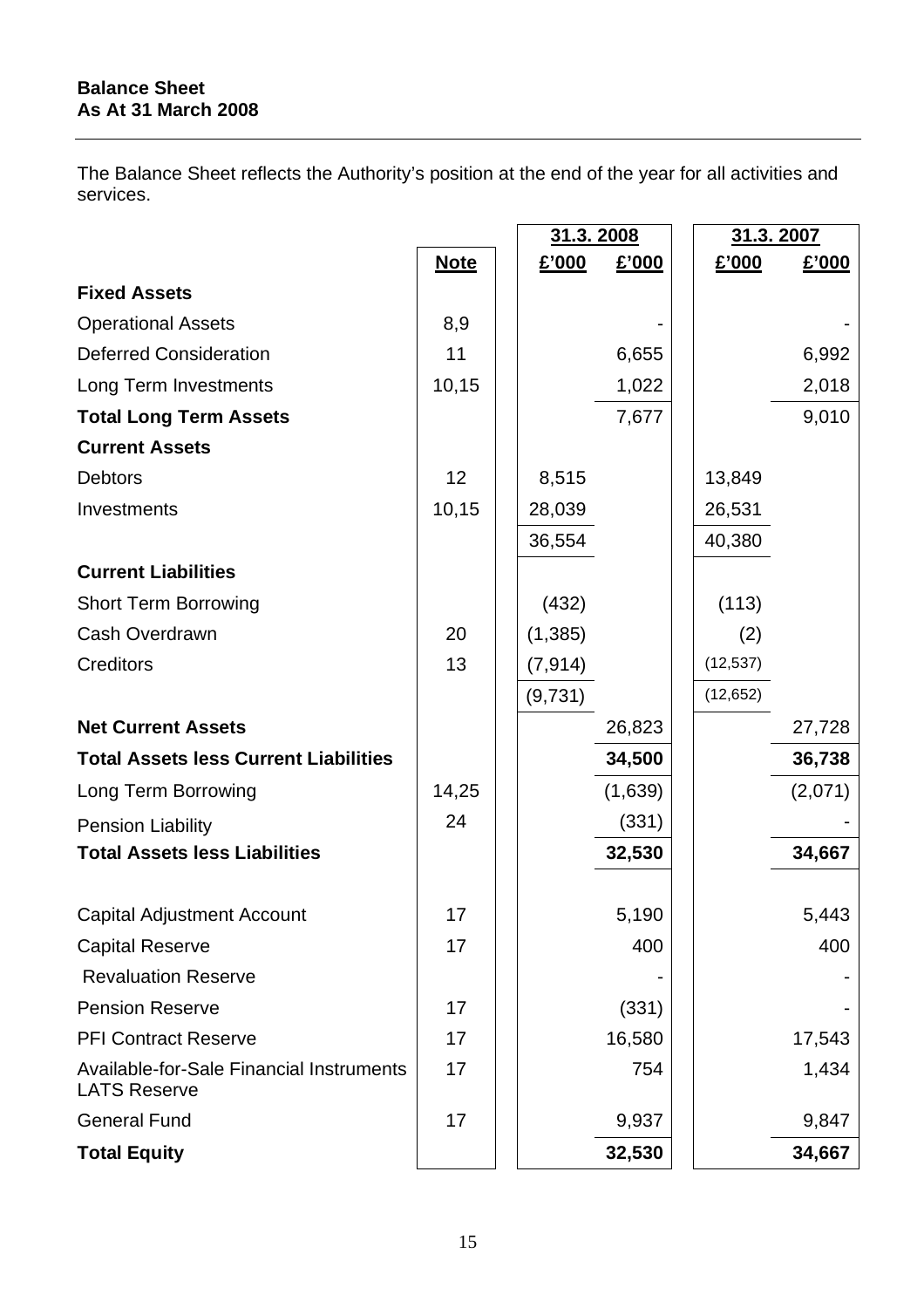The Cash Flow Statement summarises the inflows and outflows of cash arising from transactions with third parties for revenue and capital purposes.

 $\overline{\phantom{a}}$ 

|                                                                               |             | 2007/08  | 2006/07  |
|-------------------------------------------------------------------------------|-------------|----------|----------|
|                                                                               | <b>Note</b> | £'000    | £'000    |
| <b>Revenue Activities</b>                                                     |             |          |          |
| <b>Cash Outflows</b>                                                          |             |          |          |
| Cash Paid to and on behalf of Employees                                       | 5           | 570      | 978      |
| <b>Other Operating Costs</b>                                                  |             | 41,392   | 34,467   |
|                                                                               |             | 41,962   | 35,445   |
| Cash Inflows                                                                  |             |          |          |
| Levy Receipts                                                                 |             | 32,990   | 30,460   |
| <b>Other Government Grants</b>                                                | 6           | 4,537    | 4,726    |
| Cash Received for Goods & Services                                            |             | 2,359    | 2,424    |
|                                                                               |             | 39,886   | 37,610   |
| <b>Revenue Activities Net Cash (Outflow)/Inflow</b>                           | 18          | (2,076)  | 2,165    |
|                                                                               |             |          |          |
| <b>Returns on Investment and Servicing of Finance</b><br><b>Cash Outflows</b> |             |          |          |
| Loan Interest Paid                                                            |             | (201)    | (213)    |
| Cash Inflows                                                                  |             |          |          |
| <b>Interest Received</b>                                                      |             | 1,519    | 1,312    |
|                                                                               |             |          |          |
| <b>Capital Activities</b>                                                     |             |          |          |
| Cash Inflows                                                                  |             |          |          |
| Long Term Investments                                                         | 15          | 996      | 1,018    |
| <b>Cash Outflows</b>                                                          |             |          |          |
| Long Term Investments                                                         | 15          |          |          |
|                                                                               |             |          |          |
| <b>Net Cash (Outflow)/Inflow before Financing</b>                             |             | 238      | 4,282    |
|                                                                               |             |          |          |
| <b>Management of Liquid Resources</b>                                         |             |          |          |
| Net increase in Short Term Investments                                        | 19          | (1,508)  | (4, 159) |
| <b>Financing</b>                                                              |             |          |          |
| Repayment of amounts borrowed                                                 | 21          | (113)    | (125)    |
| <b>Decrease in Cash</b>                                                       | 20          | (1, 383) | (2)      |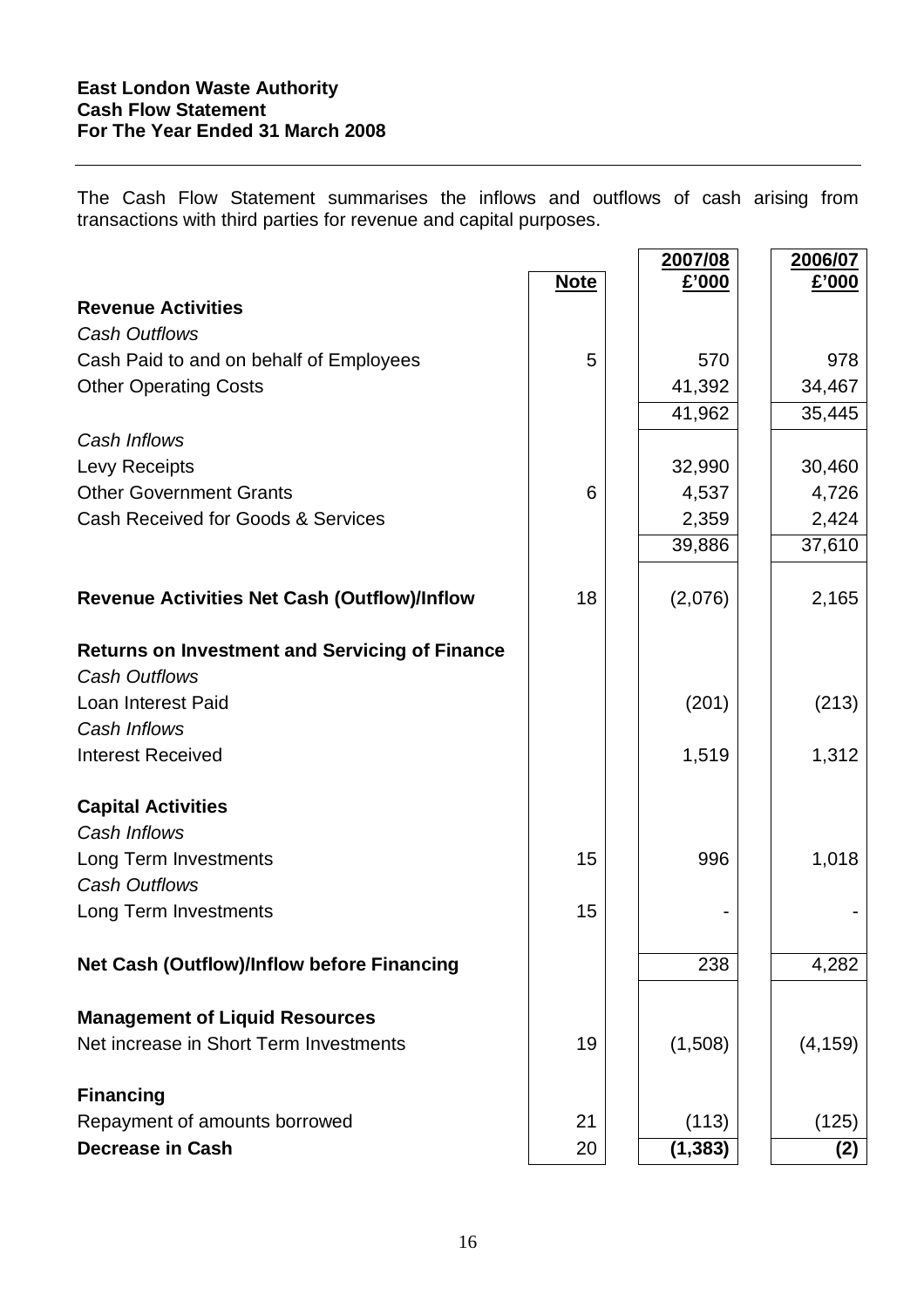#### **1 Revenue Account**

The Supplies and Services expenditure includes the following:

|                                                                                                                          | 2008<br>£'000 | 2007<br>£'000 |
|--------------------------------------------------------------------------------------------------------------------------|---------------|---------------|
| External Audit Services (under the Code of Practice in<br>accordance with section 5 of the Audit Commission Act<br>1998) | 36            | 35            |

#### **2 Minimum Revenue Provision**

The Local Government and Housing Act 1989 requires the Authority to set aside a minimum revenue provision (MRP) for the repayment of external loans. The details of the MRP for 2007/08 are shown below:

|                                                   | £'000 | £'000 |
|---------------------------------------------------|-------|-------|
| Non-housing (4% of Capital Financing Requirement) | 84    |       |
| Amount charged as depreciation                    |       |       |
| <b>Adjustment to General Fund Balance</b>         | 84    |       |

|                                                   | 2008<br>£'000 | 2007<br>£'000 |
|---------------------------------------------------|---------------|---------------|
| Non-housing (4% of Capital Financing Requirement) | 84            | 87            |
| Amount charged as depreciation                    |               |               |
| <b>Adjustment to General Fund Balance</b>         | 84            | 87            |
|                                                   | 84            | 87            |

## **3 Leasing**

No new finance or operating leases were entered into during 2007/08 (2006/07: None).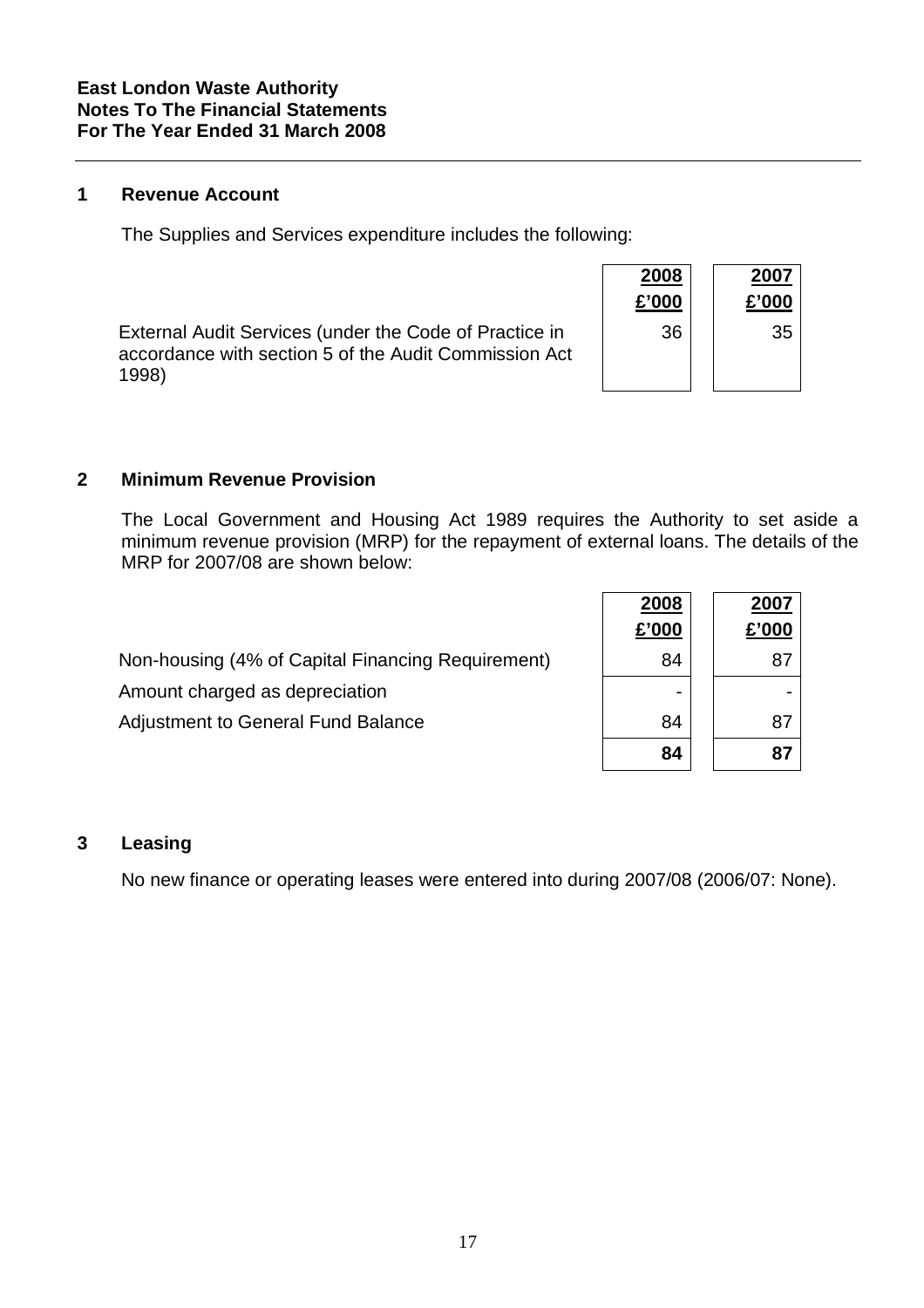## **4 Publicity Account**

Under Section 5(1) of the Local Government Act 1986, Authorities are required to account separately for publicity. The details of relevant expenditure included in the Income and Expenditure Account are as follows:

|                                          | 2008  | 2007  |
|------------------------------------------|-------|-------|
|                                          | £'000 | £'000 |
| Promotions, Publications and Advertising |       |       |

#### **5 Officers' Emoluments**

Up to  $31<sup>st</sup>$  May 2007, the Authority itself did not have any employees. The four Constituent Boroughs, as agents of the Authority, employed all staff working on the Authority's activities. With effect from 1<sup>st</sup> April 2007 the Authority become an employer. On 1<sup>st</sup> June 2007 five staff were transferred from the Constituent Boroughs to the Authority. As at 31<sup>st</sup> March 2008 the Authority had a total of six staff. The number of such employees whose remuneration, excluding pension contributions, was £50,000 or more, in bands of £10,000 were:

|                    | 2008          | 2007          |
|--------------------|---------------|---------------|
|                    | <b>Number</b> | <b>Number</b> |
| £50,000 to £59,999 | ٠             |               |
| £60,000 to £69,999 | и             |               |
| £70,000 to £79,999 | -             | л             |
| £80,000 to £89,999 | ◢             |               |

#### **6 Analysis of Other Government Grants**

The Cash Flow Statement and Income and Expenditure includes the following Other Government Grants:

|                  | 2008  | 2007  |
|------------------|-------|-------|
|                  | £'000 | £'000 |
| <b>PFI Grant</b> | 4,537 | 4,726 |
|                  | 4,537 | 4,726 |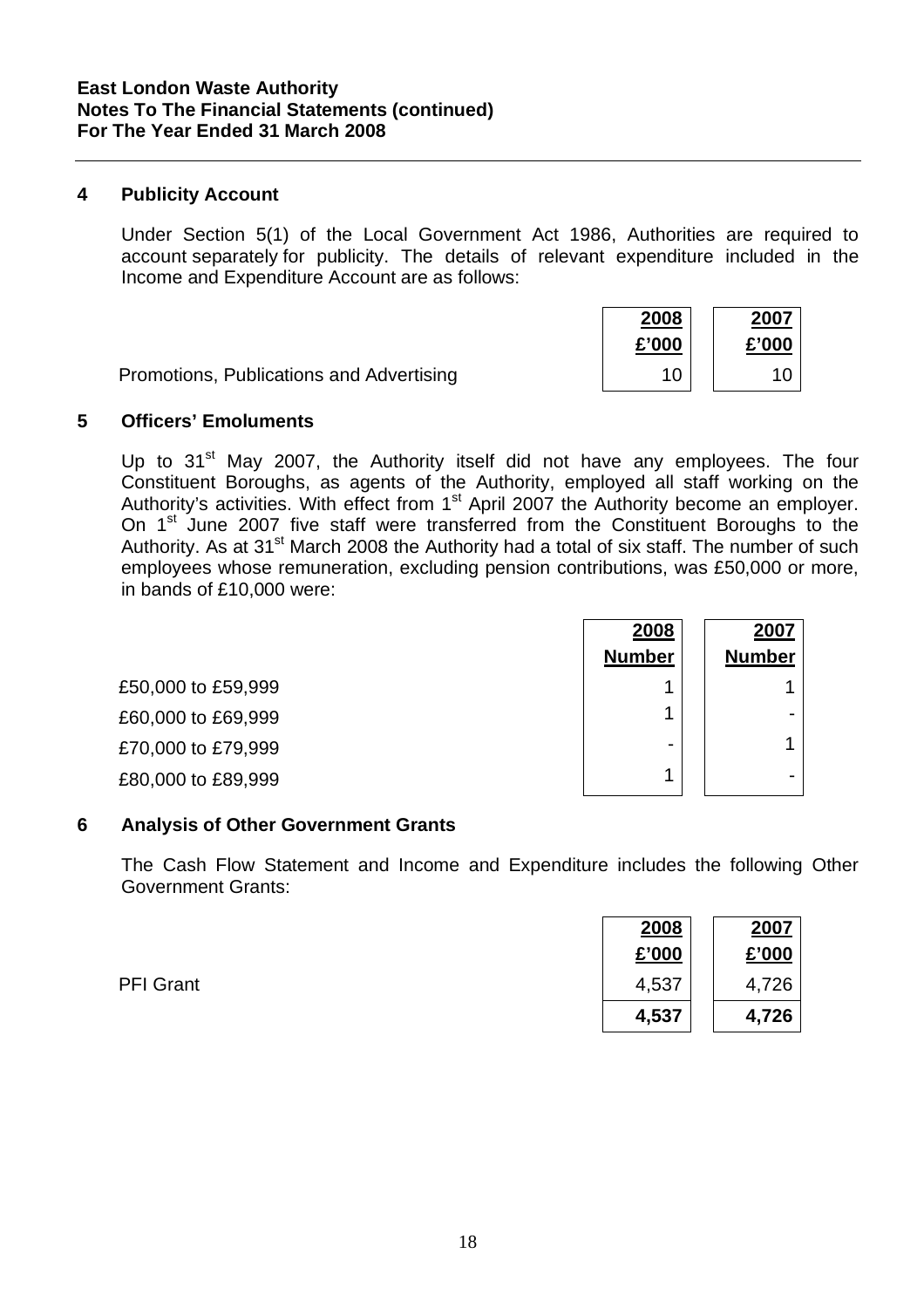# **7 Pension Costs**

As part of the terms and conditions of employment of its employees, the Authority offers retirement benefits. Although these benefits will not become payable until employees retire, the Authority has a commitment to make the payments that need to be disclosed at the time that employees earn their future entitlement.

The Authority is an administrative authority operating its pension scheme in accordance with the Local Government Pension Scheme Regulations. The statutory pension fund provider for the Authority is the London Pensions Fund Authority (LPFA). This is a funded scheme, meaning that the Authority and employees pay contributions into the LPFA Fund, calculated at a level intended to balance the pension liabilities with the investment assets over time.

The Authority recognises the cost of retirement benefits in the Net Cost of Services when employees earn them, rather than when the benefits are eventually paid as pensions. However, the charge the Authority is required to make against the levy is based on the cash payable in the year, so the real cost of retirement benefits is reversed out in the Statement of Movement in the General Fund Balance. The following transactions have been made in the Income & Expenditure Account and Statement of Movement in the General Fund Balance during the year:

|                                                                                                                  | 200                |
|------------------------------------------------------------------------------------------------------------------|--------------------|
| <b>Income and Expenditure Account</b>                                                                            |                    |
| <b>Net Cost of Services</b>                                                                                      |                    |
| <b>Current Service Cost</b>                                                                                      | 42                 |
| <b>Net Operating Expenditure</b>                                                                                 |                    |
| Expected return on Employer Assets                                                                               | $\left( 24\right)$ |
| Interest on Pension Scheme Liabilities                                                                           | 36                 |
| Net charge to Income and Expenditure Account                                                                     | 54                 |
| <b>Statement of Movement in the General Fund Balance</b>                                                         |                    |
| Reversal of net charges made for pensions in accordance with FRS<br>17                                           | 29                 |
|                                                                                                                  |                    |
| Actual Amount Charged Against Levy for Pensions in the year<br><b>Employer Contributions to the Pension Fund</b> | 25                 |
|                                                                                                                  | 54                 |

The last triennial valuation of the LPFA Fund was undertaken as at 31 March 2007 and determined the employer contribution rates for the years 2008/09 to 2010/11. For 2007/08, the LPFA's Actuary determined an employer's contribution rate of 20.8% of pensionable pay. Further details are provided elsewhere in these Notes.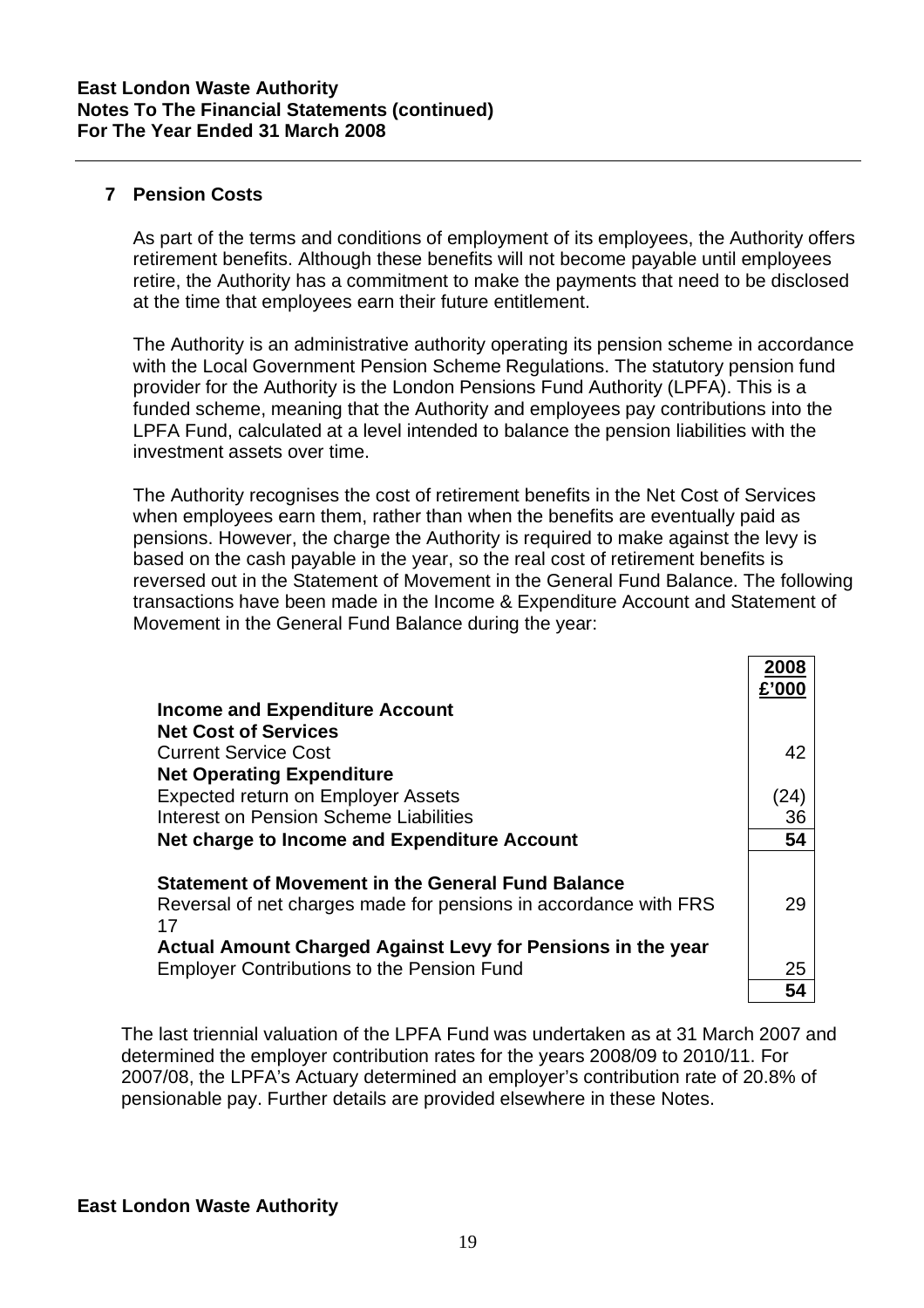## **8 Fixed Assets**

- a) In 2002/03, under the terms of the IWMS/PFI Contract, ELWA transferred its land, buildings and fixed plant (via a 25 year lease), and its mobile plant for nil consideration to ELWA Limited. The leased assets will revert to the Authority at nil cost at the end of the Contract. On the grounds of prudence, Directors assumed no residual value for these assets at the end of the 25-year Contract term. Consequently, the full net book value of these fixed assets was written-off against both the Fixed Asset Restatement and Capital Adjustment Accounts. As a result, the fixed assets are shown at £nil as at 31<sup>st</sup> March 2007 and 2008.
- b) All the Authority's assets, except its Landfill sites, are valued on the bases of open market value for the existing use and/or depreciated replacement cost on the assumption that the properties will continue in the occupation of the Authority for the foreseeable future, having regard to the prospect and viability of the continuance of occupation. The Directors are of the opinion that the Authority's Landfill sites, based on current permitted land use, have a £nil value in accordance with professional valuations undertaken during 2006/07.

# **9 Financing of New Capital Expenditure**

The Authority incurred no new capital expenditure during the years ended 31 March 2007 and 2008.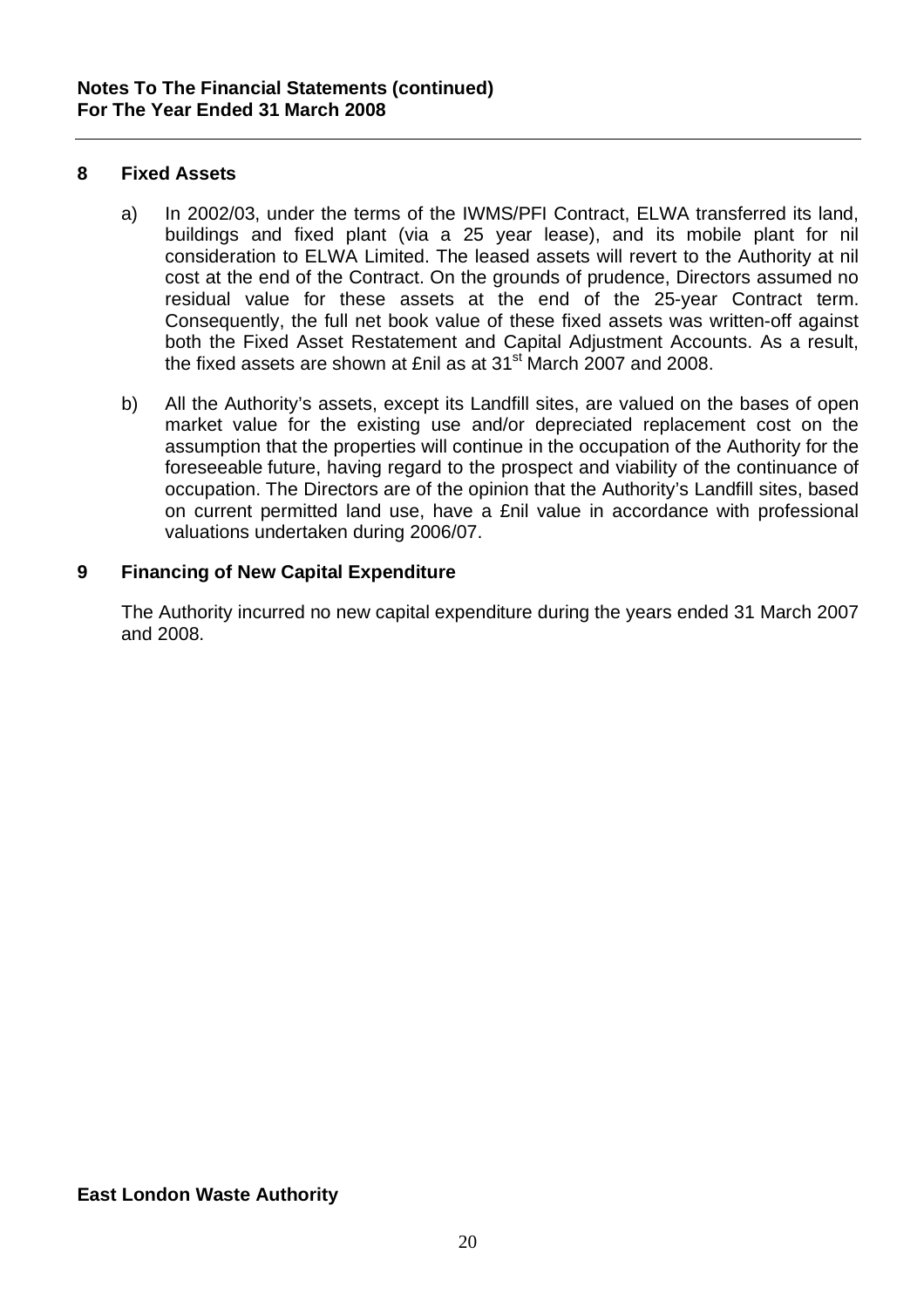#### **10 Investments**

a) The Authority owns 1,500,000 £1 shares partly paid (0.1p per share) in Aveley Methane Limited, whose principal activity is the utilisation of landfill gas including electricity generation under the Government's Non Fossil Fuel Obligation. Aveley Methane Ltd is regarded by the Authority as an authorised company for the purposes of the Local Authority (Companies) Order 1995. The investment was transferred at nil value to the Authority as successor from the Greater London Council. This shareholding represents a holding of almost 50% of the total share capital of Aveley Methane Limited and the Authority would be required to meet any request for uncalled share capital that Aveley Methane Limited might make. The Authority's interest in Aveley Methane Limited is an important part of the management of its closed landfill site at Aveley 1.

 In addition, the Authority has made loans to Aveley Methane Limited prior to 1.4.2006 as summarised below:

|                                      | 2008  | 2007  |  |
|--------------------------------------|-------|-------|--|
|                                      | £'000 | £'000 |  |
| Loan repayable in more than one year | 93    | 93    |  |
| Less: Provision against loan         | (93)  | (93)  |  |
|                                      | -     |       |  |

The net assets of Aveley Methane Limited as at 31 December 2007 were £37,281 (As at 31 December 2006: Net assets £59,489). The loss after taxation for the period ended 31 December 2007 was £22,200 (Period ended 31 December 2006: Loss after taxation £36,387). The figures are based on audited financial statements.

Copies of the financial statements of Aveley Methane Limited can be obtained from Novera Energy Europe Limited, Mill Lane, Wingerworth, Chesterfield Derbyshire S42 6NG.

b) Until 23<sup>rd</sup> December 2002, the Authority owned 100% of the share capital of ELWA Limited, its Local Authority Waste Disposal Company (LAWDC). As part of the IWMS/PFI Contract, the Authority transferred all its equity shareholding to Shanks Waste Services Limited on 23<sup>rd</sup> December 2002. Following the transfer, the Authority owns 19 Class 'A' non-equity, voting shares in ELWA Limited with a nominal value of  $£0.01p$  each. ELWA Limited commenced trading on  $24<sup>th</sup>$ December 2002 and its principal activity is the operation of waste disposal services for ELWA.

**East London Waste Authority**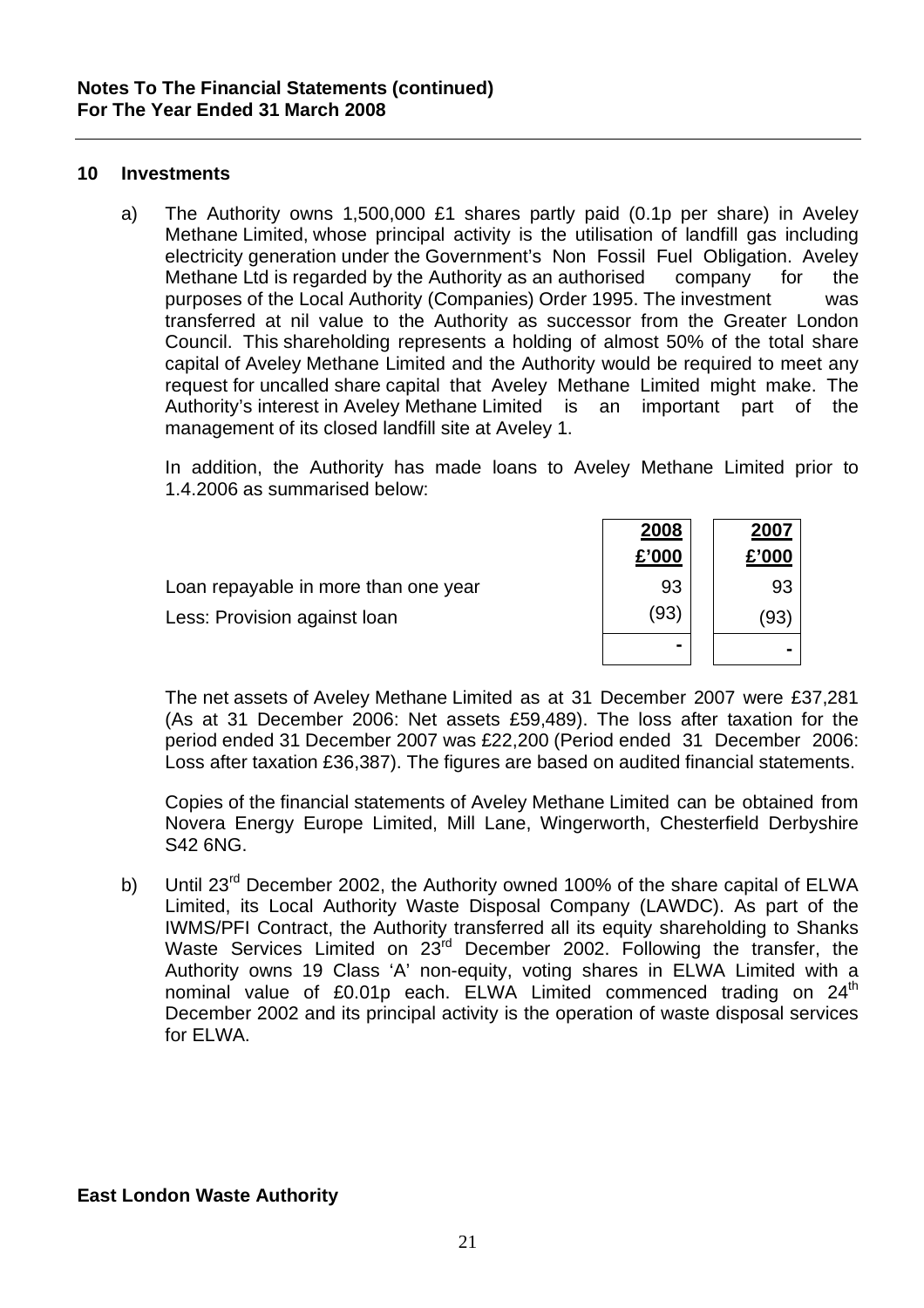#### **10 Investments (continued)**

 The net liabilities of ELWA Limited as at 31 March 2008 were £3,536,000 (2006/07: Net liabilities £5,728,000). The profit after taxation for the year ended 31 March 2008 was £505,000 (2006/07: Loss after taxation £1,849,000). These figures are based on audited financial statements.

 Copies of the financial statements of ELWA Limited can be obtained from Shanks Waste Services Limited, Dunedin House, Auckland Park, Mount Farm, Milton Keynes MK1 1BU.

- c) In the opinion of the Directors, the investments in Aveley Methane Limited and ELWA Limited are not material interests for the purposes of Group Accounts as defined in the Code of Practice on Local Authority Accounting (2007) and therefore, there is no requirement to produce Group Accounts.
- d) Cash Investments are managed by the London Borough of Redbridge and held in cash deposits on behalf of the Authority in accordance with the Authority's Treasury Management Strategy. Note 17 shows further details.

## **11 Deferred Consideration**

 This represents the notional deferred consideration originally valued at £8.4 million from the transfer of fixed assets to ELWA Limited as part of the IWMS/PFI Contract. This will be written-off to the Capital Adjustment Account via the Income and Expenditure Account over the 25 year Contract period on a straight-line basis.

|                                | 2008  | 2007  |
|--------------------------------|-------|-------|
|                                | £'000 | £'000 |
| Balance brought forward        | 6,992 | 7,329 |
| Amount written-off in the year | (337) | (337) |
| <b>Balance carried forward</b> | 6,655 | 6,992 |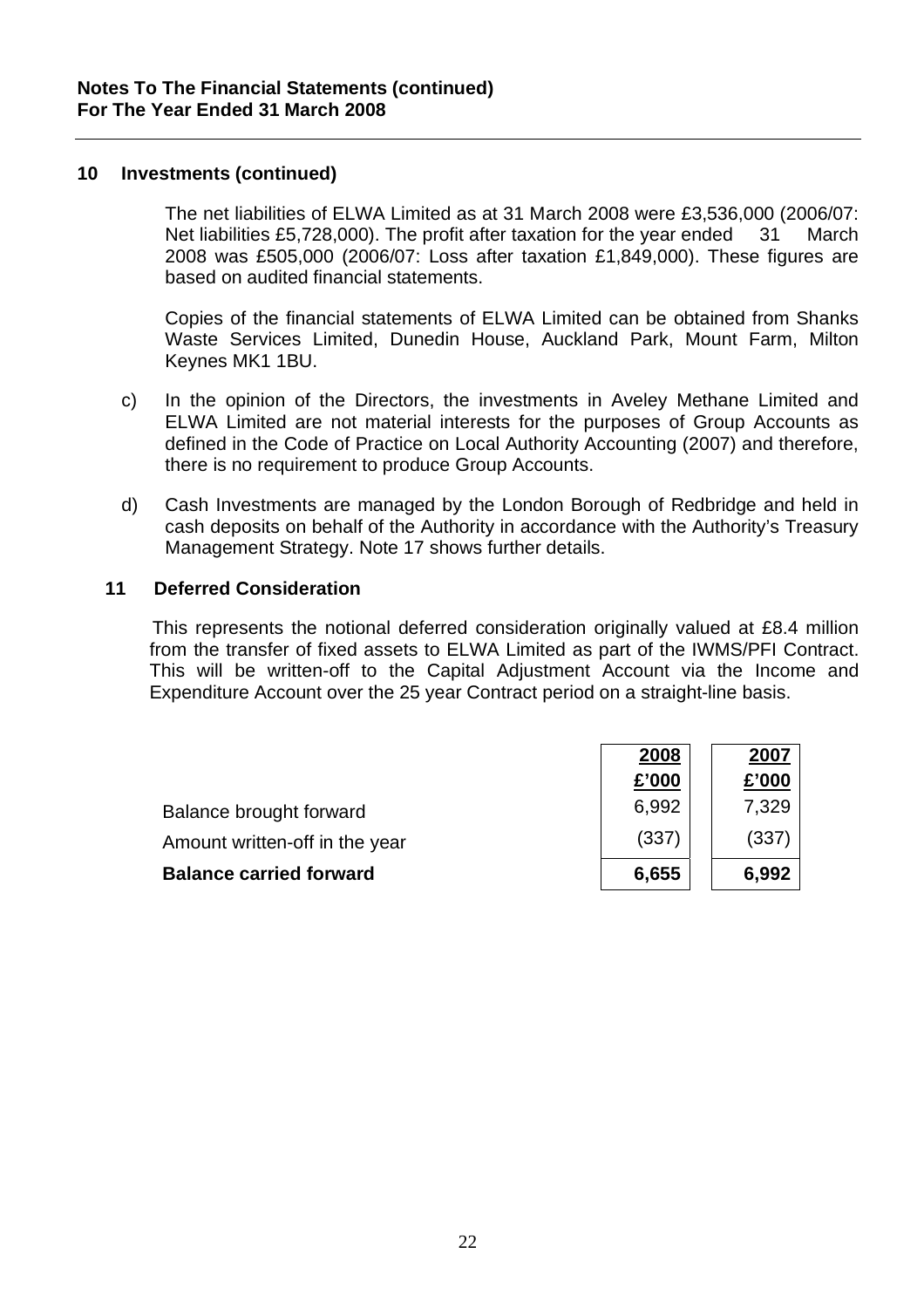# **East London Waste Authority Notes To The Financial Statements (continued) For The Year Ended 31 March 2008**

# **12 Debtors**

|                                            | <u> 2008</u><br>£'000 | <u>2007</u><br>£'000 |
|--------------------------------------------|-----------------------|----------------------|
| <b>Available for Sale</b>                  |                       |                      |
| <b>Landfill Usage Allowances</b>           | 4,244                 | 10,495               |
| Loans and Receivables                      |                       |                      |
| <b>VAT</b>                                 | 1,149                 | 825                  |
| <b>Sundry Debtors</b>                      | 15                    | 8                    |
| <b>Grants Receivable</b>                   |                       | 347                  |
| Amounts due from Constituent Councils for: |                       |                      |
| <b>Commercial Waste Charges</b>            | 3,074                 | 2,003                |
| Payments in advance - Land Lease Rentals   | 17                    | 22                   |
| <b>Employee and Support Costs</b>          | 10                    |                      |
| Other                                      | 6                     | 149                  |
|                                            | 8,515                 | 13,849               |

There is no material difference between the book value of Debtors and their fair value.

No bad debt provision is required based on previous debt collection history.

# **13 Creditors**

|                                                | 2008  | 2007   |
|------------------------------------------------|-------|--------|
|                                                | £'000 | £'000  |
| <b>Financial Liabilities Amortised at Cost</b> |       |        |
| Liability to DEFRA for Landfill Usage          | 3,490 | 9,061  |
| <b>IWMS/PFI Contract payment</b>               | 3,416 | 2,726  |
| <b>Sundry Creditors and Accruals</b>           | 104   | 100    |
| Amounts due to Constituent Councils for:       |       |        |
| Tonne Mileage payments                         | 295   | 413    |
| Disposal and Recycling Credit payments         | 33    | 51     |
| <b>Recycling Initiatives</b>                   | 99    |        |
| Land Lease Rentals                             | 71    |        |
| <b>Employee and Support Costs</b>              | 383   | 163    |
| Other                                          | 23    | 23     |
|                                                | 7,914 | 12,537 |

There is no material difference between the book value of Creditors and their fair value.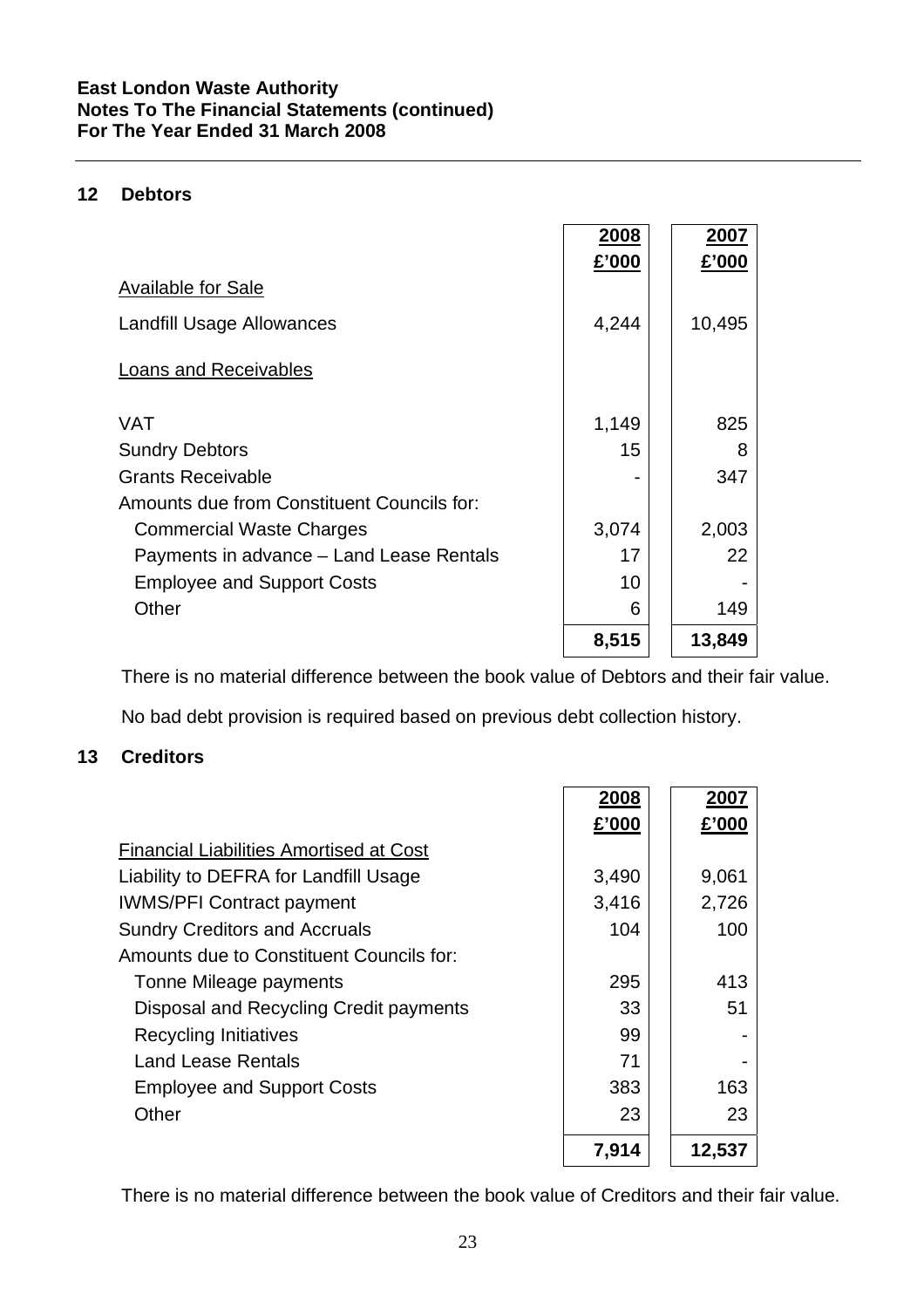#### **14 Long Term Borrowing**

|                                                | 2008                     | 2007  |
|------------------------------------------------|--------------------------|-------|
|                                                | £'000                    | £'000 |
| <b>Analysis of Long Term Loans by Maturity</b> |                          |       |
| Maturing in:                                   |                          |       |
| $1 - 2$ years                                  | $\overline{\phantom{0}}$ | 432   |
| $2 - 5$ years                                  | 123                      | 123   |
| 5 - 10 years                                   | 240                      | 240   |
| More than 10 years                             | 1,276                    | 1,276 |
|                                                | 1,639                    | 2,071 |

All long-term loans are with the Public Works Loans Board. The range of average interest rates payable is between 8.5% to 10.5%.

#### **15 Cash Investments**

|                         | 2008   | 2007   |
|-------------------------|--------|--------|
|                         | £'000  | £'000  |
| Cash Investments        | 28,500 | 28,322 |
| <b>Accrued Interest</b> | 561    | 227    |
|                         | 29,061 | 28,549 |
| <b>Short Term</b>       | 28,039 | 26,531 |
| Long Term               | 1,022  | 2,018  |
|                         | 29,061 | 28,549 |

In accordance with the SORP 2007, the accrued interest receivable on cash investments is added to the investment value as at 31 $^{\rm st}$  March 2007 and 2008.

Though the SORP 2007 does not require Prior Year Adjustment, the 2007 figures have been adjusted for the purposes of comparing similar figures with 2008.

There is no material difference between the book value and fair value of cash investments as at 31st March 2007 and 2008.

## **East London Waste Authority**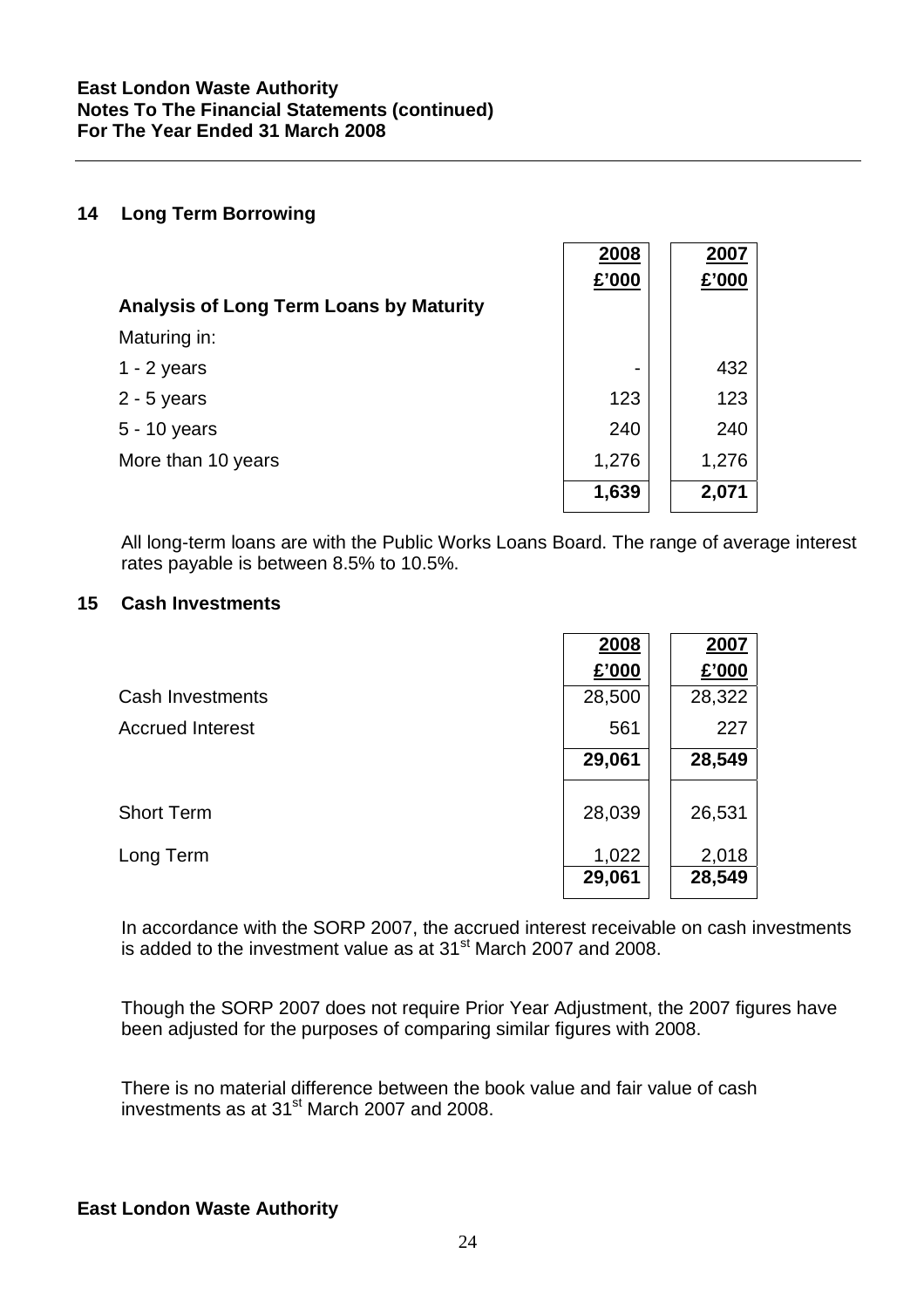|                                                                                                                                                                                          | 2008     | 2007  |
|------------------------------------------------------------------------------------------------------------------------------------------------------------------------------------------|----------|-------|
|                                                                                                                                                                                          | £'000    | £'000 |
| Amounts included in the Income and<br><b>Expenditure Account but required by statute to</b><br>be excluded when determining the Movement on<br>the General Fund Balance for the year     |          |       |
| Write down of deferred charges to be financed from                                                                                                                                       | (337)    | (337) |
| capital resources<br>Charges made for pensions in accordance with FRS<br>17                                                                                                              | (54)     |       |
| Amounts not included in the Income and<br><b>Expenditure Account but required to be included</b><br>by statute when determining the Movement on<br>the General Fund Balance for the year | (391)    | (337) |
| Minimum revenue provision for capital financing<br>Employers contributions payable to Pension Fund                                                                                       | 84<br>25 | 87    |
|                                                                                                                                                                                          | (282)    | (250) |
| Transfers to and from the General Fund that are<br>required to be taken into account when<br>determining the Movement on the General Fund<br><b>Balance for the year</b>                 |          |       |
| Net transfer (from)/to earmarked reserves                                                                                                                                                | (608)    | 6,160 |
| Net additional amount to be (credited)/debited to<br>the General Fund Balance for the year                                                                                               | (890)    | 5,910 |

# **16 Reconciling Items for Statement of Movement on General Fund Balance**

# **East London Waste Authority**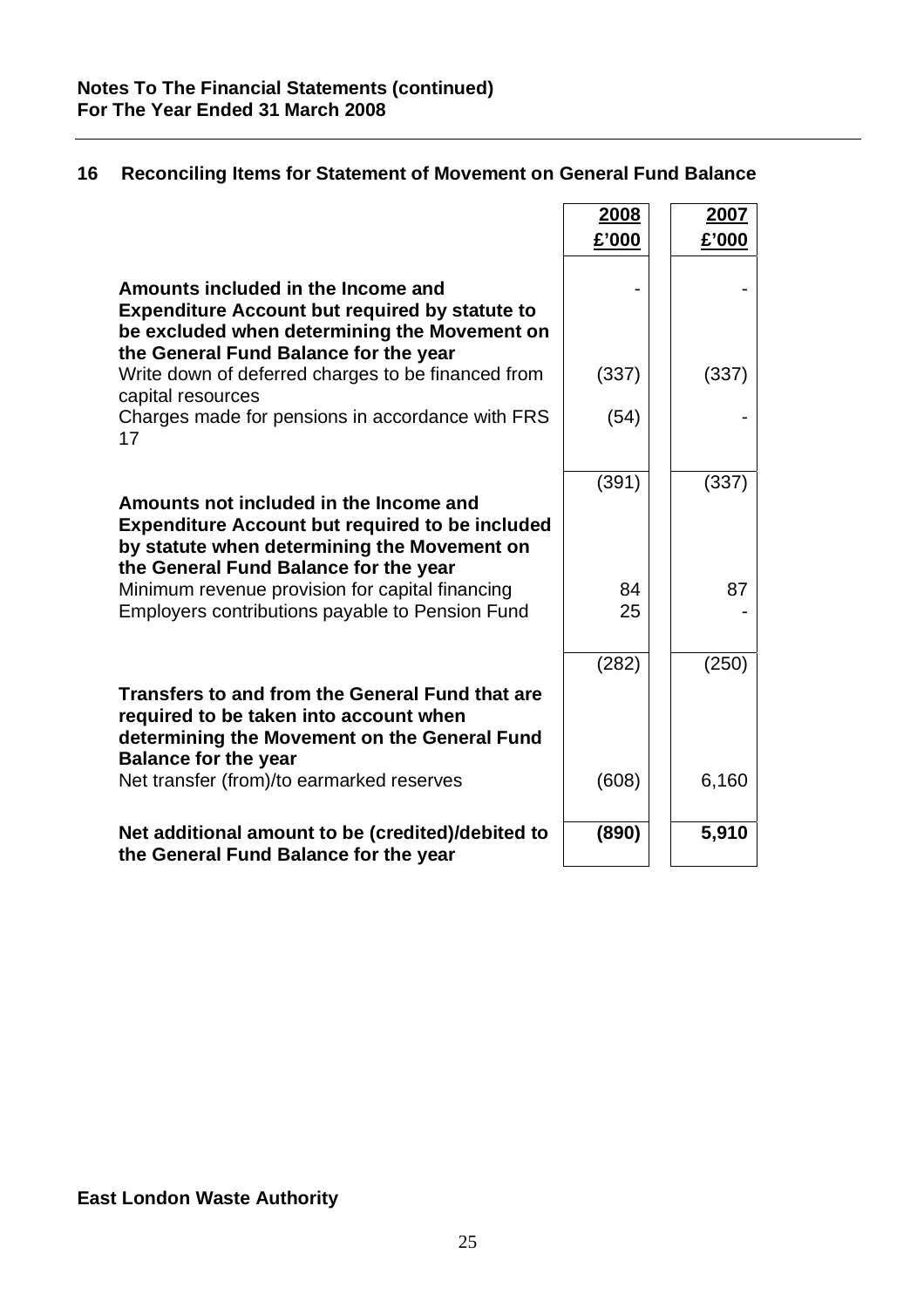## **17 Total Movements on Reserves**

|                                   | <b>Capital</b><br><b>Adjustment</b><br><b>Account</b> | <b>Capital</b><br><b>Reserve</b> | <b>Pensions</b><br><b>Reserve</b> | <b>PFI</b><br><b>Contract</b><br><b>Reserve</b> | <b>LATS</b><br><b>Reserve</b> | <b>Revenue</b><br><b>Reserve</b> | <b>Total</b> |
|-----------------------------------|-------------------------------------------------------|----------------------------------|-----------------------------------|-------------------------------------------------|-------------------------------|----------------------------------|--------------|
|                                   | £'000                                                 | £'000                            | £'000                             | £'000                                           | £'000                         | £'000                            | £'000        |
| Balance as at<br>1.4.2007         | 5,443                                                 | 400                              |                                   | 17,543                                          | 1,434                         | 9,847                            | 34,667       |
| Gains/Losses                      |                                                       |                                  |                                   |                                                 |                               |                                  |              |
| Net Deficit for<br>the year       |                                                       |                                  |                                   |                                                 |                               | (800)                            | (800)        |
| Balance as at<br>1.6.07           | $\overline{a}$                                        | $\blacksquare$                   | (378)                             |                                                 |                               | -                                | (378)        |
| Revaluation<br>as at 1.4.2007     |                                                       |                                  |                                   |                                                 | (1,035)                       | $\qquad \qquad \blacksquare$     | (1,035)      |
| <b>Actuarial Gain</b>             | $\overline{a}$                                        | $\overline{\phantom{a}}$         | 76                                |                                                 |                               |                                  | 76           |
| <b>Movements</b>                  |                                                       |                                  |                                   |                                                 |                               |                                  |              |
| Contributions<br>from/(to) GF     | (253)                                                 |                                  | (29)                              | (963)                                           | 355                           | 890                              |              |
| <b>Balance as at</b><br>31.3.2008 | 5,190                                                 | 400                              | (331)                             | 16,580                                          | 754                           | 9,937                            | 32,530       |

# **18 Reconciliation of Surplus for the year to Net Cash Inflow from Operating Activities**

|                                                     | 2008<br>£'000 | 2007<br>£'000 |
|-----------------------------------------------------|---------------|---------------|
| Surplus for the year                                | 90            | 542           |
| Add: Items not involving transfer of funds          |               |               |
| Contributions (from)/to Reserves                    | (608)         | 5,611         |
| Minimum Revenue Provision                           | 84            | 87            |
| <b>LATS Reserve - Revaluation</b>                   | (1,035)       |               |
| Decrease /(Increase) in Debtors                     | 5,334         | (5,594)       |
| (Decrease)/Increase in Creditors                    | (4,623)       | 2,618         |
| Less: Servicing of Finance                          | (1,318)       | (1,099)       |
| Net Cash (Outflow)/Inflow from Operating Activities | (2,076)       | 2,165         |

## **East London Waste Authority Notes To The Financial Statements (continued)**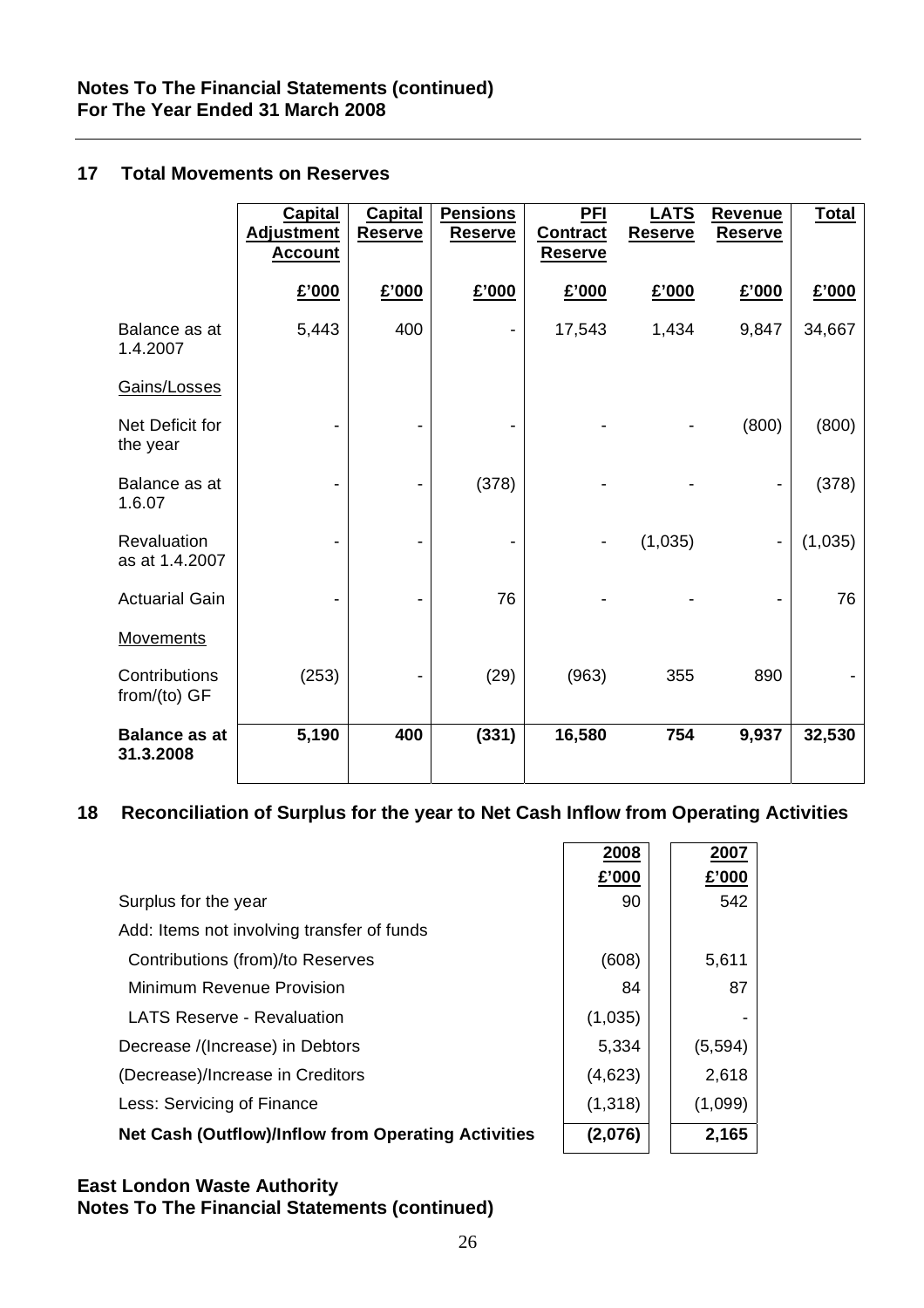# **19 Movements in Liquid Resources**

| <b>Short Term Investments</b>  | 2008   | 2007   |
|--------------------------------|--------|--------|
|                                | £'000  | £'000  |
| Balance brought forward        | 26,531 | 22,372 |
| Increase in year               | 1,508  | 4,159  |
| <b>Balance carried forward</b> | 28,039 | 26,531 |

# **20 Movements in Cash**

|                                | 2008     | 2007              |
|--------------------------------|----------|-------------------|
|                                | £'000    | £'000             |
| Balance brought forward        | 2)       |                   |
| Net Cash Outflow in year       | (1, 383) | $\left( 2\right)$ |
| <b>Balance carried forward</b> | (1, 385) | (2)               |

## **21 Movement in Borrowing**

|                             | 2008  | 2007  |
|-----------------------------|-------|-------|
|                             | £'000 | £'000 |
| Balance brought forward     | 2,144 | 2,273 |
| Repayments in year          | (111) | (129) |
| <b>Accrued Interest</b>     | 38    | 40    |
| Balance carried forward     | 2,071 | 2,184 |
| <b>Short Term Borrowing</b> | 432   | 113   |
| Long Term Borrowing         | 1,639 | 2,071 |
|                             | 2,071 | 2,184 |

In accordance with the SORP 2007, the accrued interest payable on the PWLB loans is added to the outstanding loan as at  $31<sup>st</sup>$  March 2007 and 2008.

The fair value of outstanding debts as at 31<sup>st</sup> March 2008 is £2,903,000 (As at 31.3.2007 £3,008,000). This is higher than the book value due to the changes in market factors since the original borrowing was made.

# **East London Waste Authority Notes To The Financial Statements (continued)**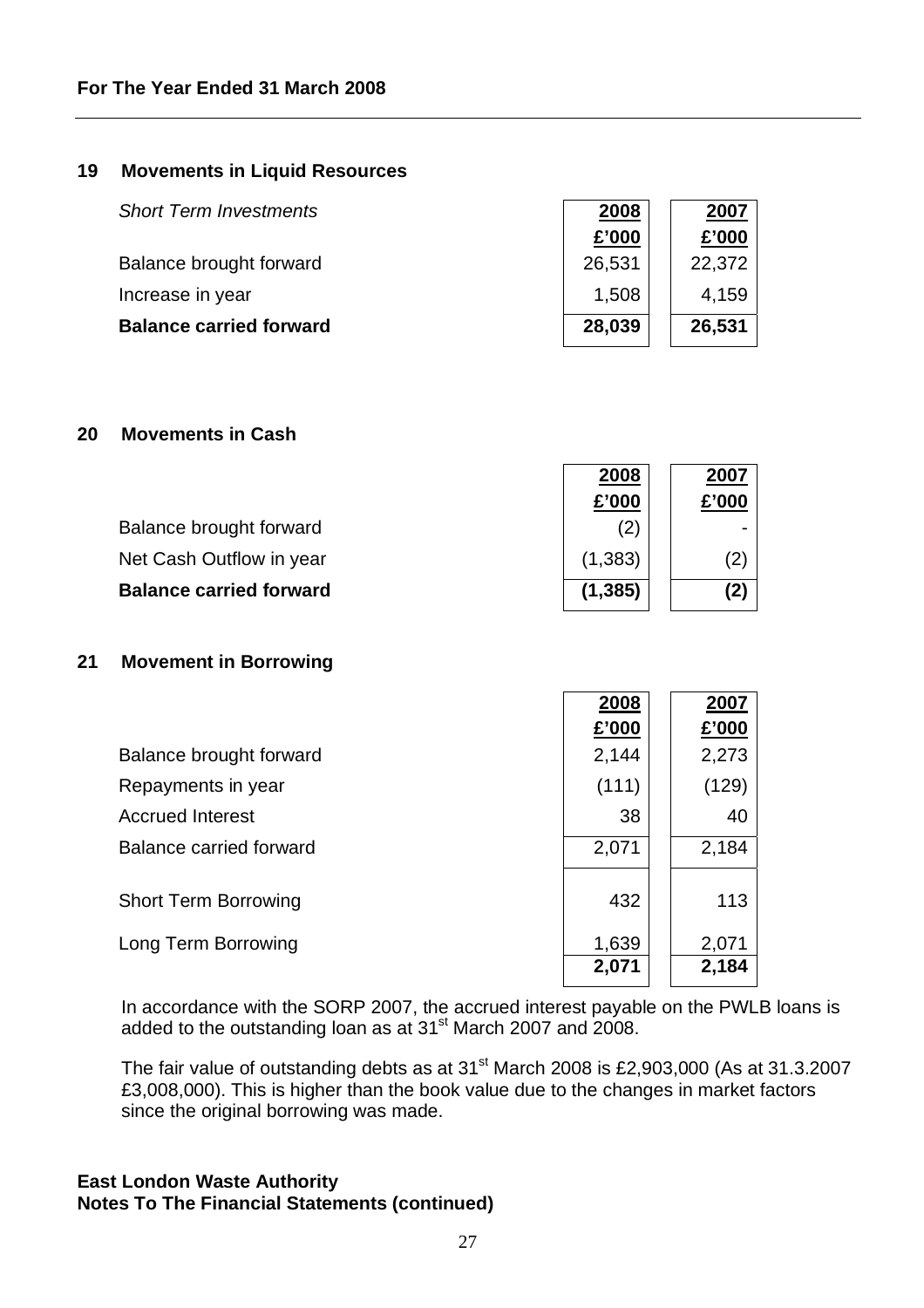#### **22 Related Party Disclosures**

Since the 1st April 1986, ELWA has assumed the statutory responsibility for the disposal of waste arising in the area covered by the London Boroughs of Barking & Dagenham, Havering, Newham and Redbridge and has an interest in Aveley Methane Limited and ELWA Limited. The Members of the Authority have official appointments within their respective Constituent Boroughs.

The Code of Practice requires the disclosure of interests between the Authority and its related parties not disclosed elsewhere in the Statement of Accounts. The material expenditure and income transactions with these related parties are set out below.

|                               | 2008       |        | 2007       |            |
|-------------------------------|------------|--------|------------|------------|
|                               | <u>Exp</u> | $Inc$  | <b>Exp</b> | <u>Inc</u> |
|                               | £'000      | £'000  | £'000      | £'000      |
| London Boroughs of:           |            |        |            |            |
| Barking and Dagenham          | 580        | 6,800  | 340        | 6,318      |
| Havering                      | 408        | 9,338  | 471        | 8,975      |
| Newham                        | 245        | 10,686 | 301        | 9,729      |
| Redbridge                     | 391        | 9,596  | 552        | 8,690      |
| <b>Aveley Methane Limited</b> |            |        |            |            |
| <b>ELWA Limited</b>           | 41,455     |        | 32,402     |            |

## **Members of the Authority and Chief Officers**

The following Member has made a declaration of his Interest in the following Organisation, which arises from official Authority Appointments.

#### **Membership of Other Organisations**

Councillor A Weinberg - Director of ELWA Limited.

#### **23 Private Finance Initiative**

The IWMS/PFI Contract, which commenced on 24th December 2002, is for 25 years and had an initial annual value of approximately £25 million. ELWA Limited is implementing a capital investment programme of more than £100 million in new waste management facilities over the life of the contract. The designing, building, alteration, financing and operation of the waste management facilities required for provision of the IWMS together with any associated risks, will be the responsibility of ELWA Limited.

# **East London Waste Authority Notes To The Financial Statements (continued)**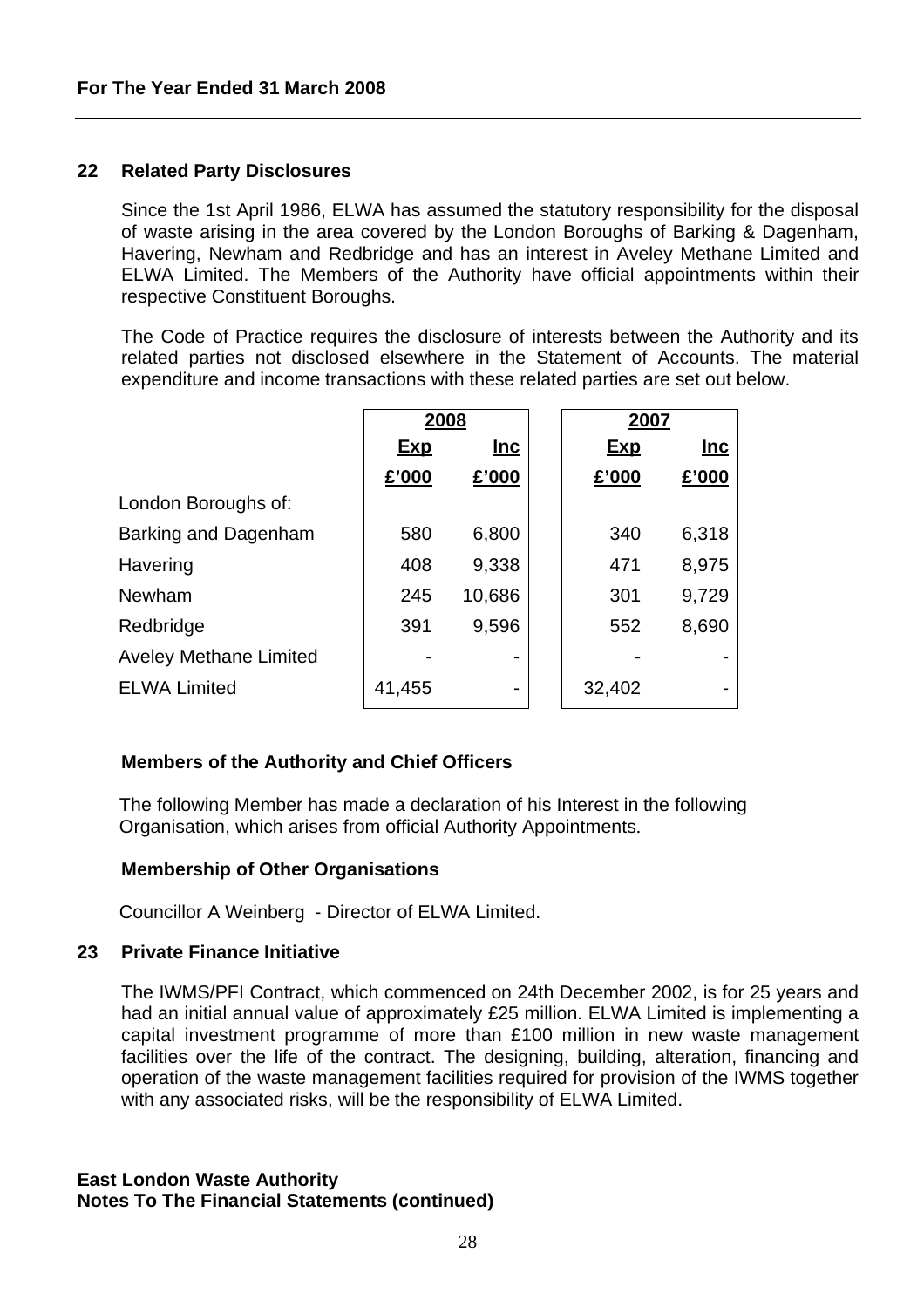# **23 Private Finance Initiative (continued)**

Based on the structure of the contract, in the Authority's opinion the accounting treatment is to include no newly-created fixed assets on its balance sheet and consequently, there is no obligation on it to provide credit cover for the construction of new facilities. The Contract involves an agreed annual payment by ELWA to ELWA Limited from the commencement of the IWMS. These payments have been treated as the equivalent of revenue expenditure in the Authority's Revenue Account. Based on original estimates the total Contract payments, including annual inflation increases, would be £1,417 million over the 25 year Contract period. The Government will provide PFI grant funding based upon a National Credit Approval of £47 million, equivalent to approximately £85 million over 25 years.

## **24 Disclosure of Net Pension Liability**

The underlying assets and liabilities attributable to the Authority with the LPFA Fund as at 31 March 2008 are as follows:

|                                              | 2008  | <u>At</u> |
|----------------------------------------------|-------|-----------|
|                                              |       | 1.6.07    |
|                                              | £'000 | £'000     |
| <b>Present Value of Scheme Liabilities</b>   | 711   | 740       |
| <b>Present Value of Unfunded Liabilities</b> |       |           |
| <b>Total Value of Liabilities</b>            | 711   | 740       |
| <b>Estimated Value of Scheme Assets</b>      | (380) | 376       |
| <b>Net Pension Liability</b>                 | 331   | 364       |

The liabilities show the underlying commitment that the Authority has in the long run to pay retirement benefits. The net pension liability of £331,000 has a substantial impact on the net worth of the Authority as recorded in the balance sheet. However, statutory arrangements for funding the deficit mean that the financial position of the Authority remains healthy. The deficit in respect of LPFA Fund liabilities will be made good by increased contributions to the LPFA Fund as assessed by the LPFA's Actuary.

**East London Waste Authority Notes To The Financial Statements (continued) For The Year Ended 31 March 2008**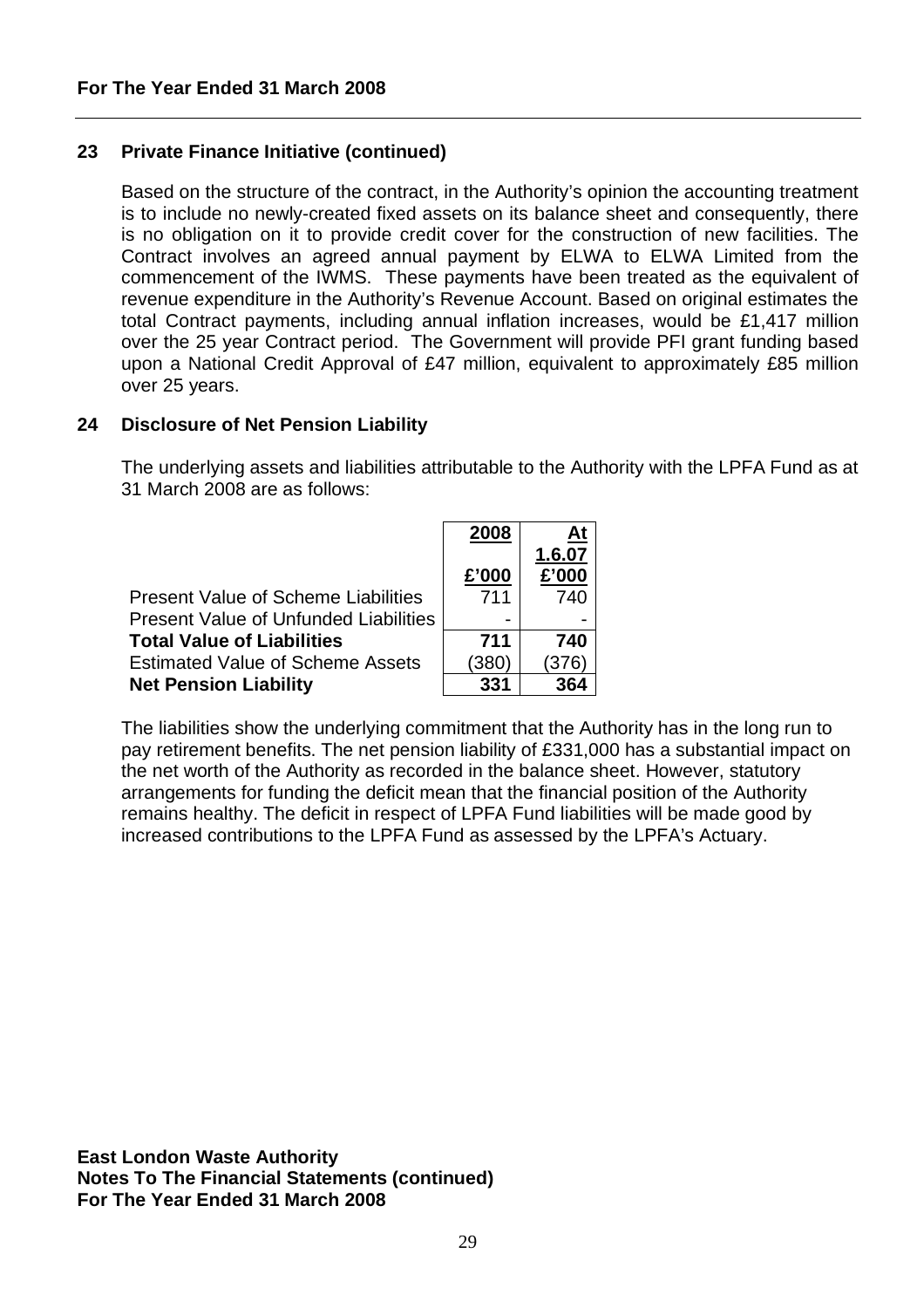# **24 Disclosure of Net Pension Liability (continued)**

Liabilities have been assessed on an actuarial basis using the "projected unit method", an estimate of pensions that will be payable in future years dependent on actuarial and financial assumptions. Liabilities have been assessed by Hymans Robertson LLP, an independent firm of actuaries, who use a roll forward approach, based on the results of the last full valuation of the LPFA Fund in 2007, and adjusting for known membership and scheme changes where applicable. The main assumptions used in these calculations have been:

|                          | 2008 | At 1.6.07 |
|--------------------------|------|-----------|
| <b>Price Increases</b>   | 3.6% | 3.3%      |
| Salary Increases         | 5.1% | 4.8%      |
| <b>Pension Increases</b> | 3.6% | 3.3%      |
| Discount Rate            | 6.9% | 5.6%      |

The assets in the LPFA Fund are valued at fair value, principally market value for investments, and consist of the following categories, by proportion of the total assets held by the Fund:

| <b>Assets</b>   | <u>Long</u>   | 2008  | <u>Long</u>   | At 1.6.07 |
|-----------------|---------------|-------|---------------|-----------|
|                 | <b>Term</b>   | £'000 | <b>Term</b>   | £'000     |
|                 | <b>Annual</b> |       | <b>Annual</b> |           |
|                 | Return        |       | <b>Return</b> |           |
|                 | 2008          |       | At 1.6.07     |           |
| <b>Equities</b> | 7.5%          | 228   | 7.7%          | 234       |
| <b>Bonds</b>    | 6.3%          | 73    | 6.4%          | 84        |
| Property        | 6.7%          | 68    | 6.8%          | 48        |
| Cash            | 4.8%          | 11    | 4.9%          | 10        |
| <b>Total</b>    | 7.0%          | 380   | 7.3%          | 376       |

## **Analysis of Amount Recognised in the Statement of Total Recognised Gains and Losses (STRGL):**

Actual returns less expected return on Pension Scheme Assets (49) Experience losses arising on scheme liabilities (3)

Changes in Financial Assumptions underlying the present value of liabilities

#### Actuarial gain in pension scheme **76** and 10 and 10 and 10 and 10 and 10 and 10 and 10 and 10 and 10 and 10 and 10 and 10 and 10 and 10 and 10 and 10 and 10 and 10 and 10 and 10 and 10 and 10 and 10 and 10 and 10 and 10 an

Increase/(decrease) in irrecoverable surplus from membership fall and other factors

Actuarial gain recognised in STRGL **1986 1997 12:30 12:30 12:30 12:30 12:30 12:30 12:30 12:30 12:30 12:30 12:30** 

## **East London Waste Authority Notes To The Financial Statements (continued) For The Year Ended 31 March 2008**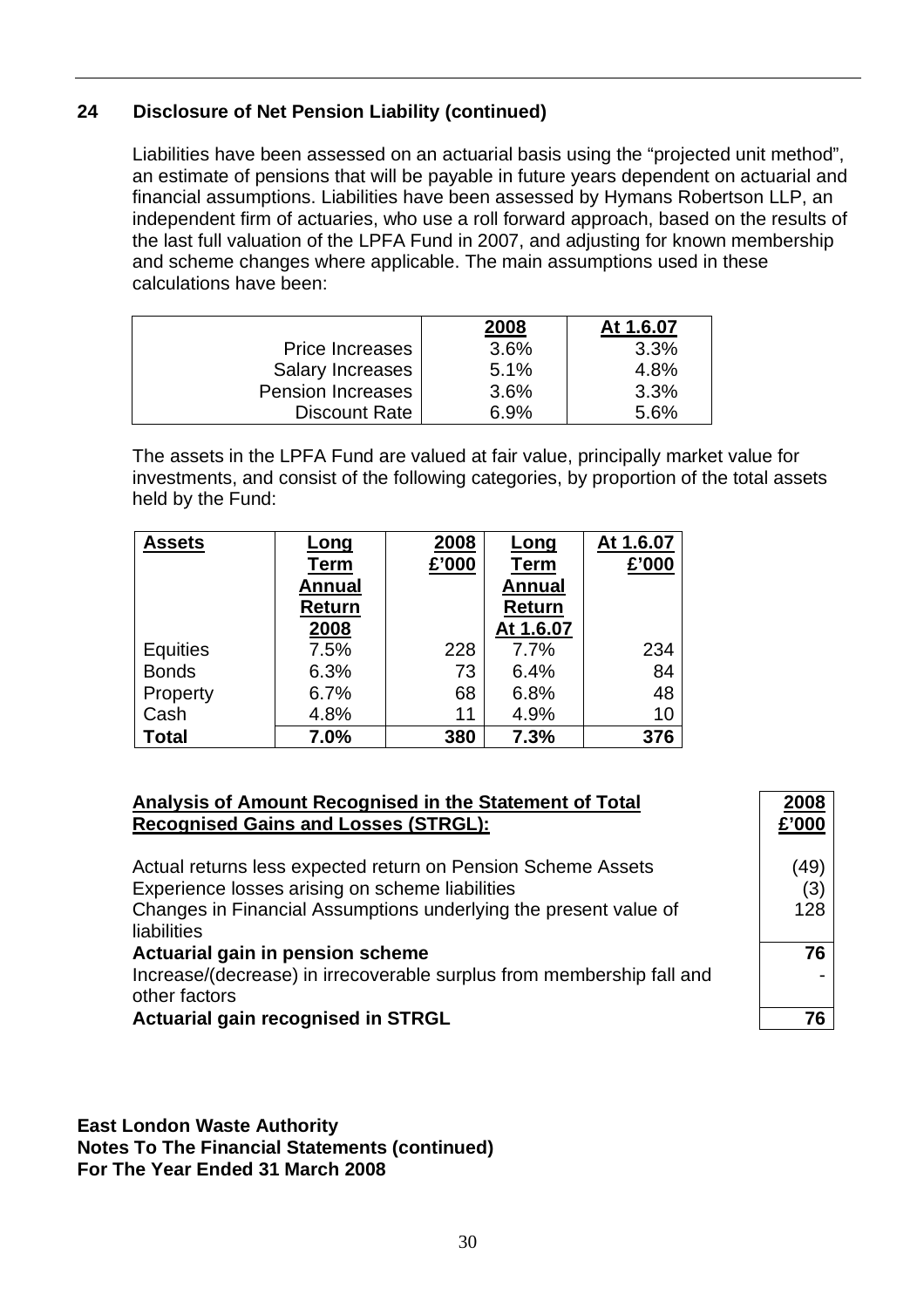# **24 Disclosure of Net Pension Liability (continued)**

| The movement in the net pension liability for the year to 31 March<br>2008 is as follows:                                 | 2008<br>£'000            |
|---------------------------------------------------------------------------------------------------------------------------|--------------------------|
| Surplus/(Deficit) at Beginning of the Year<br>Balance on transfer as at 1.6.2007 - Deficit<br><b>Current Service Cost</b> | (378)<br>(42)            |
| <b>Employer Contributions</b><br>Contributions in respect of Unfunded Benefits<br>Other Inome                             | 25                       |
| Other Outgoings (e.g. expenses)<br><b>Past Service Costs</b><br>Impact of Settlements and Curtailments                    |                          |
| Net return on Assets<br><b>Actuarial Gains/ (Losses)</b><br>Deficit at End of Year                                        | (12)<br>76<br><b>331</b> |

#### **Pension Reserve – History of Actuarial Experience Gains and Losses**

The actuarial gains and losses identified as movements on the Pension Reserve in 2007/08 can be analysed into the following categories, measured as absolute amounts and as a percentage of assets or liabilities at 31<sup>st</sup> March 2008.

| <b>Experience gains and losses:</b>                          | 2008      |
|--------------------------------------------------------------|-----------|
|                                                              | £'000     |
| Differences between the expected and actual return on assets | (49)      |
| Value of assets                                              | (380)     |
| <b>Percentage of assets</b>                                  | (12.9%)   |
| Experience losses on liabilities                             | (3)       |
| Total present value of liabilities                           | 711       |
| Percentage of total present value of liabilities             | $(0.4\%)$ |
| Actuarial gains recognised in the STRGL                      | 76        |
| Total present value of liabilities                           | 711       |
| Percentage of the total present value of liabilities         | 10.7%     |

Up to 31<sup>st</sup> May 2007, the Authority itself did not have any employees. The four Constituent Boroughs, as agents of the Authority, employed all staff working on the Authority's activities and participated in the Local Government Pension Scheme. With effect from 1<sup>st</sup> April 2007 the Authority become an employer. On 1<sup>st</sup> June 2007 five staff were transferred from the Constituent Boroughs to the Authority. Three staff elected to join the statutory pension fund provider for the Authority, the London Pensions Fund Authority - the current membership is four out of a total of six staff. Consequently, there are significant new FRS 17 pension accounting and disclosure requirements on this Authority in respect of the year ended 31<sup>st</sup> March 2008. Comparative figures are provided as at  $1^{st}$  June 2007 where available.

## **East London Waste Authority**

**Notes To The Financial Statements (continued) For The Year Ended 31 March 2008**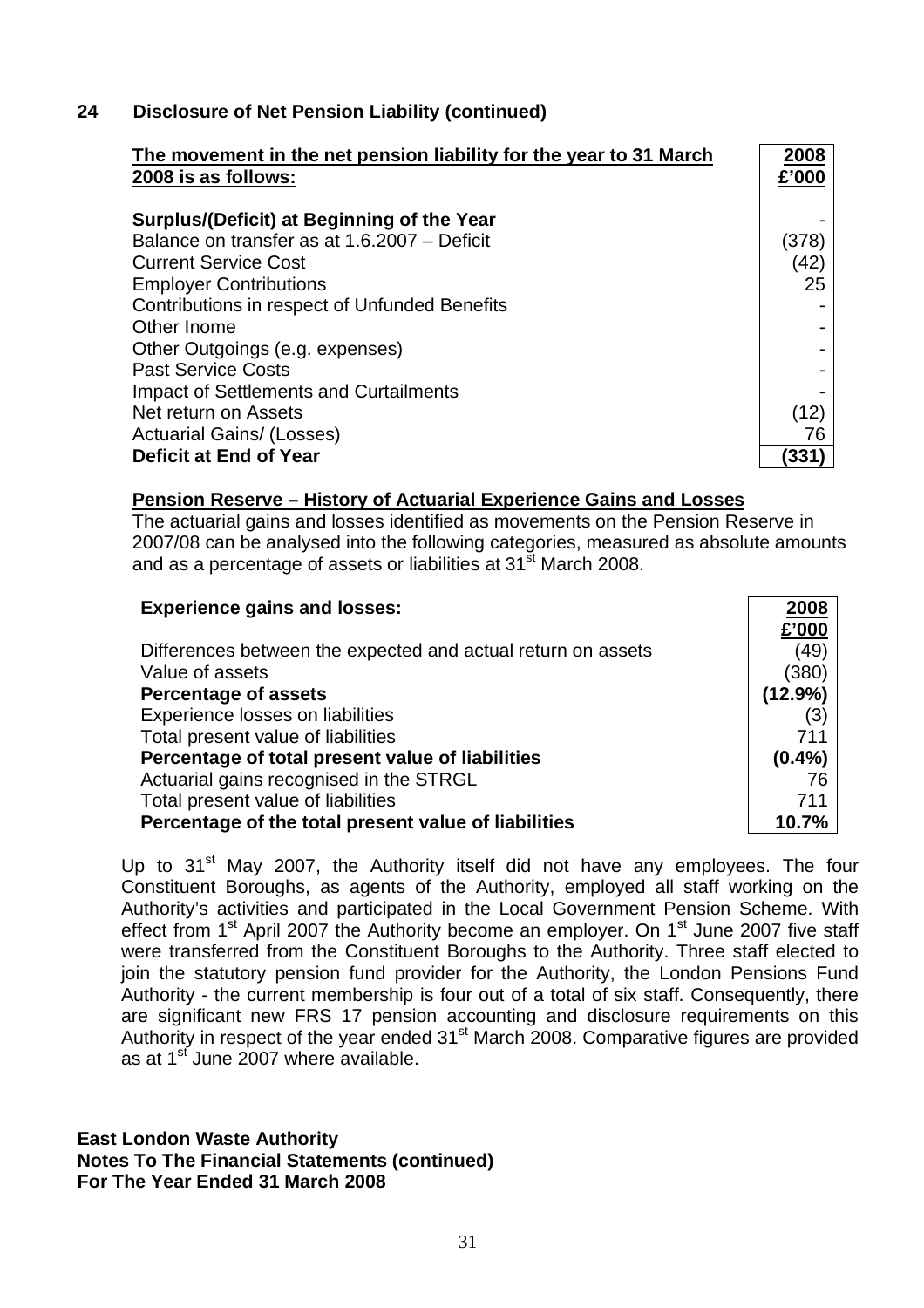# **25 Financial Instruments - (a) Fair Value Disclosure**

The borrowing and Investments shown in the balance Sheet are made up of the following categories of Financial Instruments:

| 2007<br>2007<br>2008<br><b>Book Value</b><br><b>Book Value</b><br><b>Market</b><br><b>Value</b><br>Value<br>(Carrying<br>(Fair Value)<br>(Carrying<br>Value)<br>Value)<br>£000<br>£000<br>£000<br><b>Financial Liabilities at Amortised</b><br>Cost<br><b>Public Works Loans Board</b><br>2,071<br>2,899<br>1,639<br>1,639<br><b>Total</b><br>2,071<br>2,899<br><b>Loans and Receivables</b><br>Cash Investments<br>2,004<br>2,018<br>1,022<br>2,018<br>2,004<br><b>Total</b><br>1,022<br><b>SHORT TERM</b><br>2007<br>2007<br>2008<br><b>Book Value</b><br><b>Book Value</b><br><b>Market</b><br><b>Value</b><br>Value<br>(Carrying<br>(Fair Value)<br>(Carrying<br>Value)<br>Value)<br>£000<br>£000<br>£000<br><b>Financial Liabilities at Amortised</b><br>Cost<br>Public Works Loans Board<br>113<br>432<br>109<br>113<br>432<br><b>Total</b><br>109<br><b>Loans and Receivables</b> | <b>LONG TERM</b> |  |               |
|------------------------------------------------------------------------------------------------------------------------------------------------------------------------------------------------------------------------------------------------------------------------------------------------------------------------------------------------------------------------------------------------------------------------------------------------------------------------------------------------------------------------------------------------------------------------------------------------------------------------------------------------------------------------------------------------------------------------------------------------------------------------------------------------------------------------------------------------------------------------------------------|------------------|--|---------------|
|                                                                                                                                                                                                                                                                                                                                                                                                                                                                                                                                                                                                                                                                                                                                                                                                                                                                                          |                  |  | 2008          |
|                                                                                                                                                                                                                                                                                                                                                                                                                                                                                                                                                                                                                                                                                                                                                                                                                                                                                          |                  |  | <b>Market</b> |
|                                                                                                                                                                                                                                                                                                                                                                                                                                                                                                                                                                                                                                                                                                                                                                                                                                                                                          |                  |  | (Fair value)  |
|                                                                                                                                                                                                                                                                                                                                                                                                                                                                                                                                                                                                                                                                                                                                                                                                                                                                                          |                  |  | £000          |
|                                                                                                                                                                                                                                                                                                                                                                                                                                                                                                                                                                                                                                                                                                                                                                                                                                                                                          |                  |  |               |
|                                                                                                                                                                                                                                                                                                                                                                                                                                                                                                                                                                                                                                                                                                                                                                                                                                                                                          |                  |  | 2,483         |
|                                                                                                                                                                                                                                                                                                                                                                                                                                                                                                                                                                                                                                                                                                                                                                                                                                                                                          |                  |  | 2,483         |
|                                                                                                                                                                                                                                                                                                                                                                                                                                                                                                                                                                                                                                                                                                                                                                                                                                                                                          |                  |  |               |
|                                                                                                                                                                                                                                                                                                                                                                                                                                                                                                                                                                                                                                                                                                                                                                                                                                                                                          |                  |  | 1,001         |
|                                                                                                                                                                                                                                                                                                                                                                                                                                                                                                                                                                                                                                                                                                                                                                                                                                                                                          |                  |  | 1,001         |
|                                                                                                                                                                                                                                                                                                                                                                                                                                                                                                                                                                                                                                                                                                                                                                                                                                                                                          |                  |  |               |
|                                                                                                                                                                                                                                                                                                                                                                                                                                                                                                                                                                                                                                                                                                                                                                                                                                                                                          |                  |  | 2008          |
|                                                                                                                                                                                                                                                                                                                                                                                                                                                                                                                                                                                                                                                                                                                                                                                                                                                                                          |                  |  | <b>Market</b> |
|                                                                                                                                                                                                                                                                                                                                                                                                                                                                                                                                                                                                                                                                                                                                                                                                                                                                                          |                  |  | (Fair value)  |
|                                                                                                                                                                                                                                                                                                                                                                                                                                                                                                                                                                                                                                                                                                                                                                                                                                                                                          |                  |  | £000          |
|                                                                                                                                                                                                                                                                                                                                                                                                                                                                                                                                                                                                                                                                                                                                                                                                                                                                                          |                  |  |               |
|                                                                                                                                                                                                                                                                                                                                                                                                                                                                                                                                                                                                                                                                                                                                                                                                                                                                                          |                  |  | 419           |
|                                                                                                                                                                                                                                                                                                                                                                                                                                                                                                                                                                                                                                                                                                                                                                                                                                                                                          |                  |  | 419           |
|                                                                                                                                                                                                                                                                                                                                                                                                                                                                                                                                                                                                                                                                                                                                                                                                                                                                                          |                  |  |               |
| <b>Cash Investments</b><br>26,531<br>28,039<br>25,672                                                                                                                                                                                                                                                                                                                                                                                                                                                                                                                                                                                                                                                                                                                                                                                                                                    |                  |  | 27,494        |
| 26,531<br>25,672<br>28,039<br><b>Total</b>                                                                                                                                                                                                                                                                                                                                                                                                                                                                                                                                                                                                                                                                                                                                                                                                                                               |                  |  | 27,494        |

**East London Waste Authority Notes To The Financial Statements (continued) For The Year Ended 31 March 2008**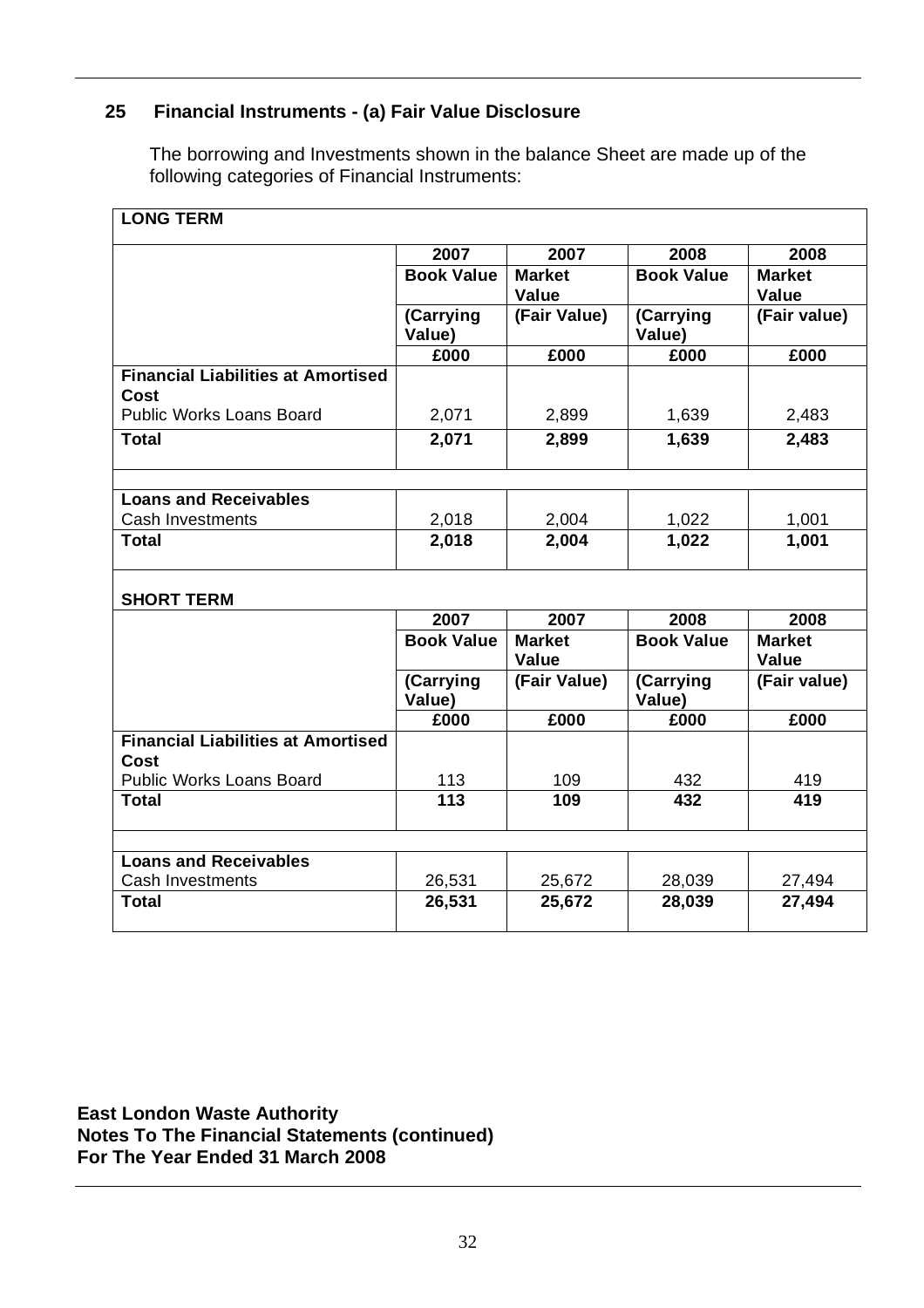# **25(a)Financial Instruments (Fair Value Disclosure continued)**

Financial Liabilities and Financial Assets represented by loans, investments and receivables are accounted for in the Balance Sheet at amortised cost.

The Fair Value (Market Value) has been based on the comparable new borrowing/deposit rates for the same financial instrument from a comparable lender; a consistent approach has been applied to assets and liabilities.

Calculating the present value of the cash flow can assess fair values.

- For PWLB debt the discount rate reflects the new borrowing rates for PWLB loans at maturity.
- For investments the discount rate is calculated using the prevailing market rates at balance Sheet date for instruments with similar structures and terms.
- The Fair Value of Trade debtors and other debtors are taken to be invoiced or billed amount.

As at 31<sup>st</sup> March 2008 the financial Assets and Liabilities Fair Value did not vary materially from the carrying value (Book Value).

# **25(b) Disclosure of nature and extent of risks arising from Financial Instruments.**

The Authority's activities expose it to a variety of financial risks in respect of financial instruments:

- Credit risk the possibility that other parties might fail to pay amounts due to the Authority.
- Liquidity risk the possibility that the Authority may not have the funds available to meet its commitments to make payment.
- Refinancing risk the possibility that the Authority might be required to renew a financial instrument on maturity at disadvantageous interest rates or terms.
- Market risk the possibility that financial loss might arise for the Authority as a result of changes in such measures as interest rates or stock market movements.

The authority's overall risk management programme focuses on the unpredictability of financial markets and seeks to minimise potential adverse effects on the resources available to fund its services. The procedures for risk management in relation to key financial instruments is set out through the legal framework detailed within the Local Government Act 2003 and associated regulations. These require the Authority to comply with the CIPFA Prudential Code, the CIPFA Treasury Management in the Public Services Code of Practice and Investment Guidance. Overall, the Authority is required to manage risk in the following ways: -

- by formally adopting the requirements of the Code of Practice
- by approving annually in advance prudential indicators which limit the Council's overall borrowing, its maximum and minimum exposures to fixed and variable interest

# **East London Waste Authority Notes To The Financial Statements (continued) For The Year Ended 31 March 2008**

**25 (b) Disclosure of nature and extent of risks arising from Financial Instruments (continued)**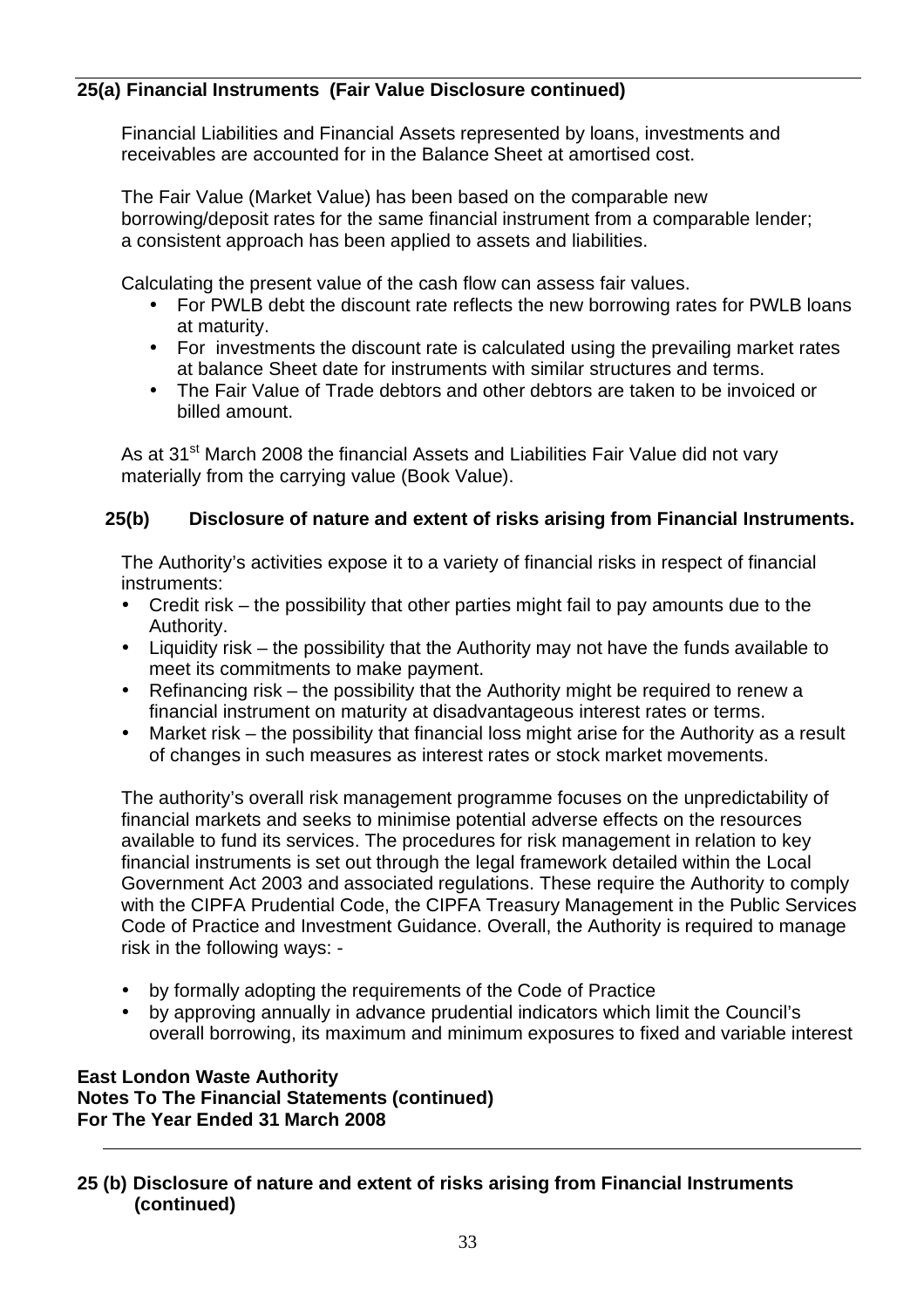- rates, its maximum and minimum exposure to the maturity structure of its debt, and its maximum annual exposures to investments maturing beyond a year.
- by approving an investment strategy for the following year, which sets out its criteria for both investing and selecting investment counterparties in compliance with government guidance.

In order to comply with the requirement that the Authority is required to set a balanced budget (Local Government Finance Act 1992). The above is required to be reported at the same time as the levy setting meeting. The annual treasury management strategy, outlines the detailed approach to managing risk in relation to financial instrument exposure. Actual performance is compared to the strategy and reported annually to Members.

By ELWA's Standing Orders, the Finance Director is responsible for all of the Authority's banking, borrowing and investment activities. Under the Authority's existing service level arrangements, the London Borough of Redbridge administers the treasury management function on behalf of ELWA.The policies and detailed guidance in the form of Treasury Management Practices (TMPs) are managed on a day to day basis by the London Borough of Redbridge. The TMPs are reviewed at regular intervals. ELWA monitors the treasury management performance of the London Borough of Redbridge on a regular basis.

# **Credit risk**

Credit risk arises from deposits with banks and financial institutions, as well as credit exposures to the Authority's customers.

Deposits are not made with banks and financial institutions unless they are rated independently and meet the Authority's credit criteria, which are restricted to the upper end of the independent credit rating criteria. In addition, investment values are set taking into account the institutions credit rating and the duration of lending. The Authority has also set limits as to the maximum percentage of the investment portfolio, which is placed with any one class of Institution and this is monitored on a daily basis. All transactions in relation to deposits were in line with the Authority's approved credit ratings.

**East London Waste Authority Notes To The Financial Statements (continued) For The Year Ended 31 March 2008** 

**<sup>25(</sup>b) Disclosure of nature and extent of risks arising from Financial Instruments. (continued)**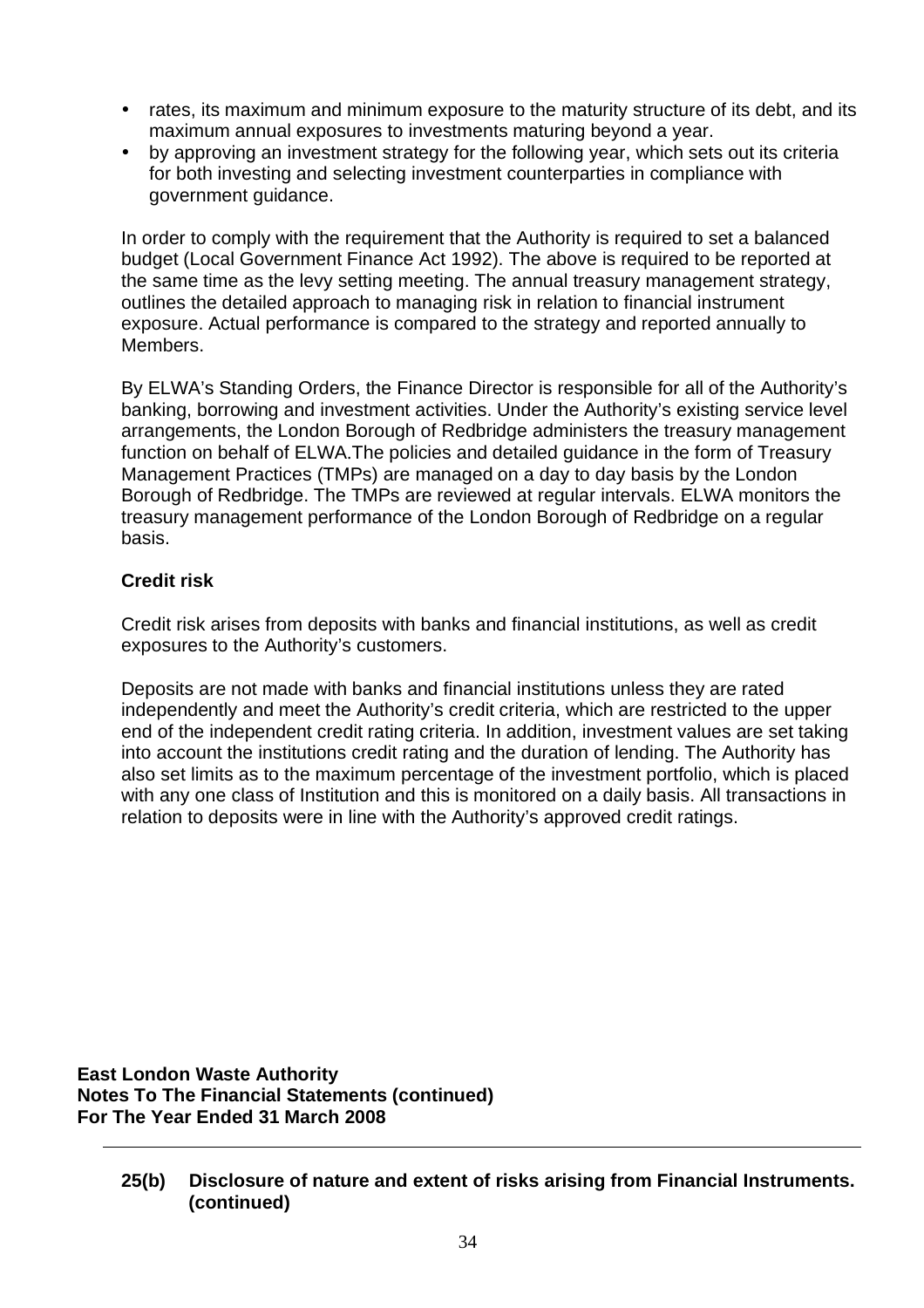The following analysis summarises the Authority's potential maximum exposure to credit risk, based on experience of default and uncollectability over the past five financial years, adiusted for market conditions:

|                                                                   | Amount as<br>at 31 March<br>2008<br>£000's | <b>Historical</b><br>experience<br>of default<br>% | <b>Historical</b><br>experience<br>adjusted for<br>market<br>conditions at<br>31 March 2008<br>% | <b>Estimated</b><br>maximum<br>exposure to<br>default and<br>uncollectability<br>£000's |
|-------------------------------------------------------------------|--------------------------------------------|----------------------------------------------------|--------------------------------------------------------------------------------------------------|-----------------------------------------------------------------------------------------|
| <b>Deposits</b><br>with banks<br>and<br>financial<br>institutions | 28,500<br>(Note 1)                         | 0                                                  | 0                                                                                                | 28,500                                                                                  |

Note 1 - Excludes accrued interest.

The Authority allows credit to its main customers i.e. the four Constituent Councils in respect of commercial waste charges. The amount for this included in Debtors as at 31<sup>st</sup> March 2008 can be analysed as follows:

|                                | £'000 |
|--------------------------------|-------|
| Not yet due $-$ to be invoiced | 858   |
| Overdue: 1 to 2 years          | 194   |
| Overdue: 4 to 6 months         | 1,147 |
| Overdue: Less than 1 month     | 875   |
|                                | 3,074 |

# **Liquidity Risk**

The Authority has ready access to the Public Works Loans Board (PWLB). The PWLB provides access to longer term funds and acts as lender of last resort to authorities. Therefore there is no significant risk that it will be unable to raise finance to meet its commitments under financial instruments. As at 31<sup>st</sup> March 2008, all of the Authority's outstanding loans were with PWLB.

The Authority manages its day to day liquidity position through the setting of prudential indicators, associated strategies and practices and cash flow management procedures.

**East London Waste Authority Notes To The Financial Statements (continued) For The Year Ended 31 March 2008** 

# **25(b) Disclosure of nature and extent of risks arising from Financial Instruments (continued)**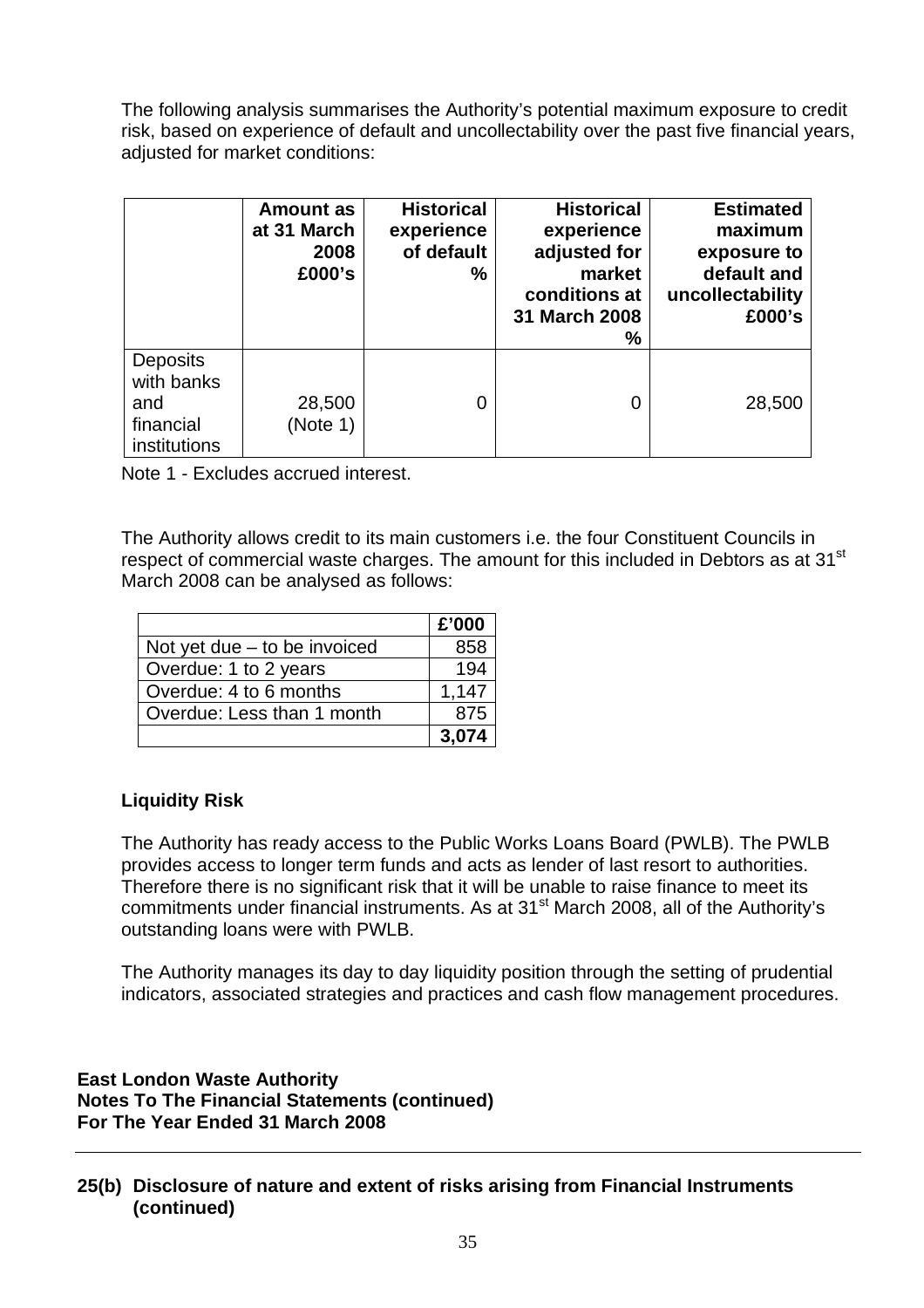# **Refinancing and Maturity Risk**

The key risk is that the Authority will be bound to replenish a significant proportion of its financial instruments at a time of unfavourable interest rates. The risk relates to both maturing financial liabilities and assets. The Authority approved Treasury Management and Investment Strategies address the main risks and the L B of Redbridge treasury team address the operational risks within approved parameters. This includes: -

- Monitoring the maturity profile of financial liabilities and amending the profile through either new borrowing or rescheduling existing debt; and
- Monitoring the maturity of investments to ensure that there is sufficient liquidity available for the Authority's day to day cash flow needs, and the spread of long term investments provide stability of maturities and returns in relation to long term cash flow needs.

The maturity structure for borrowing as at  $31<sup>st</sup>$  March 2008 is set out below and is within the Authority's Prudential Code limits for 2007-08 as set out in its Treasury Management Strategy:

| <b>Renewal Period</b>         | <b>Market Loans</b><br><b>Outstanding as at</b><br>31 <sup>st</sup> March 2008.<br>£000's | % Of Total<br>borrowing |
|-------------------------------|-------------------------------------------------------------------------------------------|-------------------------|
| Less than One Year            | 423                                                                                       | 20.8                    |
| Between One and Two<br>Years  |                                                                                           |                         |
| Between Two and Five<br>Years | 122                                                                                       | 6.0                     |
| Between Five and Ten<br>Years | 238                                                                                       | 11.7                    |
| More than Ten Years           | 1,250                                                                                     | 61.5                    |

In terms of the maturity of long-term investments (over 364 days), as at  $31<sup>st</sup>$  March 2008, the Authority had £1 million in long-term investments, which is within the upper limit for long-term investments set out in the Authority's Treasury Management Strategy.

## **Market Risk**

The Authority is exposed to significant risk in terms of its exposure to interest rate movements on its borrowings and investments. Movements in interest rates have a complex impact on the Authority. For instance, a rise in interest rates would have the following effects:

# **East London Waste Authority Notes To The Financial Statements (continued) For The Year Ended 31 March 2008**

# **25(b) Disclosure of nature and extent of risks arising from Financial Instruments (continued)**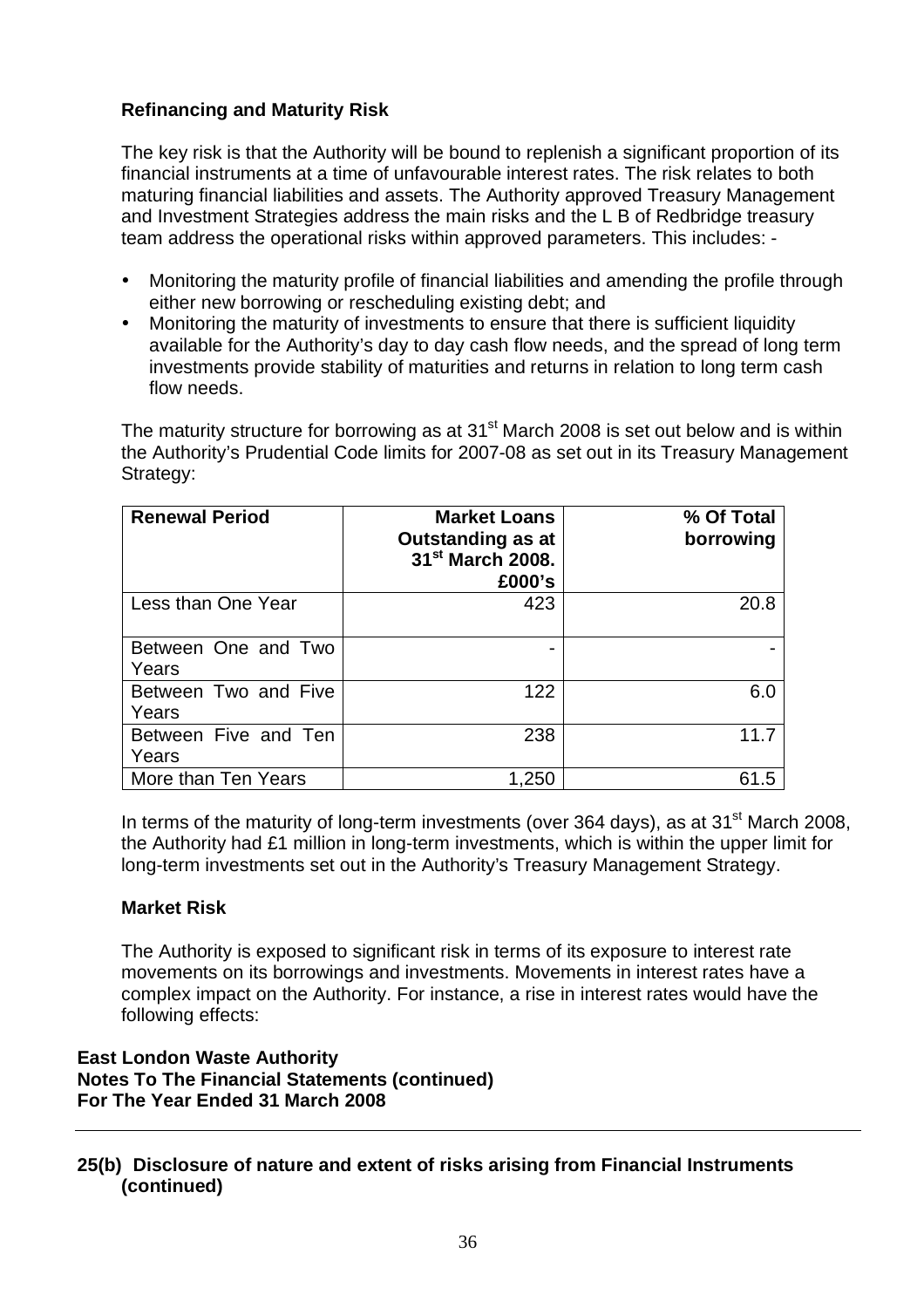- Borrowings at fixed rates the fair value of the liabilities will fall.
- Investments at fixed rates the fair value of the assets will fall.

Since the Authority's borrowings are not carried at fair value in the Accounts under FRS 26, nominal gains and losses on fixed rate borrowings will not impact on the Income and Expenditure Account or the STRGL. Movement in the fair value of fixed rate investments will be reflected in the STRGL.

The Authority has the following strategies to manage interest rate risk: -

- Setting a maximum for Authority's borrowings at variable rates. For 2007-08 all the Authority's borrowings were at fixed rates.
- prudent borrowing and repayments arrangements, by limiting the net annual repayment of debt to the outstanding debt.

The L B of Redbridge has a track record of performing favourably in terms of investment returns and borrowing costs compared to other Inner London Boroughs in its benchmark group.

The L B of Redbridge treasury management team has an active strategy for assessing interest rate exposure that feeds into the setting of the annual budget and which is used to monitor performance throughout the year. This allows any adverse changes to be responded to and accommodated quickly.

According to this assessment strategy, at 31.3.08, if interest rates had been 1% higher with all other variations held constant, the financial effect would be:

- In view that the Authority has no variable rate investments or borrowings, there is no financial impact on the Authority's financial performance for 2007-08 as reported in the key financial statements.
- Decrease in fair value of fixed rate investment assets £86,000 approximately, no impact on the Income and Expenditure and STRGL; and
- Decrease in fair value of fixed rate borrowings £227,000, no impact on Income and expenditure account or STRGL.

The approximate impact of a 1% fall in interest rates would be as above but with the movements being reversed.

## **Price Risk**

The Authority does not invest in equity shares and therefore is not exposed to losses arising form movements in the price of the shares.

## **Foreign Exchange Risk**

The Authority has no financial assets or a liability denominated in foreign currencies and thus has no exposure to loss arising from movements in exchange rates.

## **East London Waste Authority Annual Governance Statement For The Year Ended 31 March 2008**